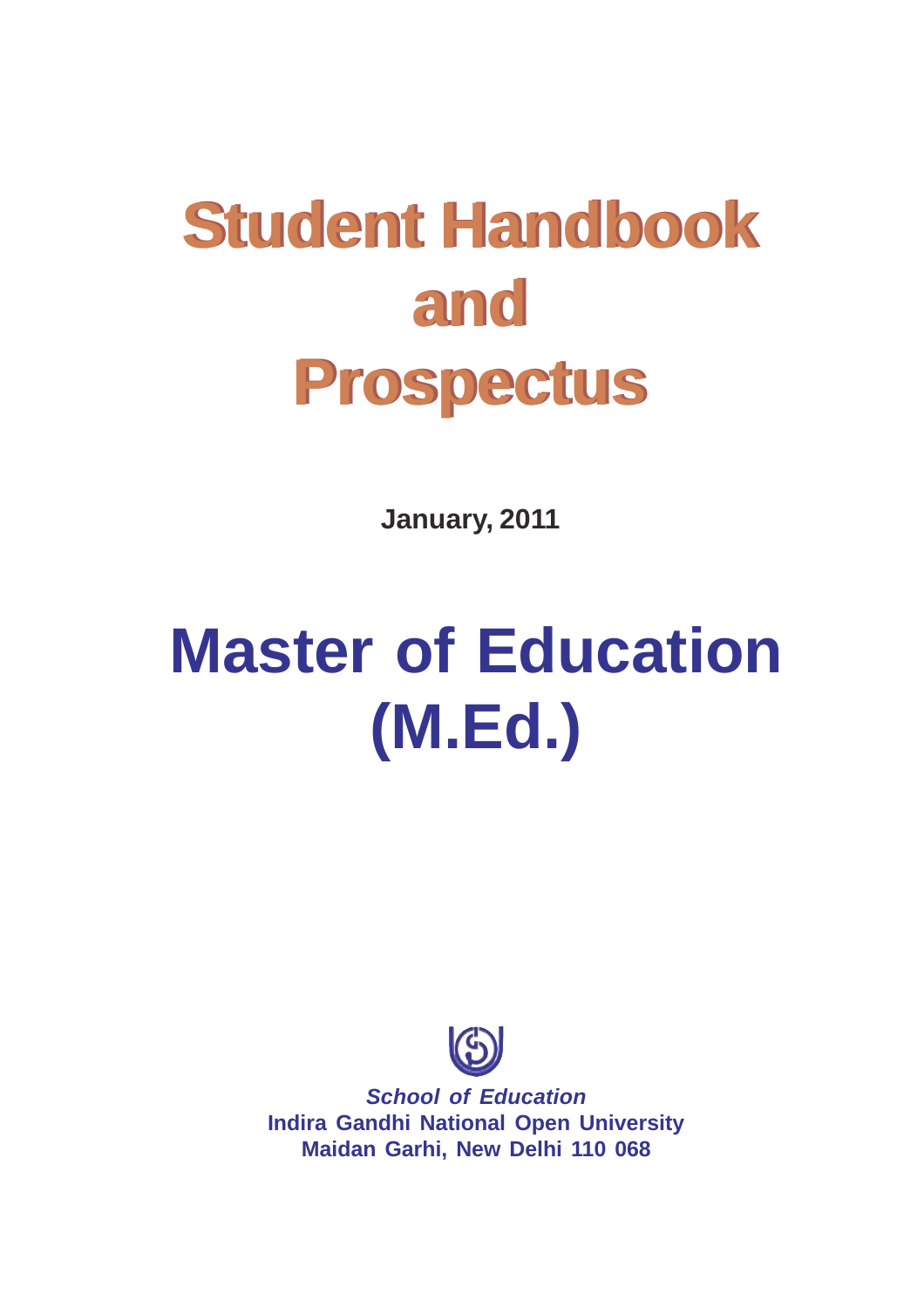*Electronic version of the prospectus is also available for download at: http://www.ignou.ac.in*

#### **RECOGNITION**

- 1. IGNOU is a CENTRAL UNIVERSITY established by an Act of Parliament in 1985 (Act No. 50 of 1985). IGNOU Degrees/ Diplomas/ Certificates are recognised by all the member institutions of the Association of Indian Universities (AIU) and are at par with Degrees/ Diplomas/Certificates of all Indian Universities/Deemed Universities/ Institutions.
- 2. Recognised by NCTE vide their letter No. F.NRC/NCTE/F-3/DH-389/2007/40880 dated 13 March 2008.

**PRICE : Rs. 200.00 by cash at the Counter Rs. 250.00 by registered post**

**Last date to submit filled-in application form to the concerned Regional Centre**

#### August, 2010

© *Indira Gandhi National Open University, 2010*

All rights reserved. No part of this work may be reproduced in any form, by mimeograph or any other means, without permission in writing from the Indira Gandhi National Open University.

*Further information about the School of Education and the Indira Gandhi National Open University courses may be obtained from the University's office at Maidan Garhi, New Delhi-110 068, India or its website http://www.ignou.ac.in*

Printed and published on behalf of the Indira Gandhi National Open University, New Delhi, by Professor Vibha Joshi, Director, School of Education, IGNOU, New Delhi.

Laser Typeset by : Graphic Printers, Mayur Vihar, Phase-I, Delhi. Printed at :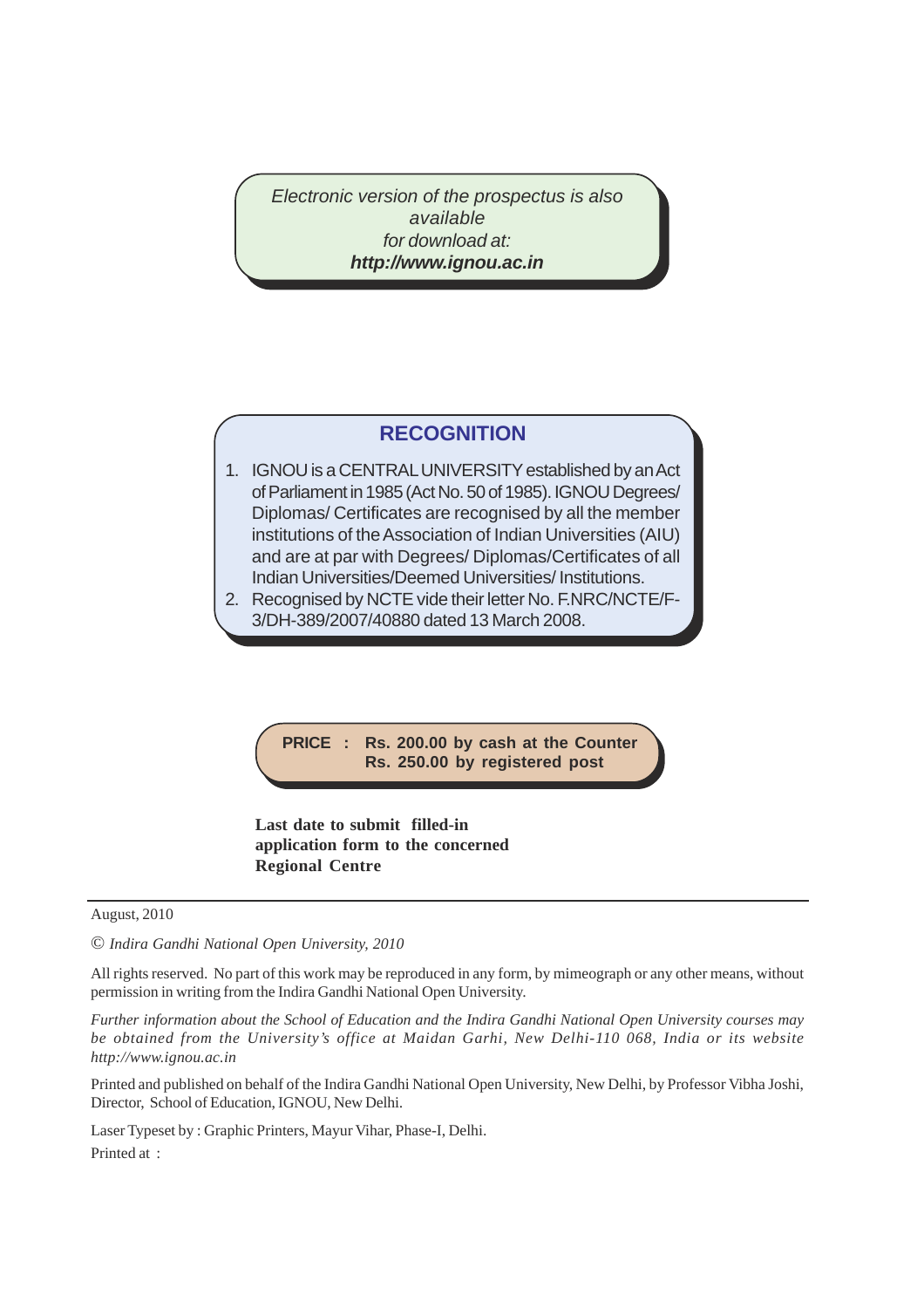# **CONTENTS**

|    | <b>Foreword</b>                                        | 4  |
|----|--------------------------------------------------------|----|
|    |                                                        |    |
| 1. | <b>About the University</b>                            | 5  |
|    |                                                        |    |
| 2. | <b>University Rules</b>                                | 9  |
|    |                                                        |    |
| 3. | <b>School of Education</b>                             | 18 |
|    |                                                        |    |
| 4. | <b>Master of Education (M.Ed.) Programme</b>           | 19 |
|    |                                                        |    |
|    | <b>Appendices</b>                                      | 27 |
|    |                                                        |    |
|    | <b>Some Forms for Use</b>                              | 43 |
|    |                                                        |    |
|    | <b>Instruction for Filling in the Application Form</b> | 55 |
|    |                                                        |    |
|    | <b>Application Form</b>                                | 57 |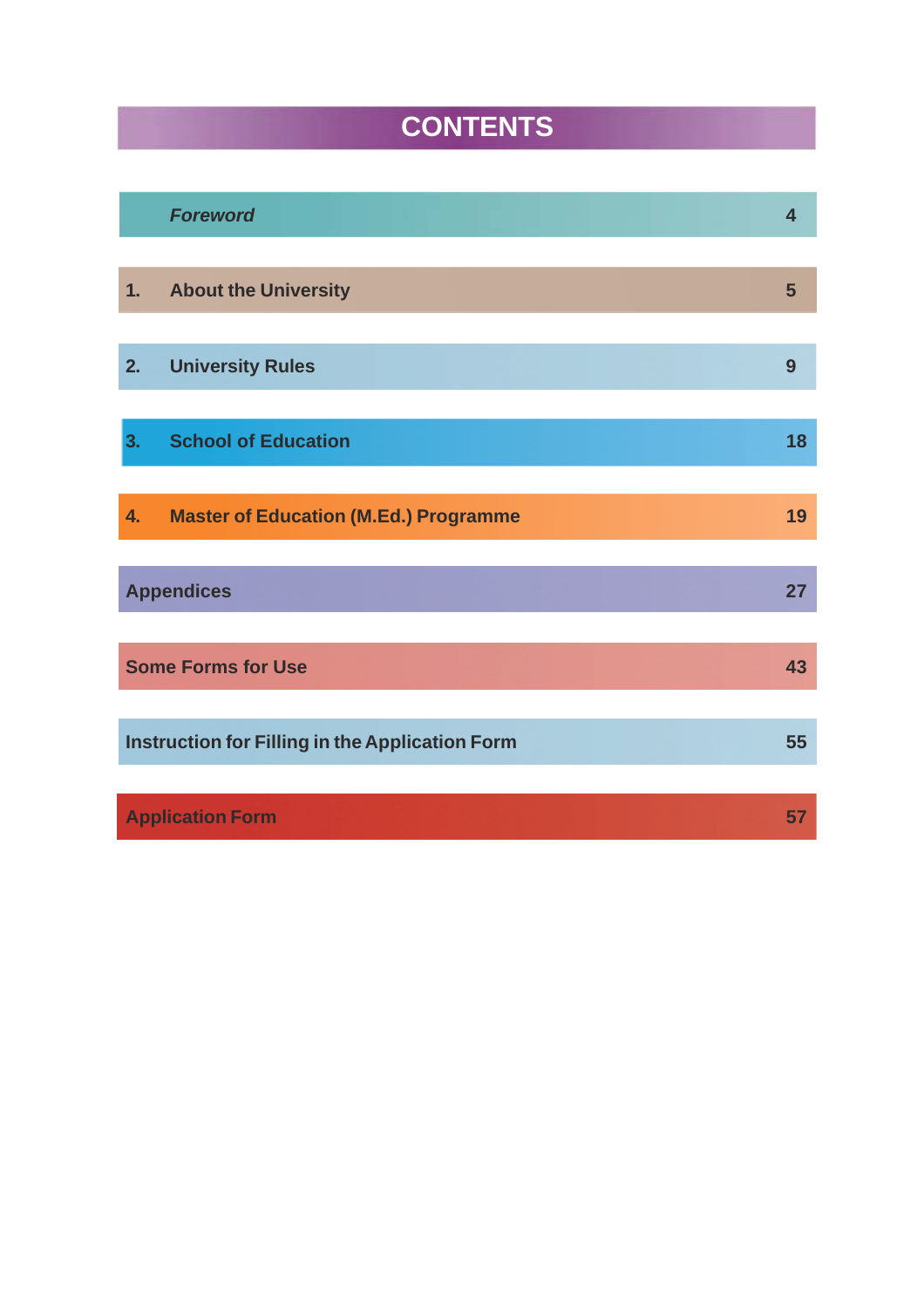### **FOREWORD**

#### **Dear Learners,**

I welcome you to the M.Ed. Programme being offered by the School of Education, IGNOU, New Delhi. This programme has been designed and developed jointly by Distance Education Council (DEC) and National Council for Teacher Education (NCTE).

The need to train and recruit teachers on a large scale has considerably increased both at the primary and secondary levels of education in the presentday Indian scenario as well as in the global scenario. Consequently a large number of teacher-education institutions have come up, most of which face an acute shortage of trained and competent teacher educators. The present M.Ed. programme is the result of the collaborative efforts of two national



bodies, namely DEC & NCTE. In the course development of this programme, the subject specialists from different parts of the country were actively involved.

The programme is aimed at preparing teacher-educators and educational administrators/managers with a national as well as a global vision of education and to equip them with the state-of-the-art educational technology, applicable in the practice of education and matching with the exacting demands of the  $21<sup>st</sup>$  century. It also aims at preparing educational experts who can generate knowledge of pedagogy on the lines of scientific method of inquiry and to develop in them a critical and creative mind that can sense gaps in knowledge and find solution to the problems concerning theory and practice of education. The programme thus, focuses on the development of skills, competencies and values, which would enable the teacher-educators and other functionaries to share the responsibilities of preparing teachers for diverse situations.

To achieve its ends, the programme addresses a number of professional areas of concern including, but not limited to, special needs education/inclusive education; ICT enabled education; environmental education; education for human rights; responsibilities and values; gender concerns; understanding pedagogy in a comparative perspective; vocational education; role of teachers in the changing global socio-economic scenario etc.

The curriculum is so designed as to encompass the latest national and international developments in different areas of education; the instructional strategies used in the transaction of curriculum include self-learning print materials, assignments, counselling sessions, workshops, teleconferencing and such other means as applicable for Open Distance Learning. The face-to-face academic counseling, practice sessions and project work are also integral parts of the curriculum. The entire rigour of the conventional classroom teaching coupled with the advantages of the technology augmented Open and Distance Learning is retained in the programme. I am sure that this programme will help the country in meeting the human resource requirement as far as teacher-educators are concerned.

Inglicai

**Prof. V. N. Rajasekharan Pillai Vice-Chancellor Indira Gandhi National Open University**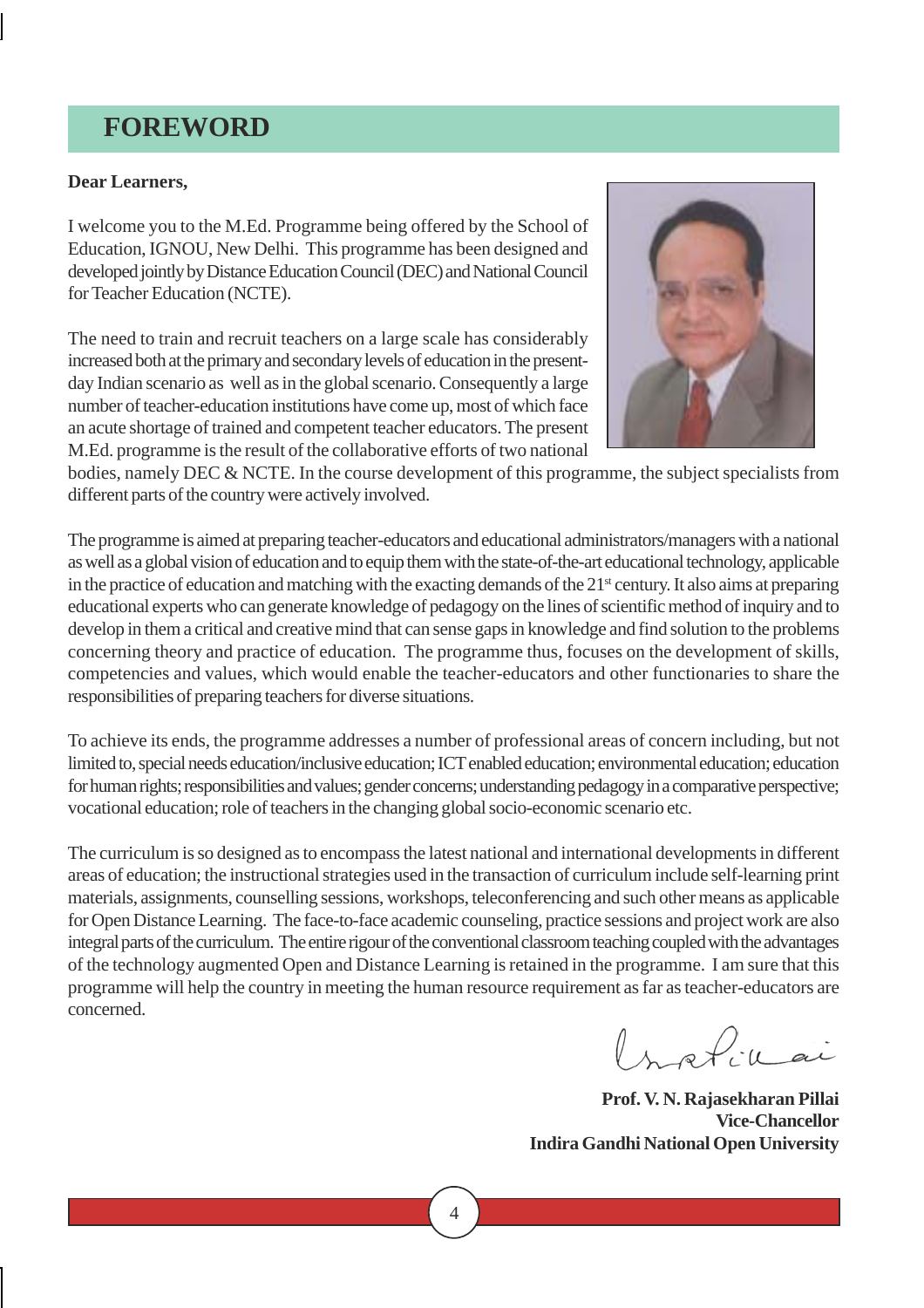# **1. ABOUT THE UNIVERSITY**

#### **1.1 Introduction**

Indira Gandhi National Open University (IGNOU) came into being on September 20, 1985, by an Act of Parliament (1985) to achieve the following objectives:

- democratizing higher education by taking education to the doorsteps of the learners:
- providing access to high quality education to all those who seek it irrespective of age, region or formal qualifications;
- offering need-based academic programmes by giving professional and vocational orientation to the courses;
- promoting and developing open and distance education in India; and
- as an apex body, setting and maintaining standards in open and distance education in the country.

#### **1.2 Prominent Features**

IGNOU has certain unique features such as:

- national jurisdiction
- flexible admission rules
- individualized study: flexibility in terms of place, pace and duration of study
- use of latest information and communication technologies
- nationwide student support services network
- cost-effective programmes
- modular programmes
- resource sharing, collaboration and networking with Conventional Universities, Open Universities and other Institutions/Organizations
- socially and academically relevant programmes based on students' need analysis

#### **1.3 Important Achievements**

- Emergence of IGNOU as the largest Open University in the World.
- Establishment of Distance Education Council (DEC) in 1992 for the co-ordination and determination of standards of distance education systems in the country.
- Recognition as Centre of Excellence in Distance Education by the Commonwealth of Learning, Canada (1993).
- Establishment of Staff Training and Research Institute in Distance Education (STRIDE) with support from the Commonwealth of Learning (COL), Canada.
- Launching of an IGNOU-ISRO joint channel for organizing a one-way video and two-way audio teleconferencing (1993-94).
- Extending its outreach beyond the borders of the country by taking IGNOU programmes to West Asian countries, Maldives, Mauritius, Nepal, Seychelles etc. in all to 37 countries including China.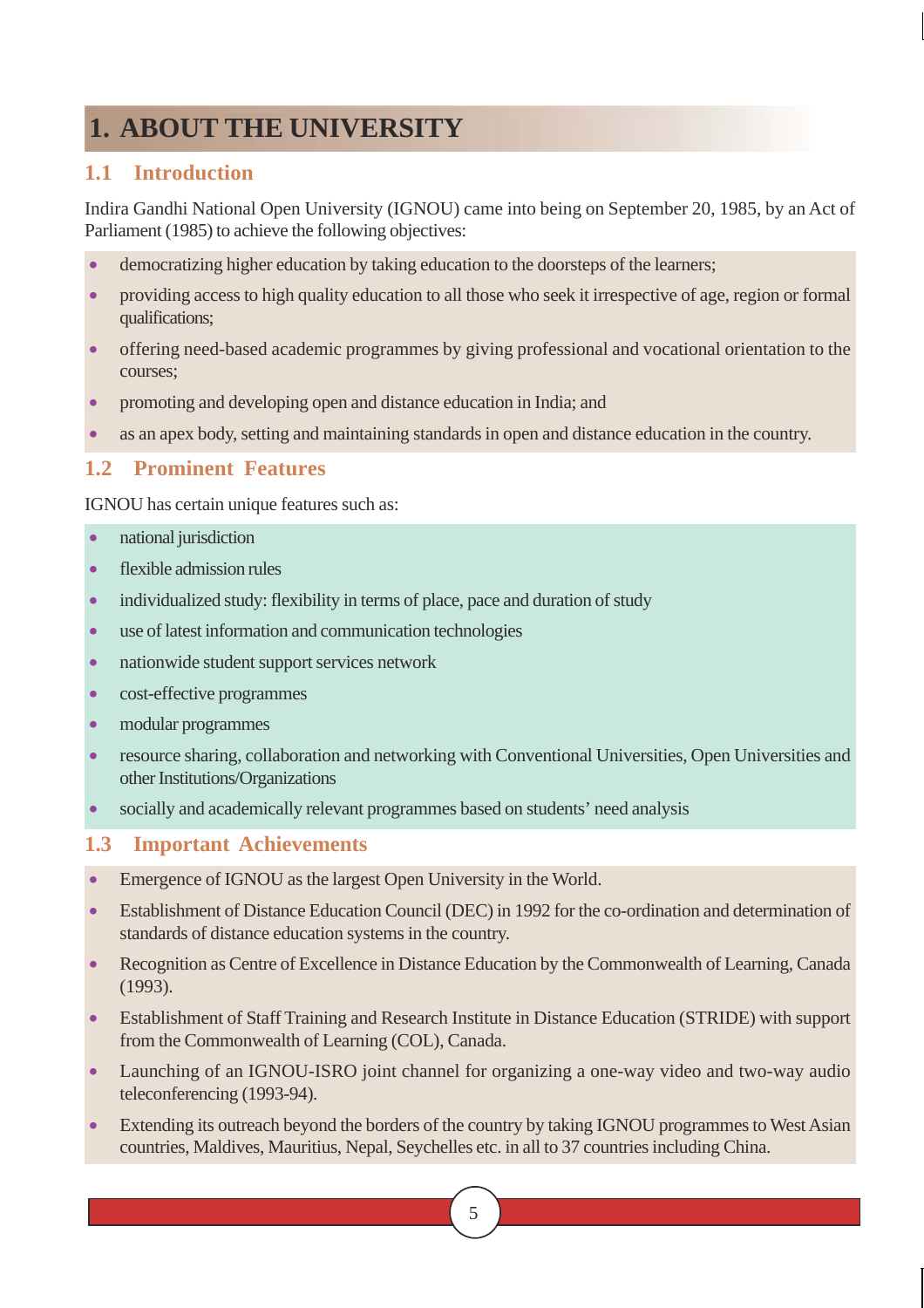- Award of Excellence for Distance Education Materials by the Commonwealth of Learning (1999).
- Launch of a series of 24 hour Educational Channels 'Gyan Darshan I, II, III and IV. IGNOU is the nodal agency for these channels and regular transmissions are done from the studios at Electronic Media Production Centre, IGNOU.
- Launch of 'EduSat' Videoconferencing Channel (2 way video, 2 way audio).

#### **1.4 The Schools of Studies**

In order to develop inter-disciplinary studies, the University operates through Schools of Studies rather than Departments. Each School is headed by a Director who arranges to plan, supervise, develop and organize its academic programmes and courses in coordination with the School faculty and the different academic, administrative and service wings of the University. The emphasis is on providing a wide choice of courses at different levels. The Schools of Studies currently in operation are:

- School of Humanities (SOH)
- School of Social Sciences (SOSS)
- School of Sciences (SOS)
- School of Education (SOE)
- School of Continuing Education (SOCE)
- School of Engineering & Technology (SOET)
- School of Management Studies (SOMS)
- School of Health Sciences (SOHS)
- School of Computer & Information Sciences (SOCIS)
- School of Agriculture (SOA)
- School of Law (SOL)
- School of Journalism and New Media Studies (SOJNMS)
- School of Gender and Development Studies (SOGDS)
- School of Tourism Hospitality Service Sectoral Management (SOTHSSM)
- School of Interdisciplinary and Trans-disciplinary Studies (SOITS)
- School of Social Work (SOSW)
- School of Vocational Education and Training (SOVET)
- School of Extension and Development Studies (SOEDS)
- School of Foreign Languages (SOFL)
- School of Translation Studies and Training (SOTST)
- School of Performing and Visual Arts (SOPVA)

#### **1.5 Academic Programmes**

The University offers a wide range of academic programmes both short-term and long-term leading to Certificates, Diplomas, Undergraduate Degrees, Postgraduate Degrees, and Doctoral Degrees, which are conventional as well as innovative. Most of these programmes have been developed after an initial survey of the demand for such studies.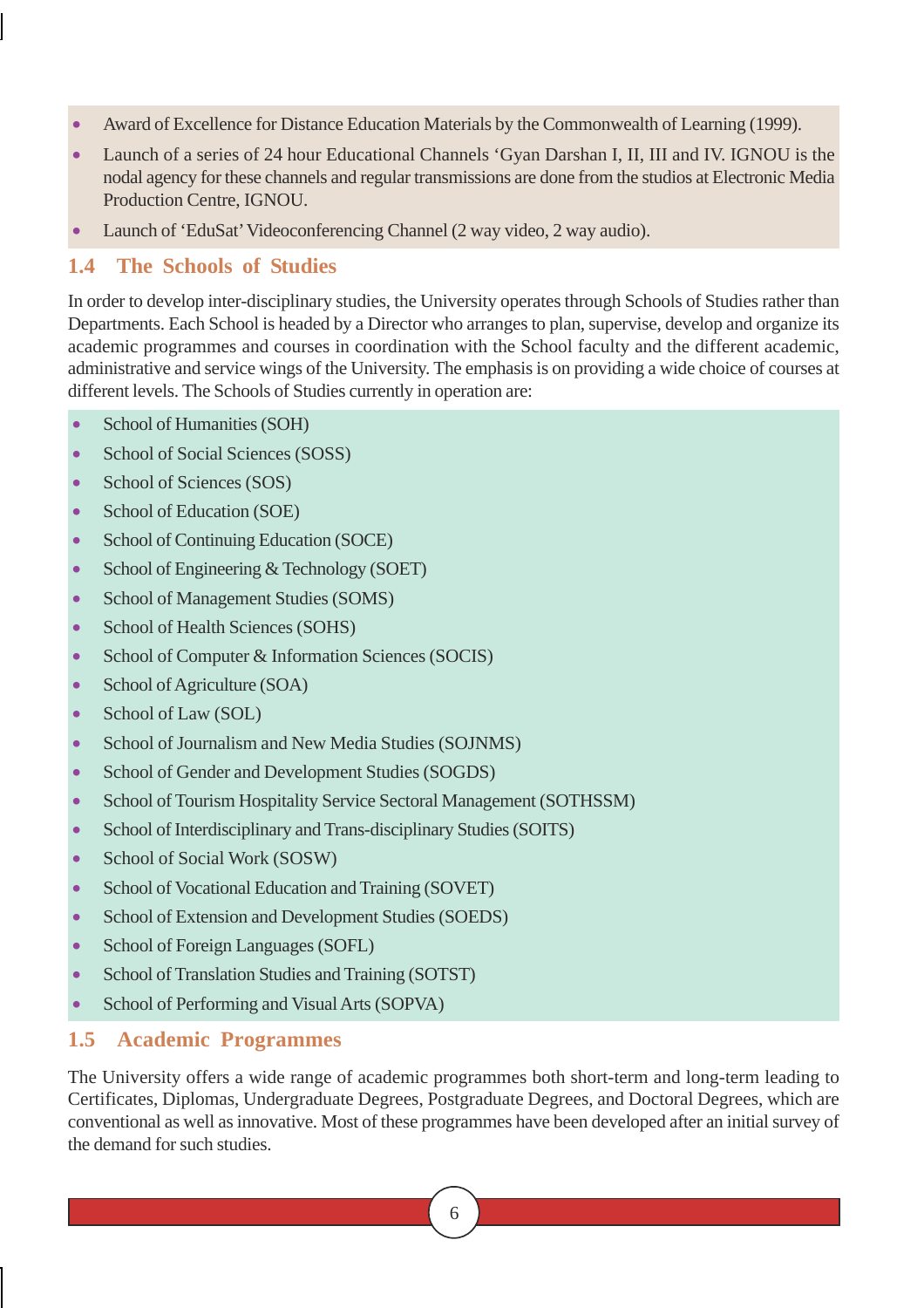They are launched in order to fulfil the students' need for:

- certification,
- improvement of skills,
- acquisition of professional qualifications,
- continuing education and professional development at work place,
- self-enrichment.
- diversification and updation of knowledge.

#### **1.6 Course Preparation**

Learning materials are specially prepared by experts drawn from different well reputed institutions and Universities all over the country as well as in-house faculty. These materials are scrutinized by content experts, supervised by the instructors/unit designers and edited by content language editors and format editors before they are finally sent for printing. Similarly, audio and video cassettes are produced in consultation with content experts, in-house faculty and EMPC experts. The material, thus, prepared is previewed and reviewed by the faculty as well as outside media experts and edited/modified, wherever necessary, before they are finally dispatched to the Study Centres and Telecast on Gyan Darshan.

#### **1.7 Credit System**

The University follows the "Credit System" for most of its programmes. Each credit is equivalent to 30 hours of study, which comprises all learning activities (i.e. reading and comprehending the print material, listening to audio, watching video, attending counselling sessions, teleconference and writing assignment responses). A sixcredit course, for instance, involves 180 study hours. The course weightage is expressed in terms of credits. This helps the learner to understand the academic effort one has to put in, in order to successfully complete a course. Completion of an academic programme (Degree, Diploma or Certificate) requires successful completion of assignments, term-end examination and other activities such as practical, dissertation, etc. as per the requirement of a programme.

#### **1.8 Support Services**

In order to provide individualized support to its learners, the University has a large number of Study Centres/ Programme Study Centres throughout the country. These Study Centres/Programme Study Centres are managed by a part-time coordinator appointed by the University. These are coordinated by 49 Regional Centres. At the Study Centres, the learners interact with the Academic Counsellors and their peer groups, refer to books in the library, watch video programmes and listen to audio programmes and interact with the Coordinator on administrative and academic matters. The list of Regional Centres is given as Appendix III. The support services are also provided through Work Centres, Programme Centres, Special Study Centres.

#### **1.9 Programme Delivery**

The methodology of instruction in this University is different from that of the conventional Universities. The Open University system is more learner-oriented, and the learner is an active participant in the teaching and learning process. Most of the instruction is imparted through distance mode rather than face-to-face communication.

The University follows a multi-media approach for instruction. It comprises:

#### a) **Self-instructional Written Material**

The printed material (written in self-instructional style) for both theory and practical components of the programme is supplied to the learners, which comes in the form of a booklet (Block) usually comprising 3 to 5 units.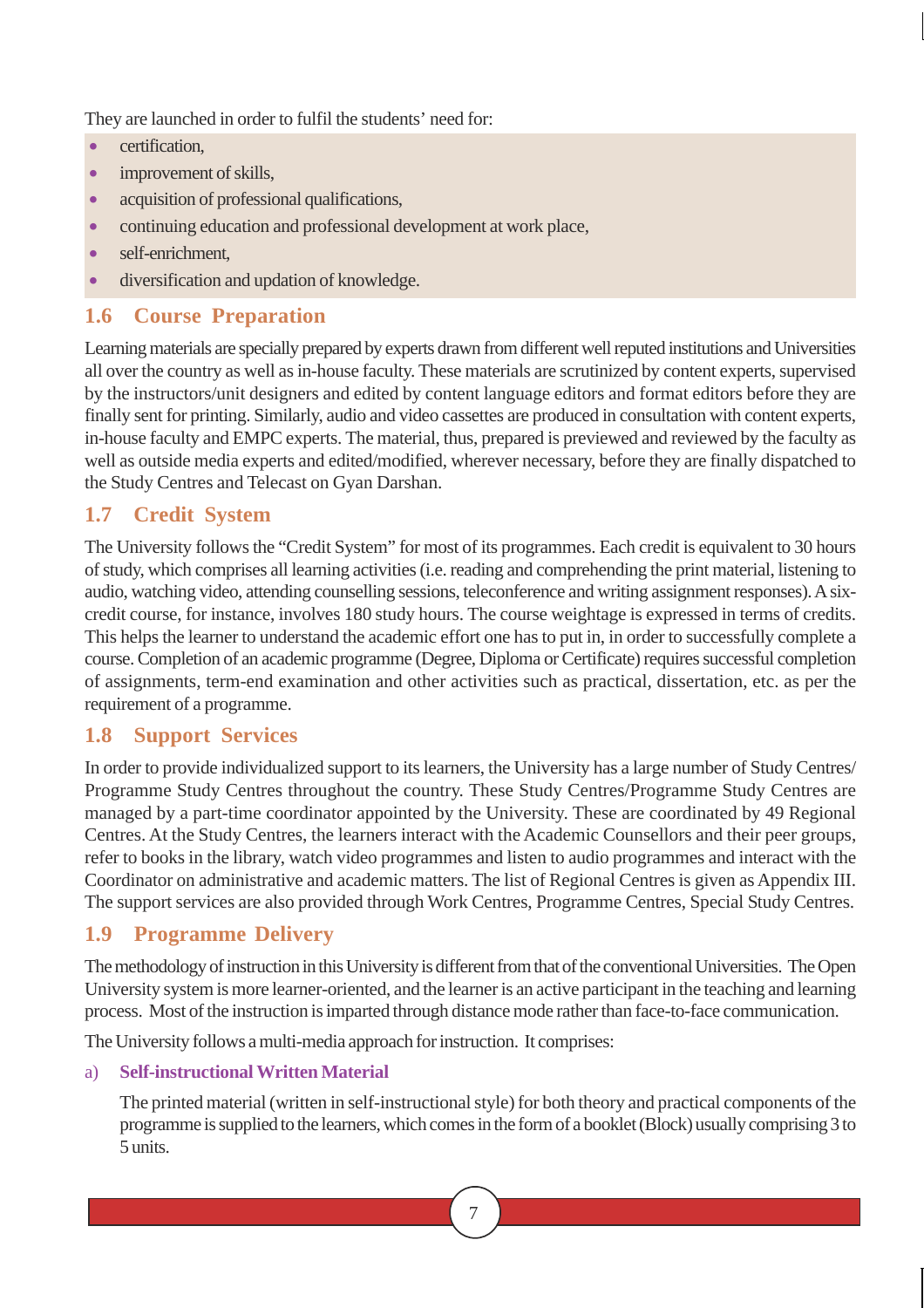#### b) **Audio-Visual Material Aids**

The learning package contains audio and video cassettes which have been produced by the University for better clarification and enhancement of understanding of the course material given to the student. A video programme is normally of 25-30 minutes duration. The audio tapes are run and video cassettes are screened at the Study Centres during the hours of the counselling sessions which are duly notified by the Co-ordinator of Study Centre.

The video programmes are telecast on National Network and enrichment channel of Doordarshan. Some of the selected stations of All India Radio also broadcast the audio programmes. Learners can confirm the dates for the programme from their Study Centres. The information is also provided through the National Newspapers and IGNOU Newsletters sent to the students regularly.

#### c) **Counselling Sessions**

Counselling sessions are held as per the schedule drawn beforehand by the Co-ordinator. They are held on weekends, that is to say, Saturday and Sunday of the week.

#### d) **Contact Programme**

The University organises contact sessions for selected programmes to meet specific learners' needs. This also gives an opportunity for face-to-face interaction of students with the members of the faculty and other experts in the subject.

#### e) **Teleconferencing**

Live sessions are conducted via satellite through Training and Development Communication Channel (TDCC), the schedule for which is made available at the programme centres. The learner will have to go to the nearest reception centre at the scheduled time for taking the benefit of this facility.

#### f) **Interactive Radio Counselling (IRC)**

Interactive Radio Counselling is a recent concept in distance learning in India. Live counselling is provided on radio by the experts. Students can interact with experts' right from their homes on telephone. These sessions are conducted for one hour. The complete details are made available with the Programme Centres. A toll free telephone number 1800112345 has been provided for this purpose from selected cities.

#### g) **Distance Learning Facilitator**

If the number of learners for a particular programme at a study centre falls below 10 (ten) then usual counselling sessions will not be conducted. The support services may be handled by a Distance Learning Facilitator (DLF).

#### h) **Practicals**

Practicals are held at designated institutions for which schedule is provided by the Programme Centre. Attendance in practical sessions is compulsory.

#### i) **Practical Handbooks**

The practical handbooks are specially prepared for the students who enrol for the programme and for the Resource Persons who are involved in the programme. These handbooks provide the complete information and guideline about the Practical Component of the Programme. These handbooks further explain the role and responsibility of the learners and the Resource Persons and other functionaries involved in the delivery of the programme.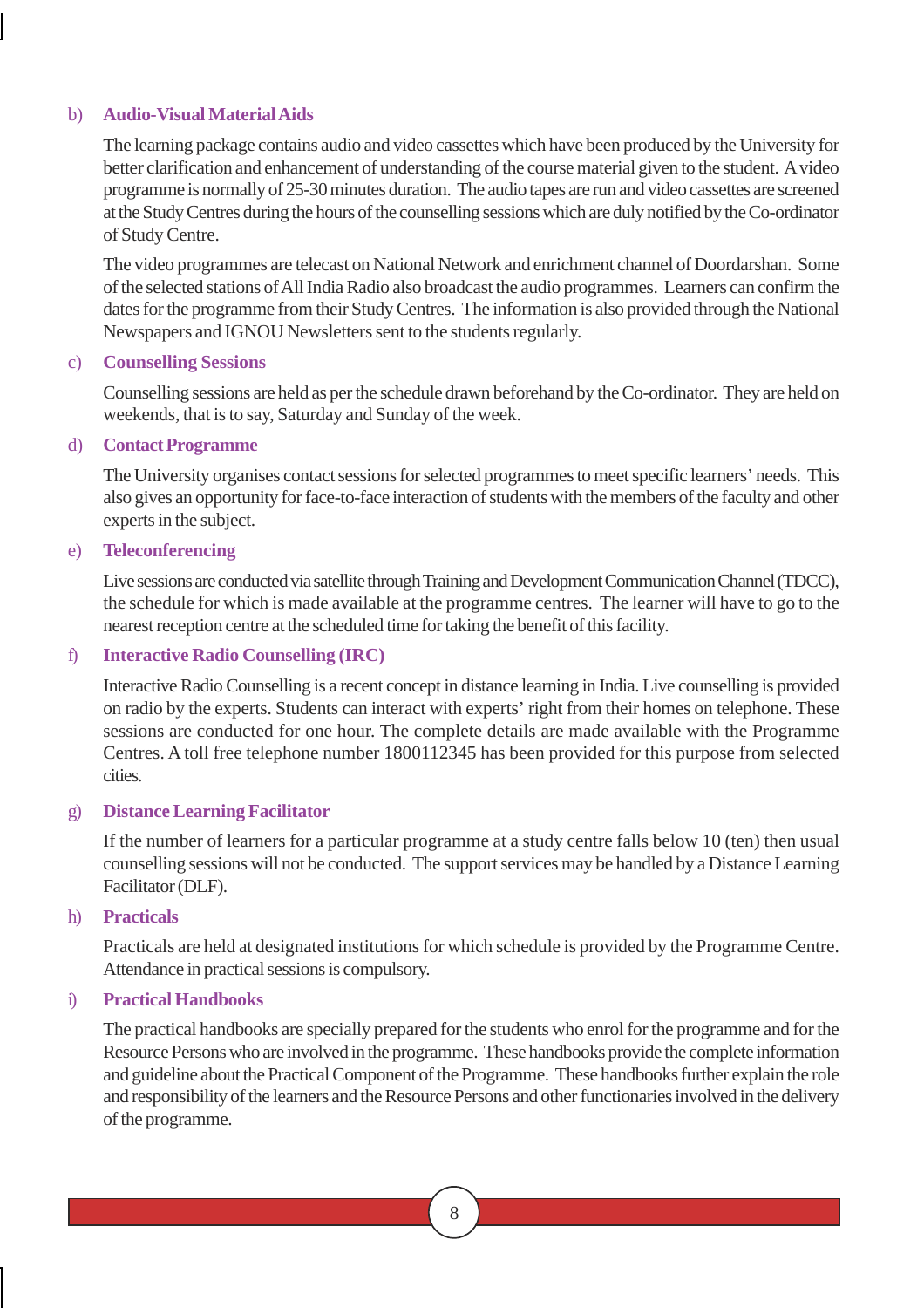# **2. UNIVERSITY RULES**

**The University reserves the right to change the rules from time to time. However, latest rules will be applicable to all the students irrespective of year of registration.**

#### **2.1 Reservation**

The University provides reservation of seats for Scheduled Castes, Scheduled Tribes, OBCs, War Widows of military forces, Kashimir Migrants and Physically Handicapped candidates according to Government of India rules for various programmes of the University.

#### **2.2 Educational Qualification Awarded by Private Institutions**

Any educational qualification awarded by the Private Universities established under the provisions of the "*Chhattisgarh Niji Kshetra Vishwavidylaya (Sathapana Aur Viniyaman), Adhiniyam, 2002"* are non-existent and cannot be made the basis of admission to higher studies with IGNOU.

#### **2.3 Scholarships and Reimbursement of Fee**

Reserved categories, viz. Scheduled Castes/Scheduled Tribes and Physically Handicapped candidates have to pay the fee at the time of admission to the University along with other general category candidates. Physically Handicapped candidates admitted to IGNOU are eligible for Government of India scholarship. They are advised to collect scholarship forms from the respective State Government's Directorate of Social Welfare or Office of the Social Welfare Officer and submit the filled-in forms to them through the concerned Regional Director of IGNOU .

Similarly, candidates belonging to SC/ST have to submit their scholarship forms to the respective Directorate of Social Welfare of their state or the Office of the Social Welfare Officer through the concerned Regional Director of IGNOU for reimbursement of programme fee.

Scholarship scheme of National Centre for Promotion of Employment of Disabled People (NCPEDP) for Post Graduate level programmes is applicable to the students of this University also. Such students are advised to apply to awarding authority.

#### **2.4 Change/Correction of Address**

In case there is any correction/change in the address, the students are directed to write to the concerned Regional Director who will forward the request after verifying the signature of student to the Registrar (Student Registration Division), IGNOU, Maidan Garhi, New Delhi-110068. **They are advised not to write letters to any other officer in the University in this connection. Normally, it takes 4-6 weeks to effect the change. Therefore, the students are advised to make their own arrangements to get the mail redirected to the changed address during the interim period. The form of change of address can also be downloaded from IGNOU Website www.ignou.ac.in**

#### **2.5 Validity of Admission**

Candidates who are offered admission must join on or before the due date specified by the University. In case they seek admission for the next session, they have to apply afresh next year and go through the admission process again.

#### **2.6 Incomplete and Late Applications**

Incomplete and late application forms/Re-registration forms, wrong options of courses or electives, furnishing false information, will be summarily rejected without any intimation to the candidate concerned. Candidates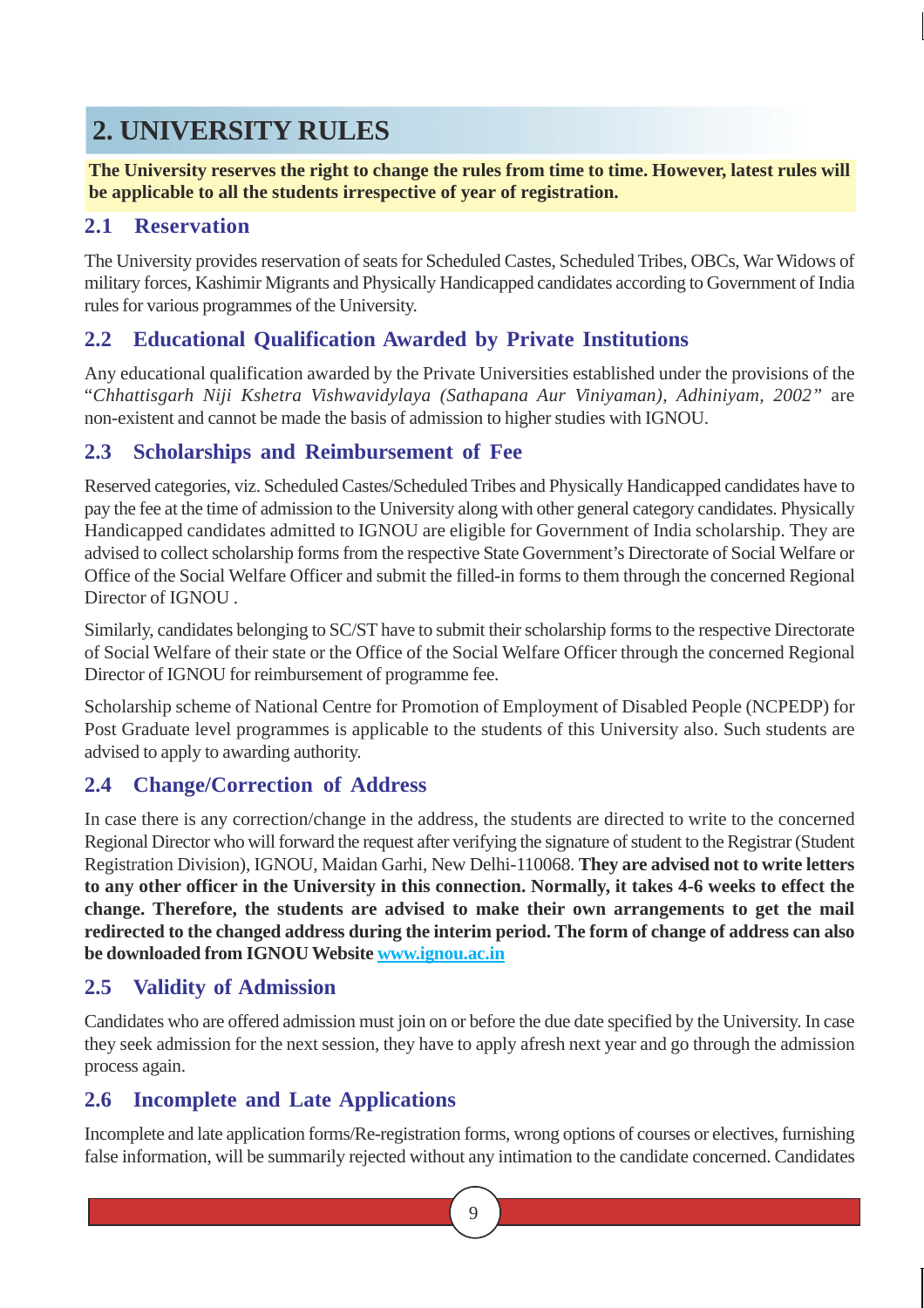are, therefore, advised to fill up the relevant columns carefully and enclose all the copies of the necessary certificates duly attested by a Gazetted Officer as and when asked for and **submit the form to the Regional Director concerned only on or before the due date**. In this connection no correspondence will be entertained. The application form sent to other offices of the University will not be considered and the applicant will have no claim whatsoever an account of this.

#### **2.7 Simultaneous Registration**

Candidates may take simultaneous registration in a certificate programme of 6 months' duration provided this does not clash with their initial study. The University shall not be responsible to conduct examination for such students in case the dates of examination or counselling sessions overlap.

#### **2.8 Refund of Fee**

**The registration fee once paid will not be refunded under any circumstances.** It is also not adjustable against any other programme of this University. The programme fee may, however, be refunded if admission is not offered for any reason through A/C Payee cheque only, after deduction of registration fee.

#### **2.9 Study Materials and Assignments**

The University sends study materials and assignments wherever prescribed to the students by registered post and if a student does not receive the same for any reason whatsoever, the University shall not be held responsible for that. In case a student wants to have assignments, he/she can obtain a copy of the same from the Study Centre or Regional Centre or can download it from the IGNOU website: www.ignou.ac.in.

#### **2.10 Disputes on Admission and Other University Matters**

The place of jurisdiction for filing of a suit, if necessary, will be only New Delhi/Delhi.

#### **2.11 Re-admission**

The students who are not able to clear their programme within the maximum duration allowed can take readmission for additional period of 6 months, 1 year and 2 years for Certificate Programmes, Diploma Programmes, Masters Degree (2 year duration) and Bachelors Degree (3 year duration) Programmes respectively in continuation of the earlier duration in selected programmes. The student has to make payment per course on pro-rata basis. The details of pro-rata fee and the Re-admission Form are available at the Regional Centres for the courses, which they have not been able to complete. For further details please see the website www.ignou.ac.in.

The student who fails to pay the prescribed fee during the maximum duration of the Programme will have to pay full fee for the missed years in addition to pro-rata course fee for re-admission.

#### **2.12 Change of Regional Centre/Programme Centre or both**

The University reserves the right to allocate Programme Study Centre to the students once the admission is finalized. The change of Regional Centre as well as Programme Study Centre is not permissible under any circumstances in the programme.

#### **2.13 Foreign Students**

Foreign students residing in India are eligible to seek admission in IGNOU programme who have **valid student visa** for the minimum duration of the programme. Such students are required to remit the fee at par with foreign students (fee structure of foreign students could be downloaded form the website: **www.ignou.ac.in**). Admission of foreign students residing in India will be processed by the International Division of the University after ensuring their antecedents from the Ministry of External Affairs/Ministry of Human Resource Development.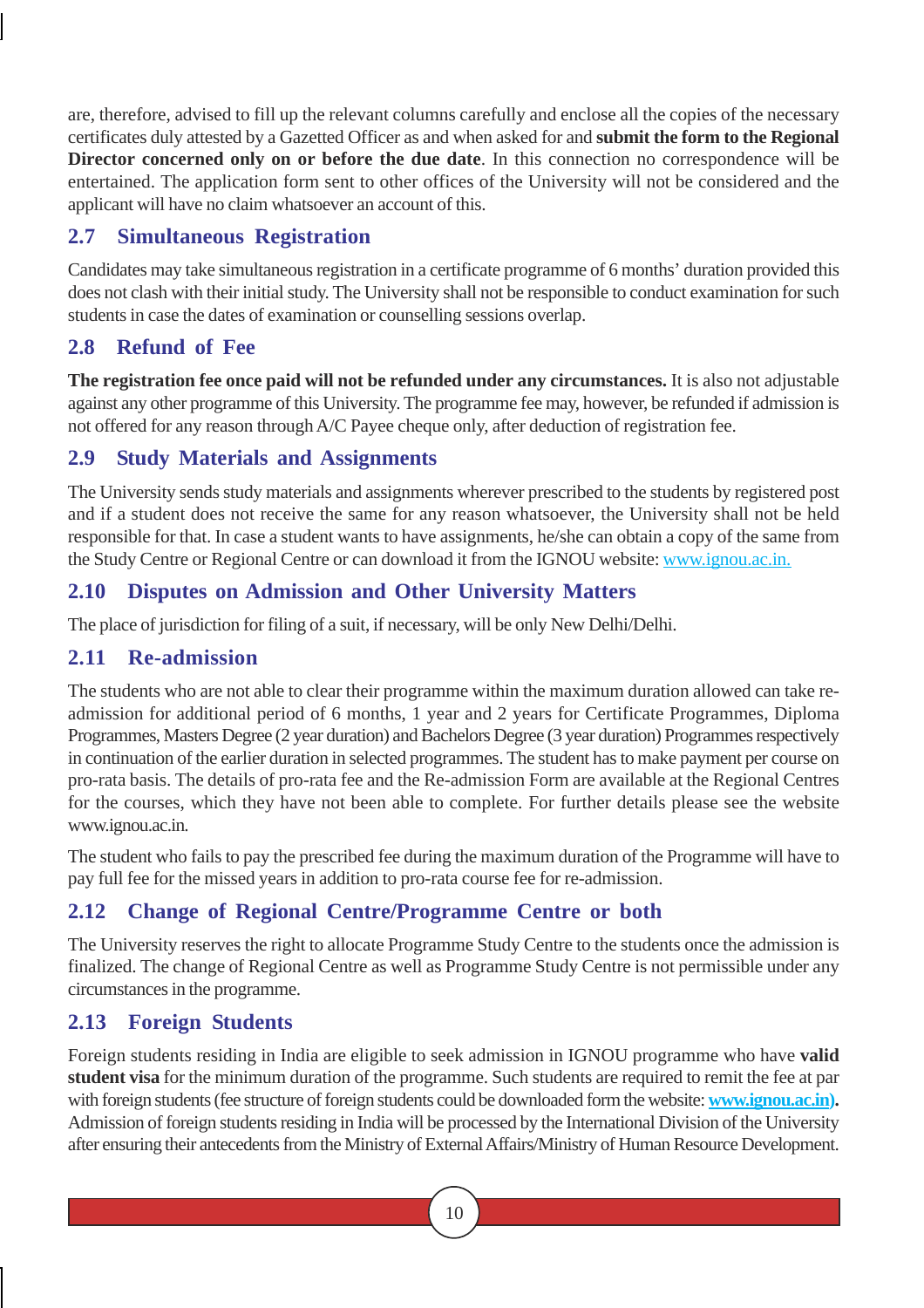However, the programmes with limited number of seats are not opened for foreign students.

#### **2.14 Term-end Examination**

The University conducts Term-end Examinations twice a year in the month of June and December every year. Students will be permitted to appear in Term-end Examination subject to the condition that registration for the courses in which they wish to appear is valid, maximum time to pursue the programme is not elapsed and they have also submitted the required number of assignment(s), if any, in those courses by the due date.

#### **Examination Fee**

Examination fee of Rs. 50/- per course is required to be paid through Bank Draft in favour of IGNOU payable at Delhi. The examination forms are available at all the Study Centres and Regional Centres. Students can also submit on-line examination form as per guidelines through IGNOU website at www.ignou.ac.in

#### **Examination Centre**

Normally the study centre/Programme Centre is the examination centre. However, a student is required to fill the exam centre code in the examination form. For the purpose you are advised to go through the list of study centres available in the Student Handbook and Prospectus/Programme Guide. In case any student wishes to take examination at a particular centre, the code of the chosen centre be filled up as examination centre code. However, examination centre chosen by a student, if is not activated, the university will allot another examination centre under the same Region.

#### **Date of Submission of Examination Forms**

To avoid discrepancies in filling up examination form/hardship in appearing in the term-end examination students are advised to :

| June, TEE                  | <b>December, TEE</b>  | <b>Late Fee</b> | <b>Where to Submit the Form</b>                                                                |
|----------------------------|-----------------------|-----------------|------------------------------------------------------------------------------------------------|
| 1st March to<br>31st March | 1st Sept to 30th Sept | <b>NIL</b>      | IGNOU, Maidan Garhi,<br>New Delhi - 110068 or at the<br>concerned Regional Centre              |
| 1st April to<br>20th April | 1st Oct to 20th Oct   | Rs. 100/-       | <b>For outside Delhi students</b><br>(Concerned Regional Centre)<br>For Delhi students (IGNOU, |
| 21st April to<br>15th May  | 21st Oct to 15th Nov  | $Rs. 500/-$     | Maidan Garhi, New Delhi - 110068<br>or concerned Regional Centre)                              |
| 16th May to<br>28th May    | 16th Nov to 26th Nov  | Rs. 1000/-      |                                                                                                |

1. remain in touch with your Study Centre/Regional Centre/SRE Division for change in schedule of submission of examination form fee, if any;

- 2. fill up the examination form for next term-end examination without waiting for the result of the previous term-end examination and also filling up the courses, for which result is awaited;
- 3. fill up all the particulars carefully and properly in the examination form to avoid rejection/delay in processing of the form;
- 4. retain proof of mailing/submission of examination form till you receive examination hall ticket.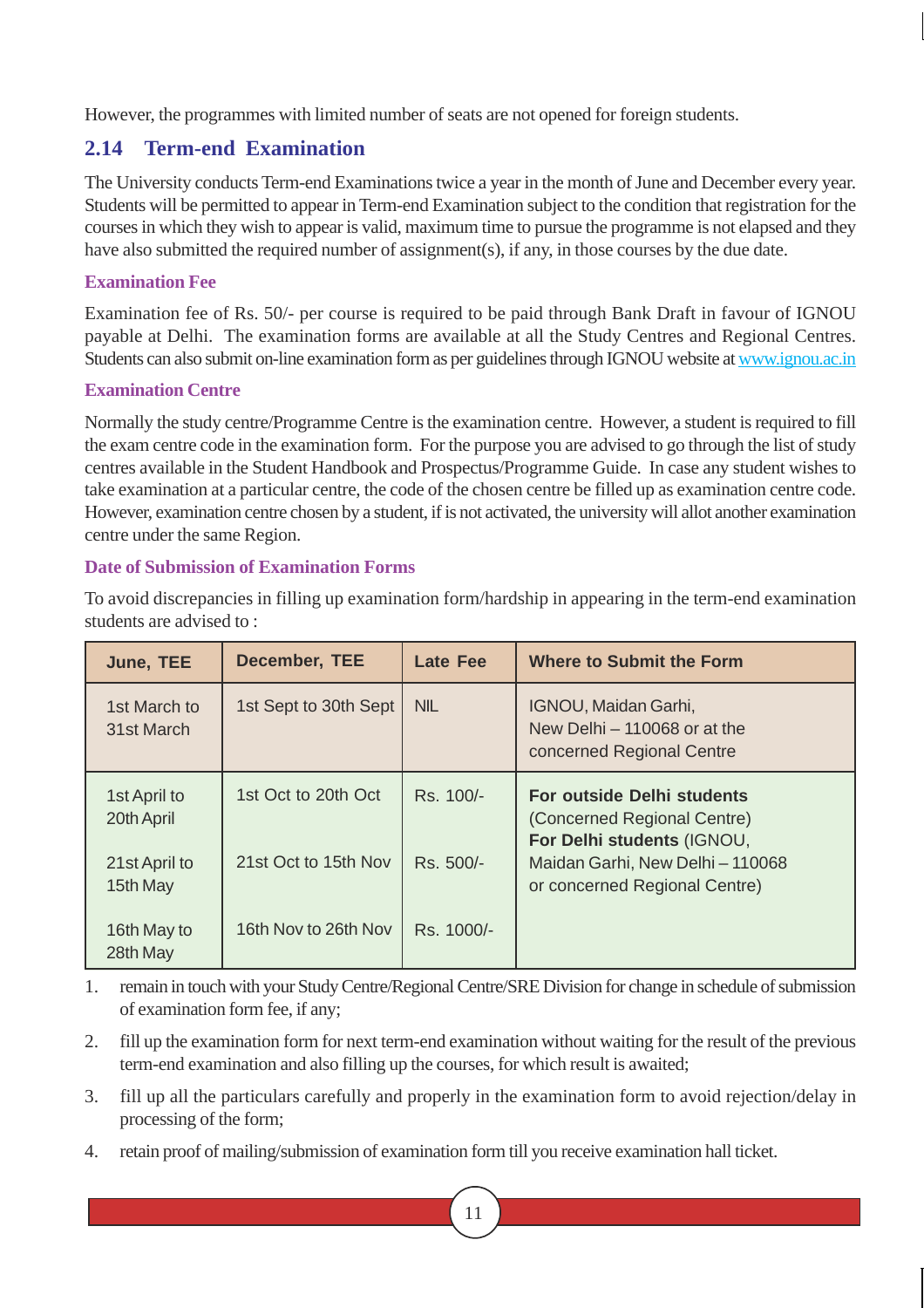#### **Issue of Examination Hall Ticket**

University issues Examination Hall Ticket to the student's at least two weeks before the commencement of Term-end Examination the same could also be downloaded from the University's website www.ignou.ac.in In case any student fails to receive the Examination Hall Ticket within one week before the commencement of the examination the students can download the hall ticket from the website and approach the examination centre for appearing in the examination.

#### **2.15 Counselling and Examination Centre**

All Study Centres, Programme Centres, Special Study Centres are not Examination centres. Practical Examination need not necessarily be held at the centre where the learner has undergone counselling on practicals. Regular counselling sessions will be conducted at the learner support centres provided the number of the learners for a particular course is equal to or more than 10. If the number is less than 10, then in place of regular counselling sessions, intensive counselling sessions will be held.

#### **2.16 Early Declaration of Result**

In order to facilitate the students, who have got offer of admission for higher study and or selected for employment etc. are required to produce statement of marks/grade cards by a specified given date, may apply for early processing of their answer scripts and declaration of results. The students are required to apply in prescribed application form with fee of Rs. 700/- per course by means of demand draft drawn in favour of IGNOU and payable at New Delhi along with attested photocopy of offer of admission/employment. They can submit their request for early declaration before the commencement of the term-end examination i.e. before 1st June and 1st December respectively. The University, in such cases, will make arrangement for early processing of answer scripts and declare the result as a special case possibly within a month from the date of conduct of examination.

Early declaration of result is permissible in term-end examination only and not in Practicals/Lab courses, Project, Workshop, Assignment and Seminar etc.

A sample prescribed application form alongwith rules and regulations in detail is enclosed in the Student Handbook and Prospectus and also made available at University's website www.ignou.ac.in

#### **2.17 Re-evaluation of Answer Script(s)**

The students, who are not satisfied with the marks/grade awarded to them in Term-end Examination may apply for re-evaluation before 31st March for result of December term-end examination and 30th September for result of June term-end examination or within one month from the date of declaration of results i.e. the date on which the results are made available on the University's website on payment of Rs. 500/- per course by means of demand draft drawn in favour of IGNOU and payable at the city of evaluation centre in the prescribed application form. The better of the two scores of original marks/grades and marks/grades after reevaluation will be considered and updated in students' record.

Re-evaluation is permissible in term-end examination only and not in Practicals/Lab courses, Project, Workshop, Assignment and Seminar etc.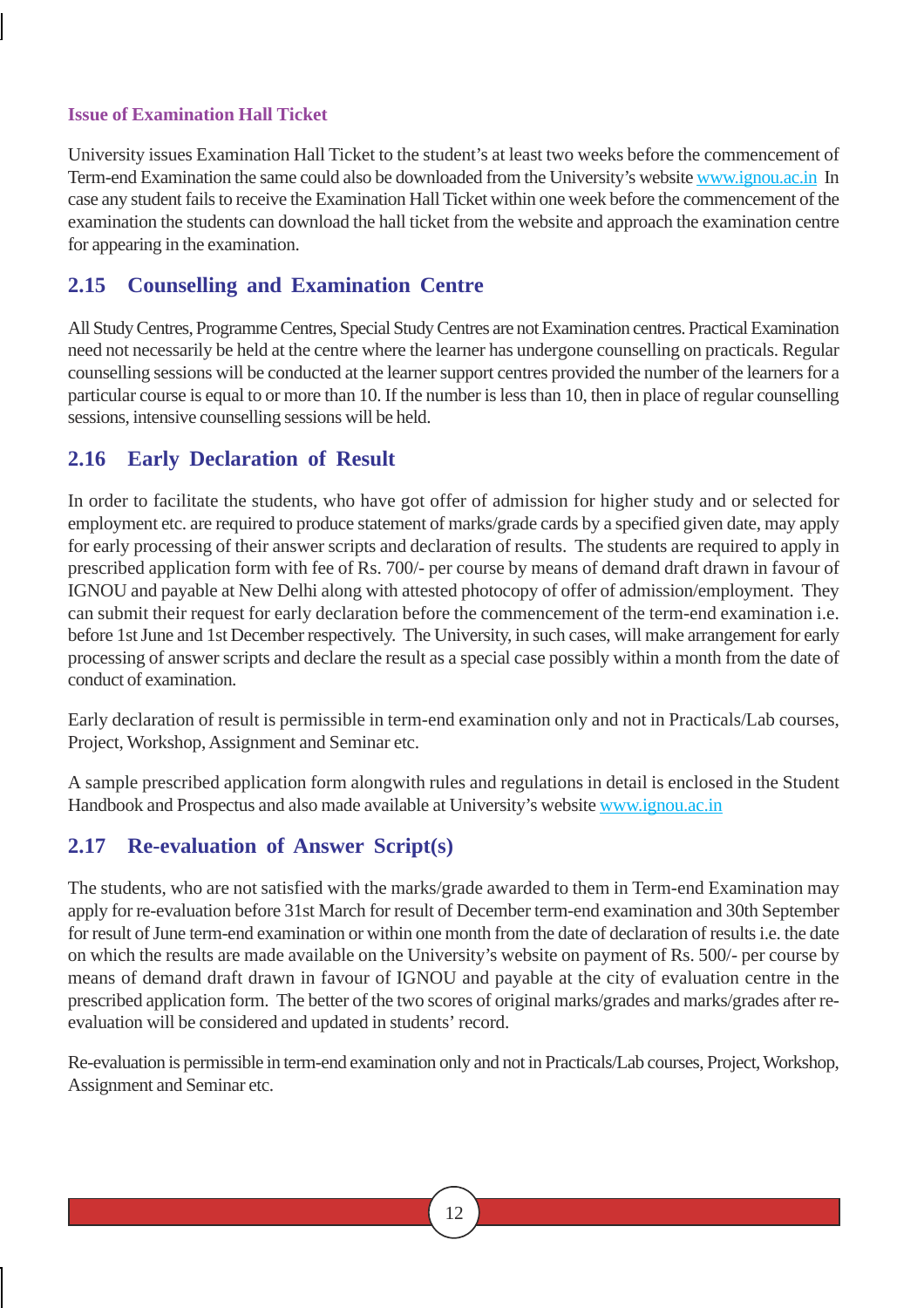A sample prescribed application form with rules and regulations in detail for this purpose is enclosed in the Student Handbook and Prospectus and also made available at University's website www.ignou.ac.in

#### **2.18 Improvement in Division/Class**

The students of Bachelor's/Master's degree programme, who have completed the programme and wish to improve their Division/Class may do so by appearing in term-end examination. The eligibility is as under:

- a) The students of Bachelor's/Master's degree programme, who fall short of 2% marks to secure 2nd and 1st division.
- b) The students of Master's degree programme only, who fall short 2% marks to secure overall 55% marks.

Students may apply in the prescribed application form from 1st to 30th April for June term-end examination and from 1st to 31st October for December term-end examination along with fee @ Rs. 500/- per course by means of demand draft drawn in favour of IGNOU and payable at New Delhi.

The improvement is permissible in term-end examination only and not in Practicals/Lab courses, Project Workshop, Assignment and Seminar etc.

A sample prescribed application form with rules and regulations in detail for this purpose is enclosed in the Student Handbook and Prospectus and also made available at University's website www.ignou.ac.in

#### **2.19 Photocopy of the Evaluated Answer Script**

The students may obtain the photocopy of the evaluated answer scripts for the term-end examination on request. They may apply in the prescribed application form from  $1<sup>st</sup>$  March to  $15<sup>th</sup>$  April for June Term-end Examination and from  $1<sup>st</sup>$  September to  $15<sup>th</sup>$  October for December Term-end Examination alongwith the requisite fee of Rs. 100/- per course by means of demand draft drawn in favour of 'IGNOU' and payable at the city of Evaluation Centre.

A sample prescribed application form with rules and regulations in detail for this purpose is given in the student handbook & prospectus and also made available at University's website www.ignou.ac.in

#### **2.20 Issue of Official Transcript**

The students may also obtain 'Official Transcript' for submission to the Overseas or Indian Institutes/Universities on request. They may apply in the prescribed form by paying the requisite fee as under by means of demand draft in favour of 'IGNOU' and payable at 'New Delhi':

- 1. Rs. 200/- per transcript, if it is to be sent to the student/institutes in India.
- 2. Rs. 400/- per transcript, if required to be sent to the Institutes out side India by the University.

A sample prescribed application form with rules and regulations in detail for this purpose is given in the student handbook & prospectus and also made available at University's website www.ignou.ac.in

#### **2.21 Issue of Duplicate Grade Card**

The students may apply for issue of duplicate grade card by paying the requisite fee of Rs. 150/- by means of demand draft drawn in favour of 'IGNOU' and payable at 'New Delhi'.

A sample prescribed application form with rules and regulations in detail for this purpose is given in the students handbook & prospectus and also made available at University's website www.ignou.ac.in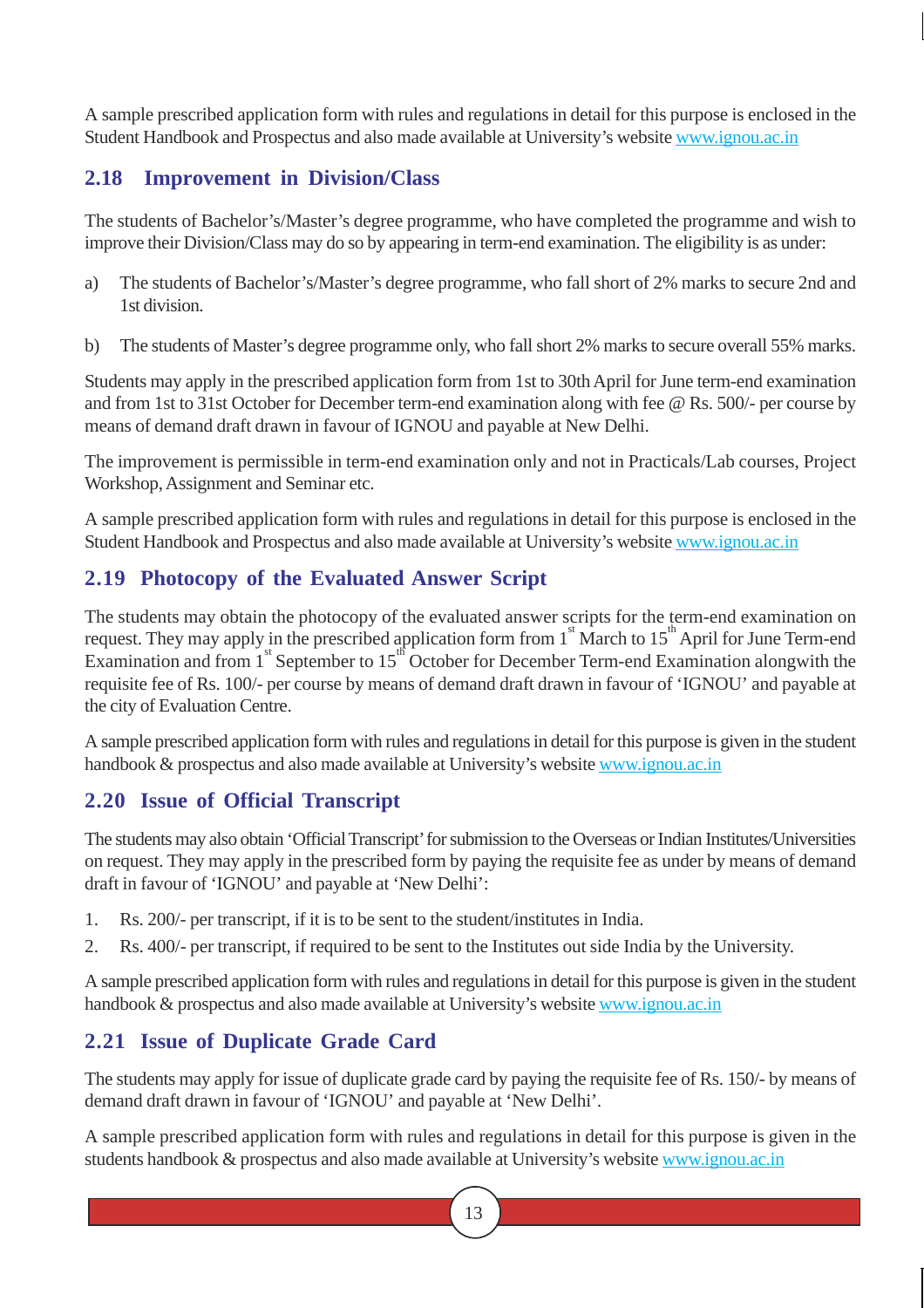#### **2.22 Re-Registration**

Learners are advised to submit the Re-Registration forms:

|                            | <b>For July Session</b>       | With late fee (Rs.) |  |  |
|----------------------------|-------------------------------|---------------------|--|--|
| 1.                         | 1st February to 31st March    | <b>NIL</b>          |  |  |
| 2.                         | 1st April to 30th April       | 200.00              |  |  |
| 3.                         | 1st May to 31st May           | 500.00*             |  |  |
| $\overline{4}$ .           | 1st June to 20th June         | 1000.00*            |  |  |
| <b>For January Session</b> |                               |                     |  |  |
| 1.                         | 1st August to 1st October     | <b>NIL</b>          |  |  |
| 2.                         | 3rd October to 31st October   | 200.00              |  |  |
| 3.                         | 1st November to 30th November | 500.00*             |  |  |
| 4.                         | 1st December to 20th December | 1000.00*            |  |  |

Note : For Sl. No. 1&2, the forms are to be submitted only at the respective Regional Centres. For Sl. No. 3&4, the forms are to be submitted to the Registrar (SRD) Division, IGNOU, Maidan Garhi, New Delhi – 110 068.

\* The Bank Draft should be payable at IGNOU, New Delhi.

If any student sends the Registration/Re-Registration forms at wrong places and thereby misses the scheduled date and consequently a semester/year, he/she will have no claim on the University for regularization.

#### **2.23 Change of Elective/Course**

Change of Elective/Course is permitted within 30 days from the receipt of first set of course material in the respective year only on payment of Rs. 150/- for a 4 credit course or part thereof and Rs. 300/- for a 8 credit course under graduate course and Rs. 300/- for elective up to 2/4 credits and Rs. 600/- for elective course of above 4 credits for Master degree courses by way of demand draft drawn in favour of IGNOU, payable at New Delhi. The request for change of Elective/Course should be addressed to **Registrar, SRD, IGNOU, Maidan Garhi, New Delhi–110068**. The student is required to return the study material already received to Registrar (MPDD) by registered post or in person along with the request for change of Course/Elective.

#### **2.24 Change of Medium**

Change of Medium is permitted within 30 days from the receipt of first set of course material in the FIRST YEAR ONLY, on payment of Rs. 100/- plus Rs.150/- per 2/4 credit course and Rs. 300/- per 8 credit course for under graduate and Rs. 300/- for elective upto 4 credits and Rs. 600/- for elective courses of above 4 credits for Master degree courses by demand draft in favour of IGNOU, payable at New Delhi. The request for change of medium should be addressed to **Registrar, SRD, IGNOU, Maidan Garhi, New Delhi–110068**. The student is required to return the study material already received to Registrar (MPDD) by registered post or in person along with the request for change of medium. However, the Programme is available only in English medium.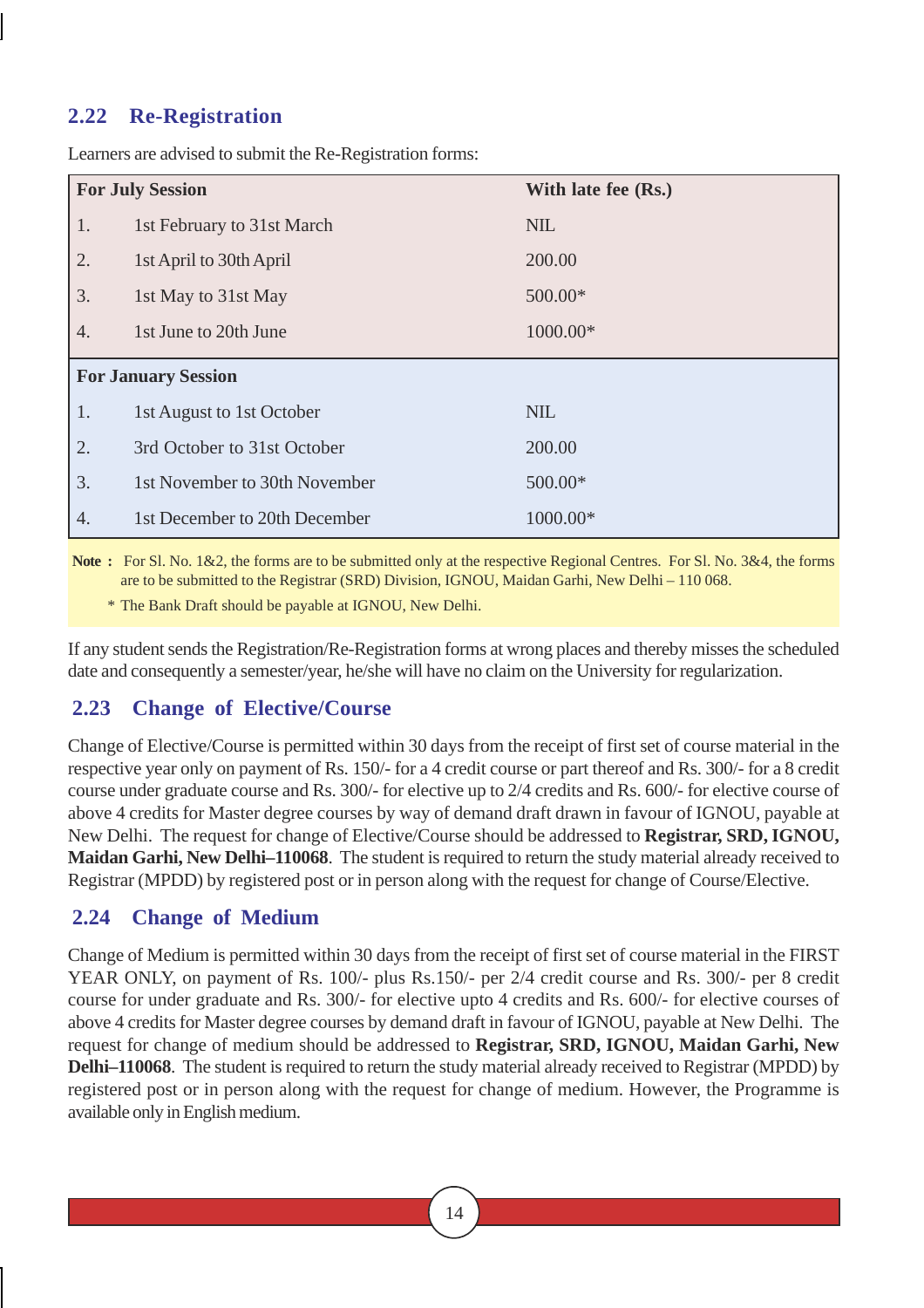#### **2.25 Change/Correction of Study Centres**

There is a printed card for change/correction of Study Centre/Programme Centre which is dispatched along with the study material. In case there is any correction/change in the address, the learners are advised to make use of proforma provided in the Programme Guide and send it to the Regional Director concerned who will forward the request after verifying the student's signature to Student Registration Division, IGNOU, Maidan Garhi, New Delhi–10068. **Requests received directly will not be entertained. The form for change of address can also be downloaded from IGNOU website www.ignou.ac.in Learners are advised not to write letters to any other officer in the University in this regard. Normally, it takes 4-6 weeks to effect the change. Therefore, the learners are advised to make their own arrangements to get the mail redirected to the changed address during this period.** In case change of study centre is desired, the learners are advised to fill the proforma and address it to the Regional Centre concerned. Counselling facilities are not available for all Programmes at all the centres. As such, learners are advised to make sure that counselling facilities are available, for the subject he/she has chosen, at the new centre opted for. Request for change of Study Centre is normally accepted subject to availability of seat for the programme at the new centre asked for. Change of Address and Study Centre are not permitted until admissions are finalized. **Similarly, change of study centre is not permissible in progrmmes where practical components are involved.** For this Programme no change in study centre is permitted.

Depending on actual number of learners, choosing a Centre, or due to other operational reasons, the University may deactivate a Study Centre/Programme Study Centre and the learners of the deactivated Centre will be attached to another Centre. The concerned Regional Centre will inform the concerned learner about the change after admissions are finalized.

#### **2.26 Change of Region**

When a learner wants transfer from one region to another, he/she has to write to that effect to the Regional Centre from where he/she is seeking a transfer marking copies to the Regional Centre where he/she would like to be transferred to. Further, he/she has to obtain a certificate from the Coordinator of the Study Centre from where he/she is seeking transfer regarding the number of assignments submitted. The Regional Director from where the learner is seeking the transfer will transfer all records including details of fee payment to the-new Regional Centre under intimation to the Registrar, Student Registration Division and the learner. For change of Region in practical oriented Programmes like computer programmes, B.Sc. etc., NOC is to be obtained from the concerned Regional Centre/Study Centre where the learner wishes his/her transfer.

In case any learner is keen for transfer from Army/Navy/Air Force Regional Centre to any other Regional Centre of the University during the cycle/session, he/she would have to pay the fee-share money to the Regional Centre. In case the learner seeks transfer at the beginning of the session/cycle the required programme, course fee for the session/cycle shall be deposited at the Regional Centre. However, the transfer shall be subject to availability of seats wherever applicable.

#### **2.27 Recognition**

IGNOU Degrees/Diplomas/Certificates are recognized by all member Universities of Association of Indian Universities (AIU) and are at par with Degrees/Diplomas/ Certificates of all Indian Universities/Institutions, as per UGC Circular letter No. F-1-52/2000(CPP-II) dated May 5, 2004 and AIU Circular No. EV/11(449/ 94/176915-177115 dated January 14, 1994 **(see Appendices I & II).** The Progrramme is duly recognized by NCTE vide their letter No. F.NRC/NCTE/F-3/DH-389/2007/40880 dated 13 March 2008.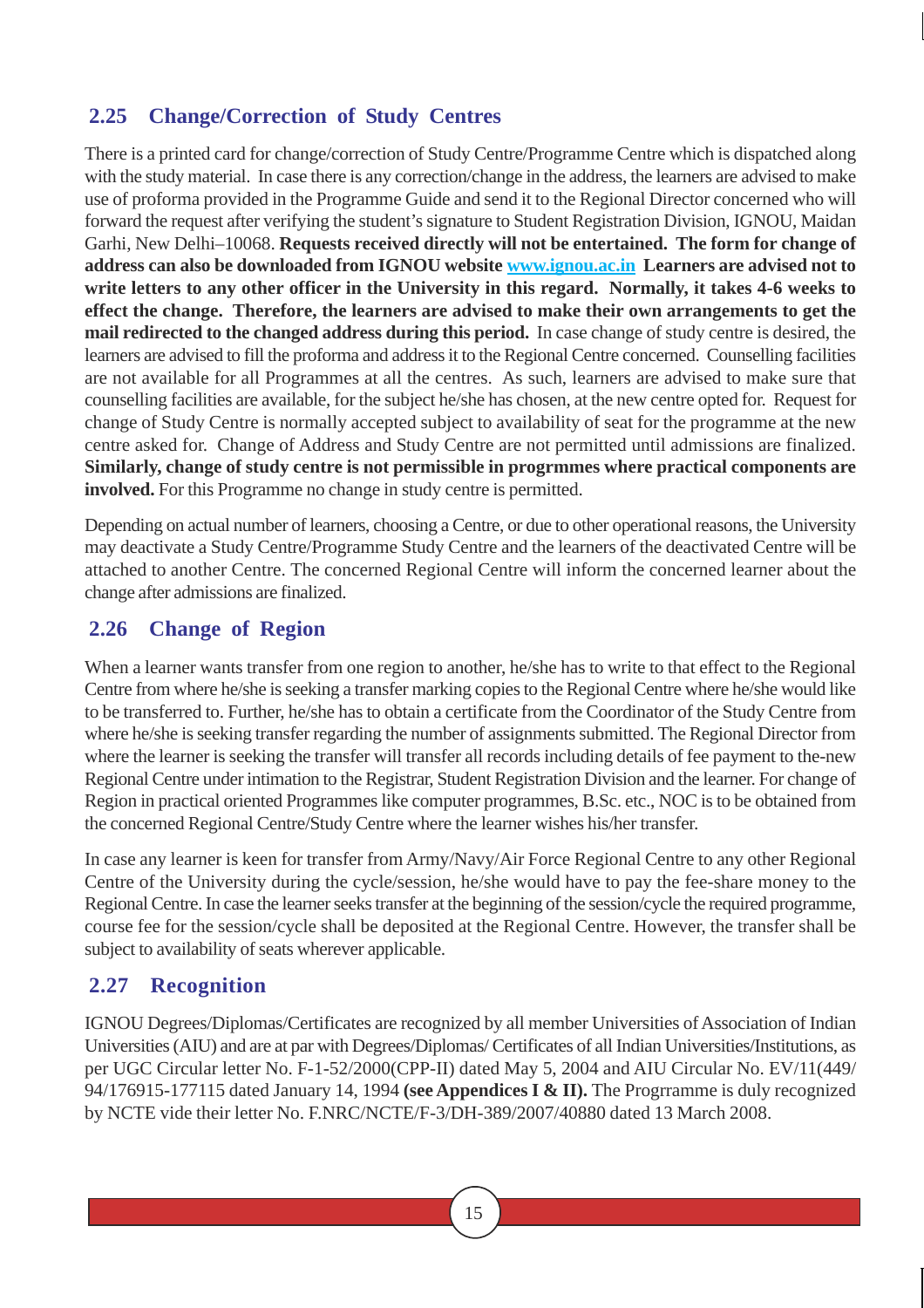#### **2.28 Prevention of Malpractice/Notice for General Public**

Students seeking admission to various academic programmes of Indira Gandhi National Open University are advised to directly contact IGNOU headquarters at New Delhi or Regional Centres of IGNOU only.

Students interacting with intermediates shall do so at their own risk.

However, in case of any specific complaints regarding fraudulent institutions, fleecing students, please contact any of the following members of the Malpractices Prevention Committee:

| (Tele: 2953 3426)                                           |
|-------------------------------------------------------------|
| (Tele: 2953 2741)                                           |
| (Tele: 2953 5828)                                           |
| (Tele: 2953 2118)                                           |
| (Tele: 2953 5714)                                           |
| (Tele: 2953 2321)                                           |
| (Tele: 2953 3237)                                           |
| (Tele: 2953 6215)                                           |
| Alternatively complaints may be faxed on 29536588, 29532311 |
|                                                             |

E-mail: ignouregistrar@hotmail.com

Website: http://www.ignou.ac.in

#### **Note:** Except the above mentioned complaints, no other queries will be entertained at the above numbers.

As per directions of Hon'ble Supreme Court of India ragging is prohibited. If any incident of ragging comes to the notice of the authority, the concerned student shall be given liberty to explain and if his explanation is not found satisfactory, the authority would expel him from the University.

#### **INFORMATION REGARDING IGNOU POLICY FOR THE PREVENTION, PROHIBITION AND PUNISHMENT OF SEXUAL HARASSMENT OF WOMEN**

The Indira Gandhi National Open University, in adherence with the guidelines of the Supreme Court of India has evolved a specific policy and procedures to combat sexual harassment in the workplace. In compliance with the mandate of the Supreme Court judgement, IGNOU adopts this policy to prevent, prohibit and punish sexual harassment of women at the workplace. IGNOU is committed to providing for all women who fall within its jurisdiction, including its academic, non-academic staff and students, a place of work and study from sexual harassment, intimidation and exploitation.

For further information regarding the policy, definition of sexual harassment, rules and procedures approved by IGNOU, students may visit the IGNOU website (www.ignou.ac.in). In case of any incidents of sexual harassment, students may contact any member of the IGNOU Committee Against sexual Harassment (ICASH) at the headquarters in New Delhi, the Regional Services Division Committee against Sexual Harassment (RSDCASH - overseeing committee for all Regional Centres) or the Regional Centre Committee against Sexual Harassment (RCCASH) at their nearest regional centre. The ACASH (Apex Committee against Sexual Harassment) will serve as the final appellate body for all complaints. Further contact information and administrative assistance may also be sought from the CPRO and Security Office of IGNOU.

#### **PLACEMENT SERVICES**

In order to further extend learner support services to its geographically distributed student population who are pursuing various IT and Non-IT related Degree, Diploma and Masters programme, the University has recently established the Campus Placement Cell (CPC). The mission and endeavour of CPC is to enhance and facilitate the process of prospecting suitable employment opportunities that are commensurate with the personal profiles of our learners. All students interested in seeking the assistance of CPC for procuring suitable job opportunities are requested to send their current resume/ biodata to campusplacement@ignou.ac.in. They are further advised to visit our home page www.ignou.ac.in for regular updates on placement related activities.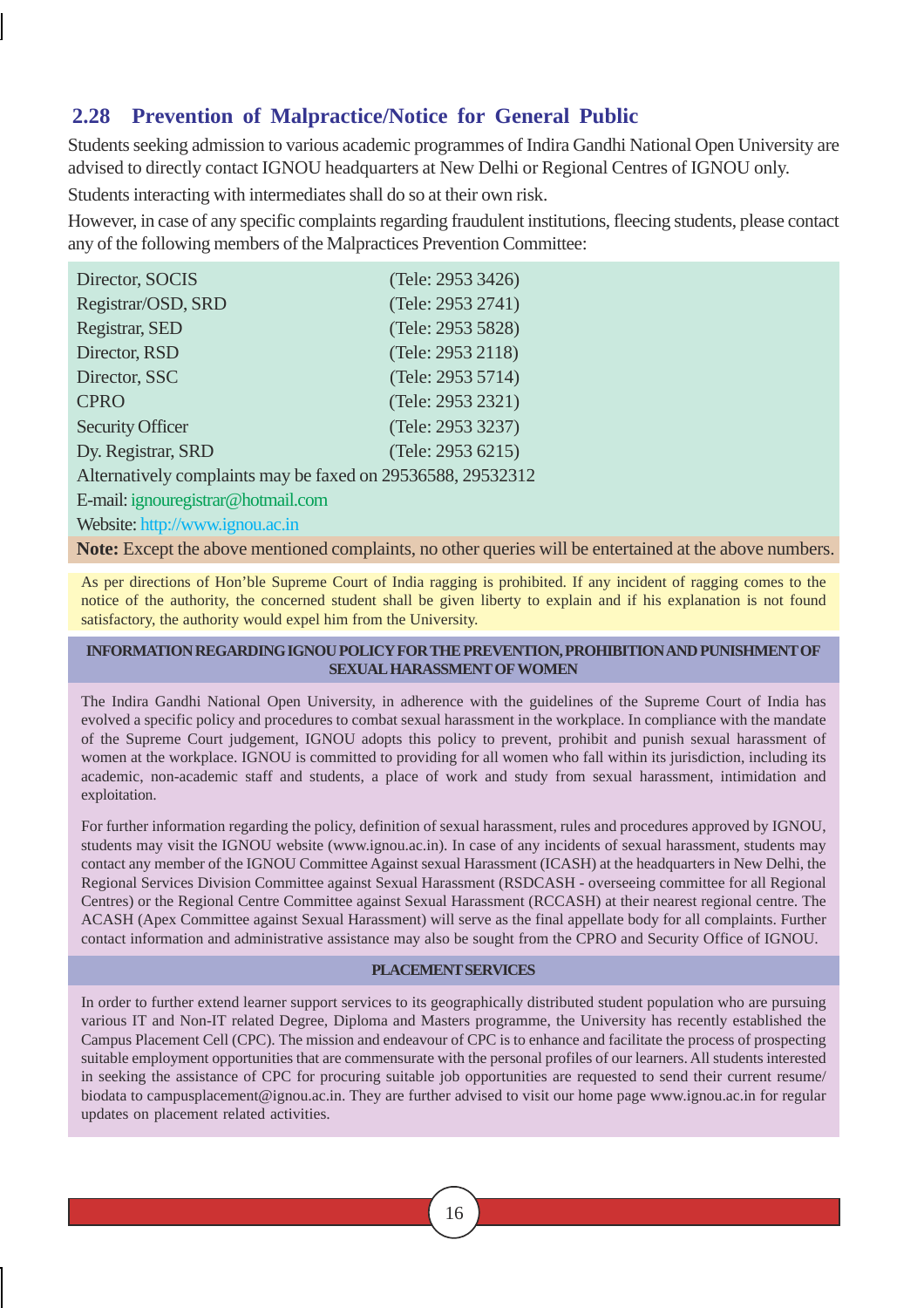#### **WHOM TO CONTACT FOR WHAT**

| 1. | Identity Card, Fee Receipt,<br>Bonafide Certificate, Migration,<br>Certificate, Scholarship Forms            | <b>Concerned Regional Centre</b>                                                                                                                                                             |
|----|--------------------------------------------------------------------------------------------------------------|----------------------------------------------------------------------------------------------------------------------------------------------------------------------------------------------|
| 2. | Non-receipt of study material<br>and assignments                                                             | <b>Concerned Regional Centre</b>                                                                                                                                                             |
| 3. | Schedule/Infomation regarding Exam-form,<br>Entrance Test, Date-sheet, IGNOU,<br><b>Hall Ticket</b>          | Assistant Registrar (Exam.II), SED, IGNOU, Block-12,<br>Room No. 2, Maidan Garhi, New Delhi-110068<br>E-mail: sgoswami@ignou.ac.in or<br>Ph. : 29536743, 29535924-32 / Extn. : 2202, 2209    |
| 4. | Result, Re-evaluation, Grade Card,<br>Provisional Certificate, Early Declaration<br>of Result, Transcript    | Deputy Registrar (Exam-III), SED, IGNOU,<br>Block-12, Room No. 1, IGNOU, Maidan Garhi,<br>New Delhi-110068. kramesh@ignou.ac.in or<br>Ph. : 29536103, 29535924-32 / Extn. : 2201, 2211, 1316 |
| 5. | Non-reflection of Assignment Grades/Marks                                                                    | Asstt. Registrar, (Assignment) SED,<br>Block-3, Room No. 12, IGNOU, Maidan Garhi,<br>New Delhi-110068. assignments@ignou.ac.in or<br>Ph.: 29535924 / Extn.: 1312, 1319, 1325                 |
| 6. | Change of Elective/Medium/<br>opting of left over electives/<br>Deletion of excess credits                   | <b>Concerned Regional Centre</b>                                                                                                                                                             |
| 7. | <b>Re-admission and Credit Transfer</b>                                                                      | Student Registration Division, Block No. 3,<br>Maidan Garhi, New Delhi-110068                                                                                                                |
| 8. | Original Degree/Diploma/Verfication of<br>Degree/Diploma                                                     | Deputy Registrar (Exam.I), SED,,<br>Block 9, IGNOU, Maidan Garhi, New Delhi - 110068.<br>Ph.: 29535438, 29535924-32 / Extn.: 2224, 2213                                                      |
| 9. | <b>Student Grievances (SED)</b>                                                                              | Asstt. Registrar (Student Grievance)<br>SED, Block-3, Room No. 13, IGNOU<br>Maidan Garhi, New Delhi-110068<br>sregrievance@ignou.ac.in<br>Ph.: 29532294, 29535924 / Extn.: 1313              |
|    | 10. Purchase of Audio/Video Tapes<br>Maidan Garhi, New Delhi - 110068                                        | Marketing Unit, EMPC, IGNOU,                                                                                                                                                                 |
|    | 11. Academic Content                                                                                         | Director of the School concerned                                                                                                                                                             |
|    | 12. Approvel of a Project Synopsis                                                                           | Project Co-ordinator in the Concerned School                                                                                                                                                 |
|    | 13. Submission of Project Reports<br>Except BCA & MCA                                                        | Despatch Section, SED, Block-12,<br>Telephone Nos.: 29535924-32 Extn.: 2216                                                                                                                  |
|    | 14. Status of Project Reports of all programmes                                                              | Ph.: 011-5129532294 Ext. 1313/1320/1321<br>Email: projects@ignou.ac.in                                                                                                                       |
|    | 15. Submission of BCA & MCA, Project Reports                                                                 | <b>Concerned Regional Centre</b>                                                                                                                                                             |
|    | 16. Student Support Services and<br>Student Grievances, pre-admission<br>Inquiry of various courses in IGNOU | Regional Director, Student Service Centre,<br>IGNOU, Maidan Garhi, New Delhi - 110068<br>ssc@ignou.ac.in<br>Telephone Nos.: 29535714, 29533869, 2953380<br>Fax: 29533129                     |

IGNOU admissions are made strictly on the basis of merit. Only those learners who satisfy the eligibility criteria fixed by the University will be admitted. Learners will not be admitted if they are not eligible as per the eligibility criteria. Therefore, the candidates should not be misled by the false promises of admission made by any private individuals or institution.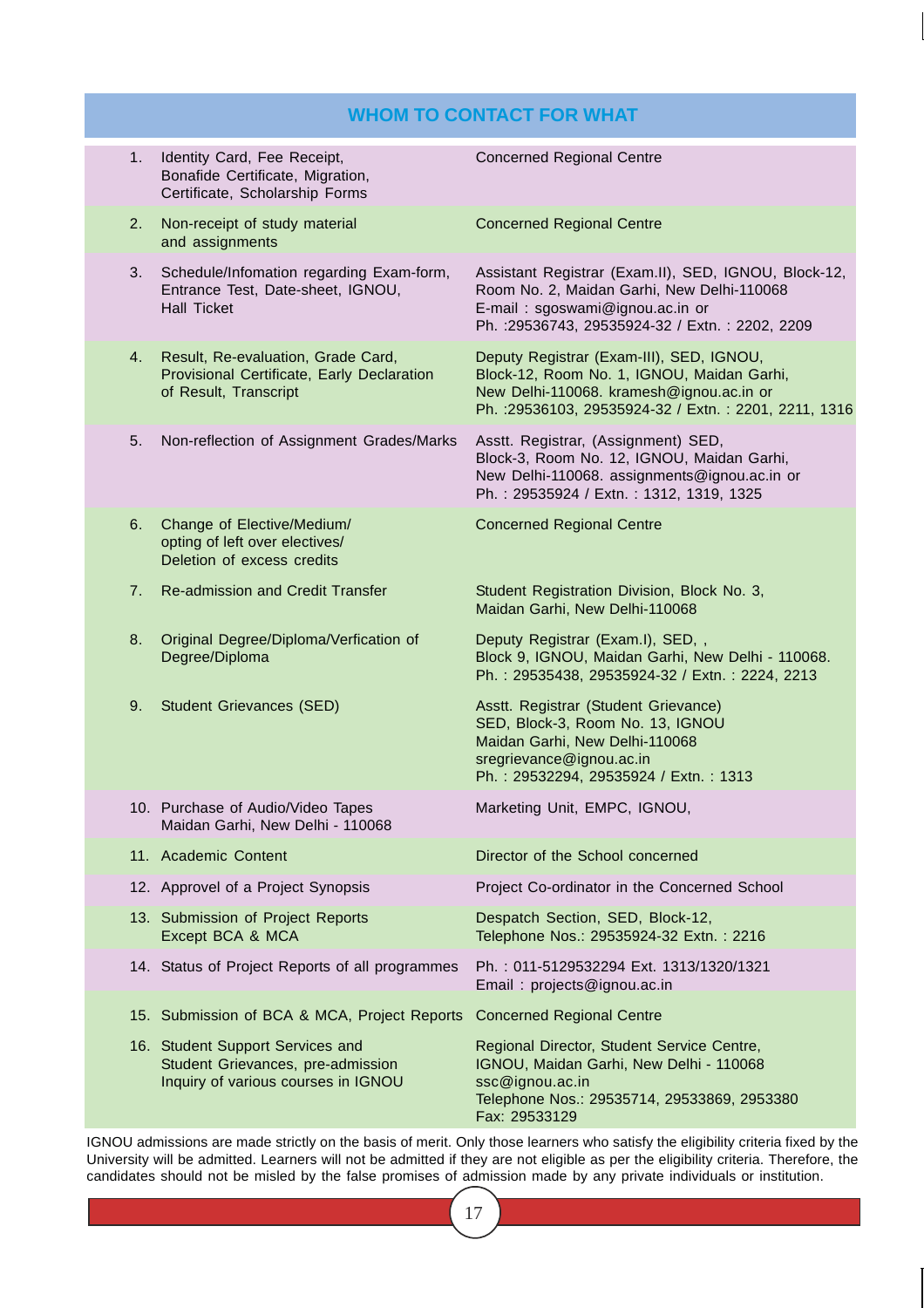# **3. SCHOOL OF EDUCATION**

The functions of the School of Education are within the broad framework of the objectives of IGNOU, i.e., to undertake academic activities pertaining to two major areas:

- i) The various aspects of the practice of education as a profession, and
- ii) The various branches of education as an academic discipline.

The School comprises the following four disciplines:

- a) Education
- b) Distance Education
- c) Educational Technology
- d) Adult Education

The academic programmes being offered by the School of Education are:

- $\bullet$  Ph.D. in Education
- Master of Arts in Education (MA Edu.)
- Master of Education (M.Ed.)
- Bachelor of Education (B.Ed.)
- Post-graduate Diploma in Higher Education (PGDHE)
- Post-graduate Certificate in Professional Development of Teachers (PGCPDT)
- Post-graduate Diploma in School Leadership and Management (PGDSLM)
- Diploma in Primary Education (DPE)
- <sup>z</sup> Certificate in Primary Education (CPE)
- Certificate in Guidance (CIG)
- Certificate in Elementary Teacher Education (CETE)
- Post-graduate Diploma in Educational Technology (PGDET)

The academic programmes at various stages of development are:

- M.Phil. in Education
- Post-graduate Diploma in Educational Management and Administration (PGDEMA)
- Post-graduate Diploma in Pre-School Education (PGDPSE)
- Post-graduate Diploma in Higher Education Management (PGDHEM)
- Certificate in Inclusive Education (CIE)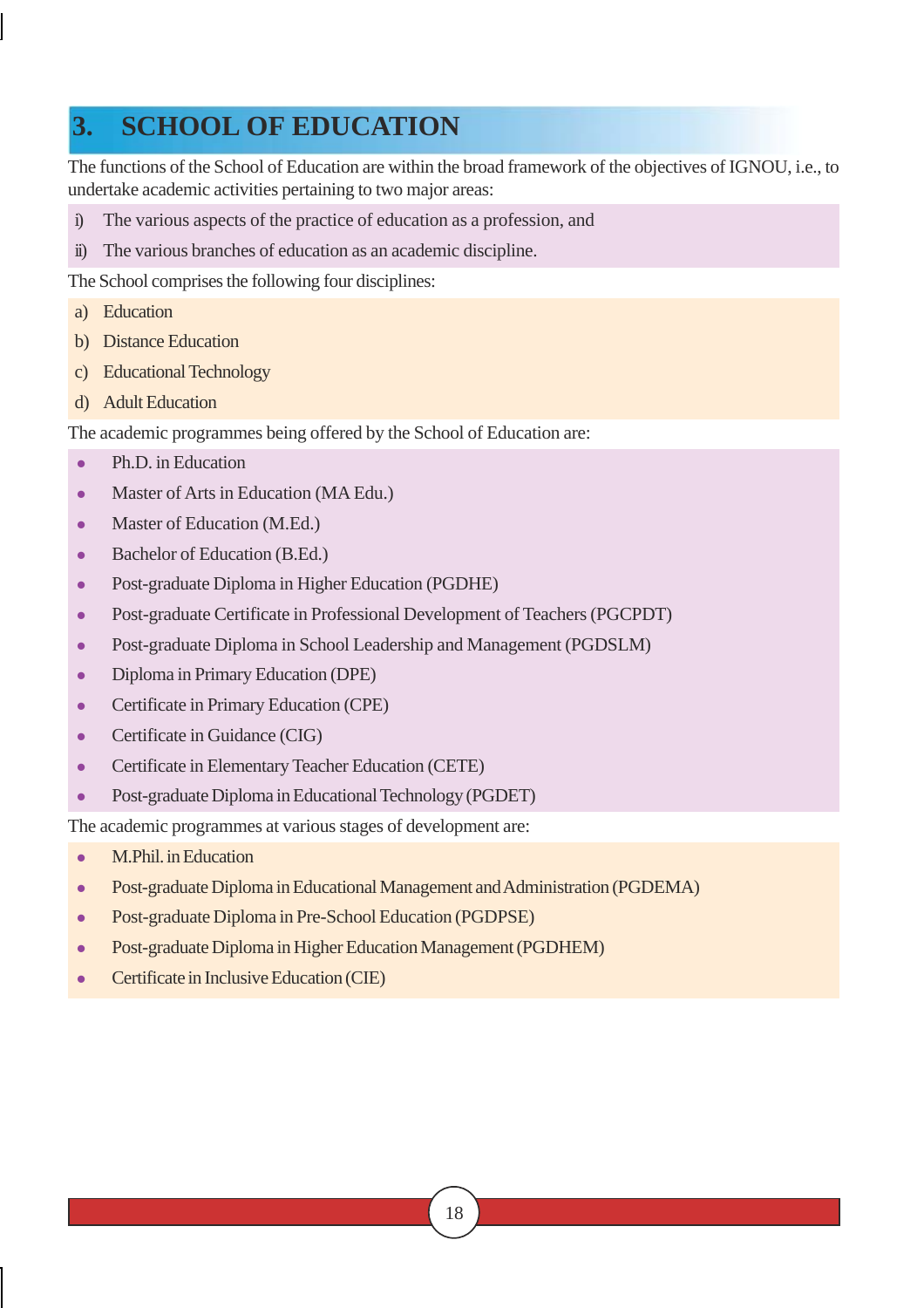# **4. MASTER OF EDUCATION (M.Ed.) PROGRAMME**

#### **4.1 Introduction**

The M.Ed. Programme designed and developed jointly by the Distance Education Council (DEC), Indira Gandhi National Open University (IGNOU) and National Council of Teacher Education (NCTE) is a twoyear programme offered through open and distance learning (ODL) system. It is an innovative programme, utilizing self-learning materials (SLMs) and information and communication technologies (ICTs) along with an interactive personal contact programme component. To effectively impart instruction, the programme follows the multimedia approach, viz., print materials, audio-video components, teleconferencing, Interactive Radio Counselling (IRC), assignments, counselling sessions, personal guidance for research, workshops, individual and group activities, etc.

The main purpose of this programme is to prepare teacher educators and educational administrators/managers to develop a global as well as a national vision for education in the modern concept of the 21st century, acquainting them with the *state-of-the art* technology applicable in the practice of education. Further, it seeks to prepare educational experts capable of generating knowledge by the application of scientific method of inquiry or investigation, and to develop a critical mind which can sense gaps in knowledge and find solutions to problems relating to the theory and practice of education. It further seeks to widen the horizon of teachers/ educational administrators and to enable them to obtain an international perspective in education.

M.Ed. is a professional programme and, therefore, it focuses on comprehensive and integrated professional development of teachers and other personnel engaged in educational management and administration.

The programme is aimed at developing competency and skills so that one can share the responsibility of preparing teachers for diverse situations by using a variety of instrumentalities including ICTs. The Programme is, therefore, intended to address professional areas of concern, knowledge, skills and attitudes relating to how to teach and how to facilitate learning. The other focused areas include the role of teachers in changing global socio-economic concerns, organization of teacher education in the country, understanding teaching in a comparative perspective, meeting the requirements of 'education for all', and 'training for all', and preparing teachers to meet the challenges of the 21st century.

#### **4.2 Objectives of the Programme**

To achieve this comprehensive goal/objective, the programme seeks to:

- develop specialized knowledge and understanding about the philosophical and sociological bases of education;
- $\bullet$  develop ability to understand human behaviour and personality, and capability to apply this knowledge and understanding to guide the learners to learn efficiently and effectively;
- **•** develop national and international perspective about educational theory and practice to enable the learners to visualize the inter-linkages and dependency among different educational systems;
- develop a working knowledge of ICTs and their application in formal and non-formal systems of education and for teacher empowerment;
- develop knowledge and understanding of management, planning and financing of education; as also develop managerial and administrative capabilities and skills to effectively manage educational institutions;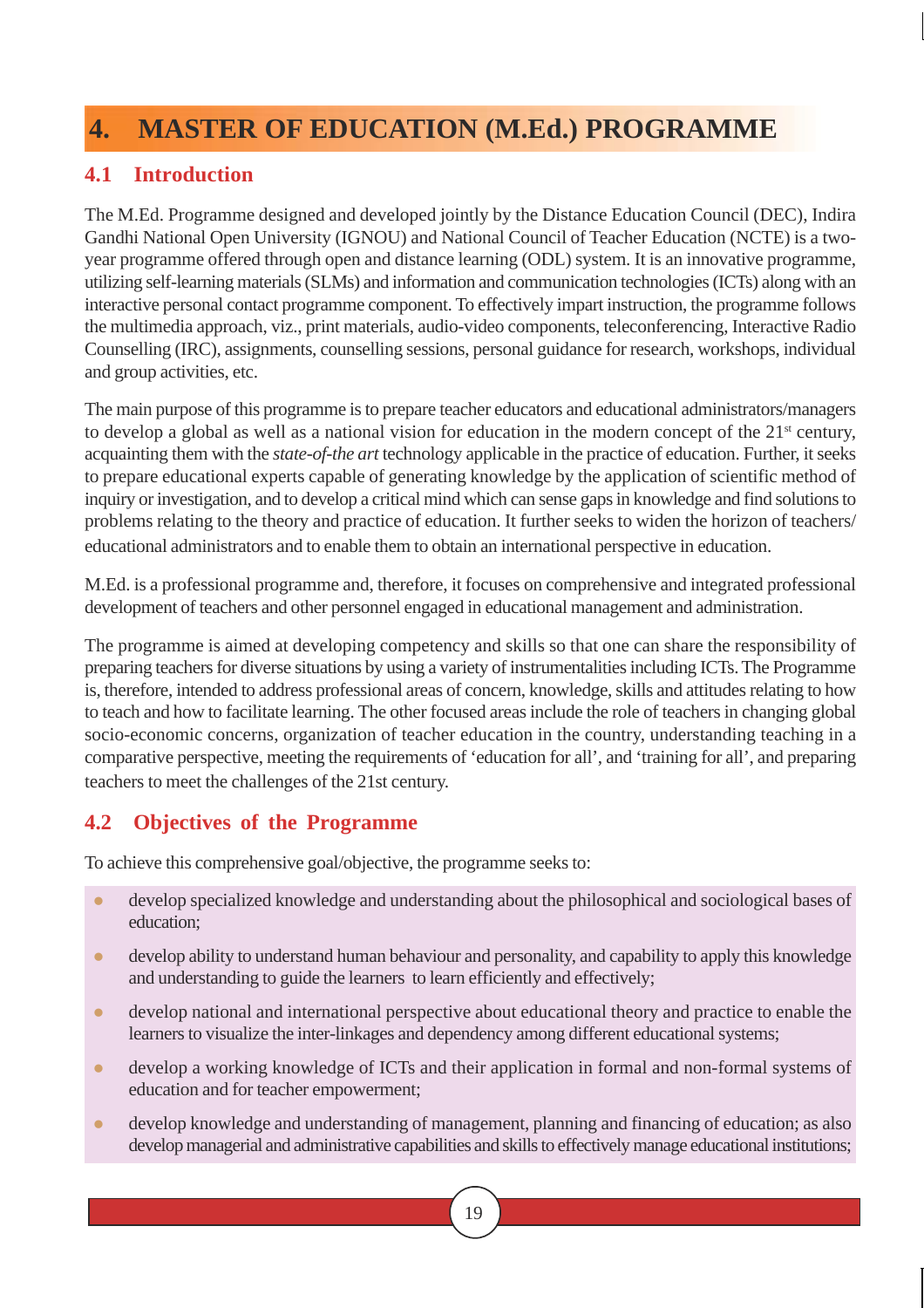- develop knowledge and understanding of the process of educational research and aptitude for and skill in conducting research in specialized areas of education and thus generate knowledge or critically evaluate existing knowledge; and
- z generate awareness and understanding of some specialized areas of education and human development like special needs of education, curriculum development, environmental education, vocational education, teacher education, elementary education, measurement and evaluation, value education and human responsibility so as to widen the horizon of understanding of modern educational practices and to develop critical thinking pertaining to issues related to education.

#### **4.3 Target Population**

The programme is offered to:

- In-service graduate/postgraduate teachers with B.Ed. degree working in primary, secondary or senior secondary schools/colleges/equivalent academic positions in DIETs, SCERTs, or similar educational institutions.
- $\bullet$  Headmasters/Principals and educational administrators/functionaries with B.Ed. degree.
- Non-working graduates/postgraduates with B.Ed. degree or equivalent degrees recognised by an Indian or a foreign university.

#### **4.4 Eligibility**

B.Ed. with fifty five percent marks. Two years teaching/professional experinece after completion of B.Ed programme in a Government/Government recognized school/NCTE recognized teacher education/research institution in education.

#### **Reservation**

The reservation for SC/ST/OBC and other categories shall be as per the rules of the Central Government/ State Government, whichever is applicable. There shall be relaxation of 5% marks in favour of SC/ST/OBC and other categories of candidates.

#### **4.5 Medium of Instruction**

The medium of instruction is English. However, in due course of time, the programme will be available in Hindi also. You can write your answers in the term-end examination and assignments in Hindi.

#### **4.6 Duration and Weightage of the Programme**

| Total number of credits                  | : 60 credits including research dissertation |
|------------------------------------------|----------------------------------------------|
| Minimum period to complete the programme | $\therefore$ 2 years                         |
| Maximum period to complete the programme | $\therefore$ 4 years                         |

#### **4.7 Programme Fees**

The Programme fee is Rs.36,000/- for the entire programme of two years**.** The total fee is to be paid at the time of admission.

#### **4.8 Course Details**

As already mentioned, the programme can be completed in a minimum of two years and a maximum of four years duration. The theory courses and dissertation will be offered in the first year and the second year as given below: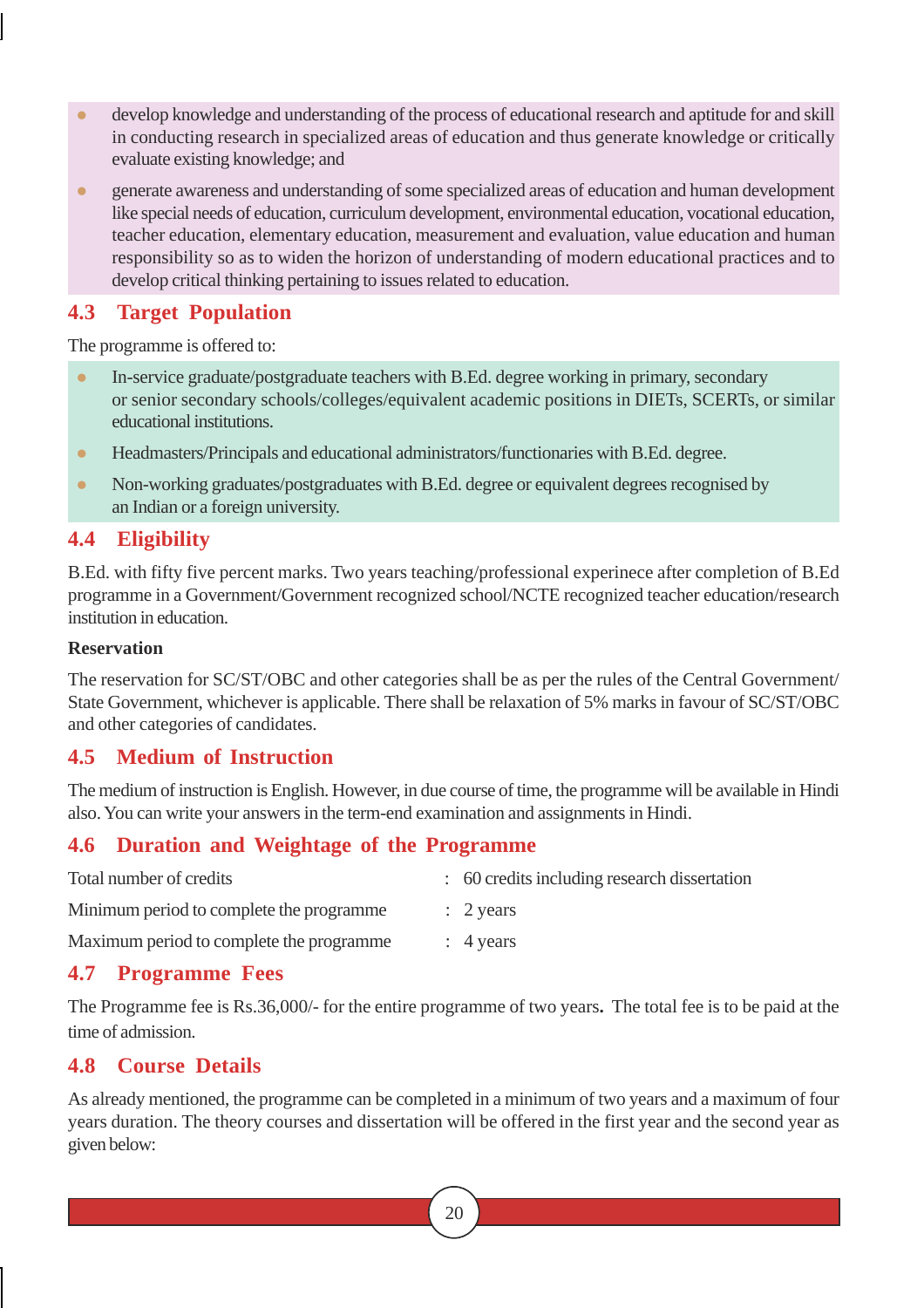| <b>1st Year</b>                                                             | <b>Credits</b>   |
|-----------------------------------------------------------------------------|------------------|
| <b>Compulsory Courses:</b>                                                  |                  |
| <b>MES-051</b><br>: Education : Philosophical and Sociological Perspectives | <b>6 Credits</b> |
| <b>MES-052</b><br>: Psychology of Learning and Teaching                     | <b>6 Credits</b> |
| <b>MES-053</b><br>: Educational Management, Planning and Finance            | <b>6 Credits</b> |
| <b>MES-054</b><br>: Methodology of Educational Research                     | <b>6 Credits</b> |
| <b>Optional:</b> Any one course out of the following:                       |                  |
| : Measurement and Evaluation in Education<br><b>MESE-057</b>                | <b>6 Credits</b> |
| MESE-058 : Educational and Vocational Guidance and Counselling              | <b>6 Credits</b> |
| MESE-059 : Teacher Education in India: Growth and Development               | <b>6 Credits</b> |
|                                                                             |                  |

| 2nd Year                                                                                      | <b>Credits</b>    |
|-----------------------------------------------------------------------------------------------|-------------------|
| <b>Compulsory Courses:</b>                                                                    |                   |
| <b>MES-055</b><br>: Comparative Education : National and International<br><b>Perspectives</b> | <b>6 Credits</b>  |
| <b>MES-056</b><br>: Educational Technology                                                    | <b>6 Credits</b>  |
| Optional :<br>Any one of the following courses:                                               |                   |
| <b>MESE-060</b><br>: Curriculum Development and Transaction                                   | <b>6 Credits</b>  |
| <b>MESE-061</b><br>: Open and Distance Learning Systems                                       | <b>6 Credits</b>  |
| MESE-062<br>: Vocational Education                                                            | <b>6 Credits</b>  |
| MESE-064<br>: Special Needs Education                                                         | <b>6 Credits</b>  |
| : Information Technology and Education<br>MESE-066                                            | <b>6 Credits</b>  |
| : Elementary Education.<br>MESE-067                                                           | <b>6 Credits</b>  |
| : Dissertation (Compulsory)<br><b>MESP-068</b>                                                | <b>12 Credits</b> |

#### **4.9 Structure of Theory Courses**

#### **Compulsory Courses**

#### **MES-051 : Education: Philosophical and Sociological Perspectives**

- Block 1 Philosophical Perspectives in Education
- Block 2 Schools of Philosophy and Their Implications for Education
- Block 3 Sociological Perspectives of Education
- Block 4 Education, Society and School System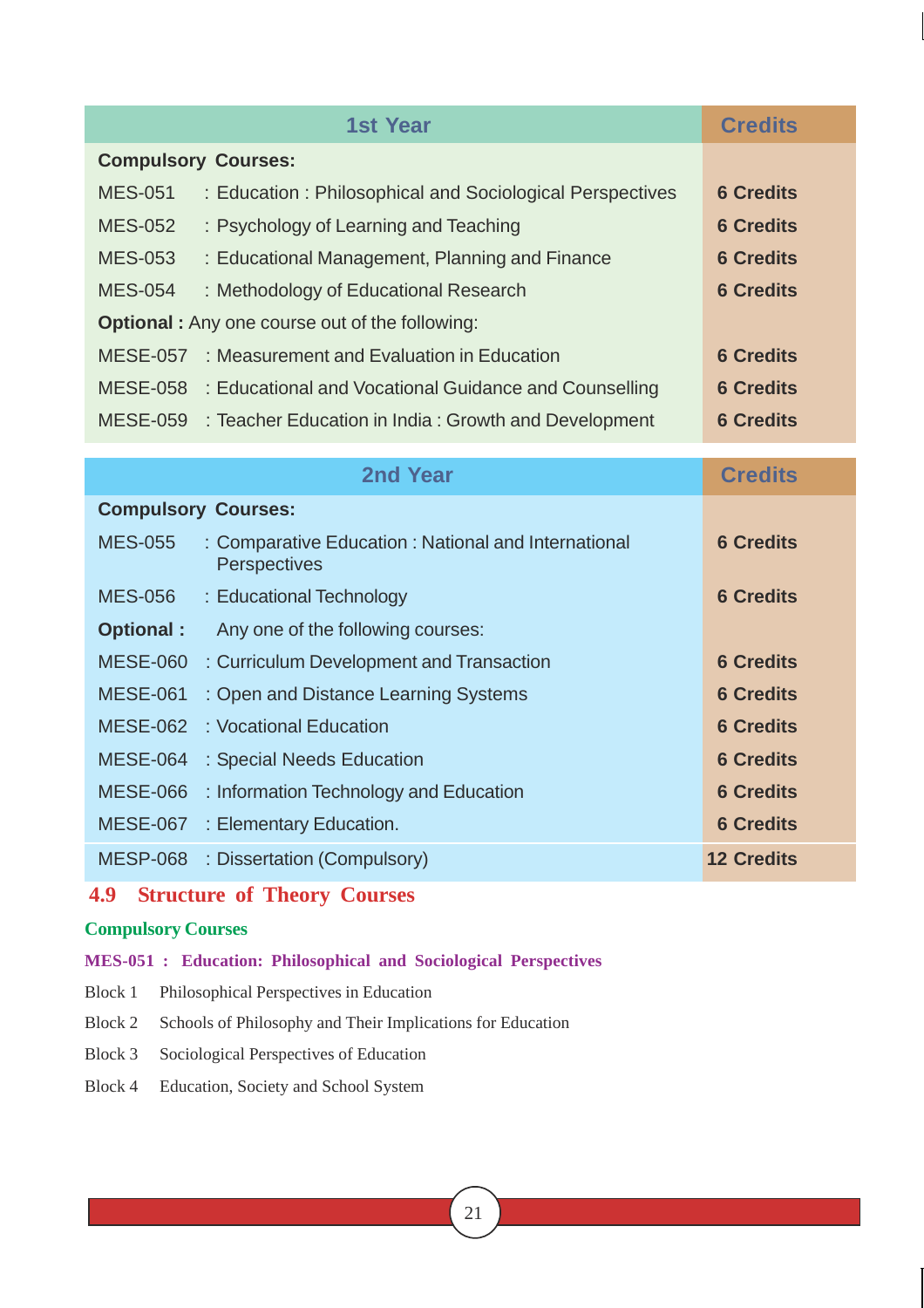#### **MES-052 : Psychology of Learning and Teaching**

- Block 1 Psychological Perspectives of Education Implications for Teachers
- Block 2 Learning Theories and Approaches
- Block 3 Individual Differences
- Block 4 Educational Psychology Practicals

#### **MES-053 : Educational Management, Planning and Finance**

- Block 1 Educational Management: Meaning and Scope
- Block 2 Educational Planning
- Block 3 Financing of Education
- Block 4 Recent Trends in Educational Management in India

#### **MES-054 : Methodology of Educational Research**

- Block 1 Educational Research
- Block 2 Research Problem
- Block 3 Data Collection and Analysis
- Block 4 Analysis and Interpretation of Data
- Block 5 Methods of Research
- Block 6 Research Report and Dissemination

#### **MES-055 : Comparative Education: National and International Perspectives**

- Block 1 Understanding Comparative Education
- Block 2 Educational Scenario: Indian Context
- Block 3 Education in Selected Countries
- Block 4 International Agencies and Organizations: Roles and Functions

#### **MES-056 : Educational Technology**

- Block 1 Introduction to Educational Technology
- Block 2 Instructional Design
- Block 3 Applications of Educational Technology
- Block 4 Development of Teaching-Learning Materials
- Block 5 Agencies, Policies and the Future of Educational Technology

#### **Optional Courses**

#### **MESE-057: Measurement and Evaluation in Education**

- Block 1 Basic Concepts in Educational Evaluation
- Block 2 Tools and Techniques of Evaluation An Overview
- Block 3 Construction of Achievement and Selection Tests
- Block 4 Psychological Testing and Management
- Block 5 Recent Trends and Innovative Practices in Evaluation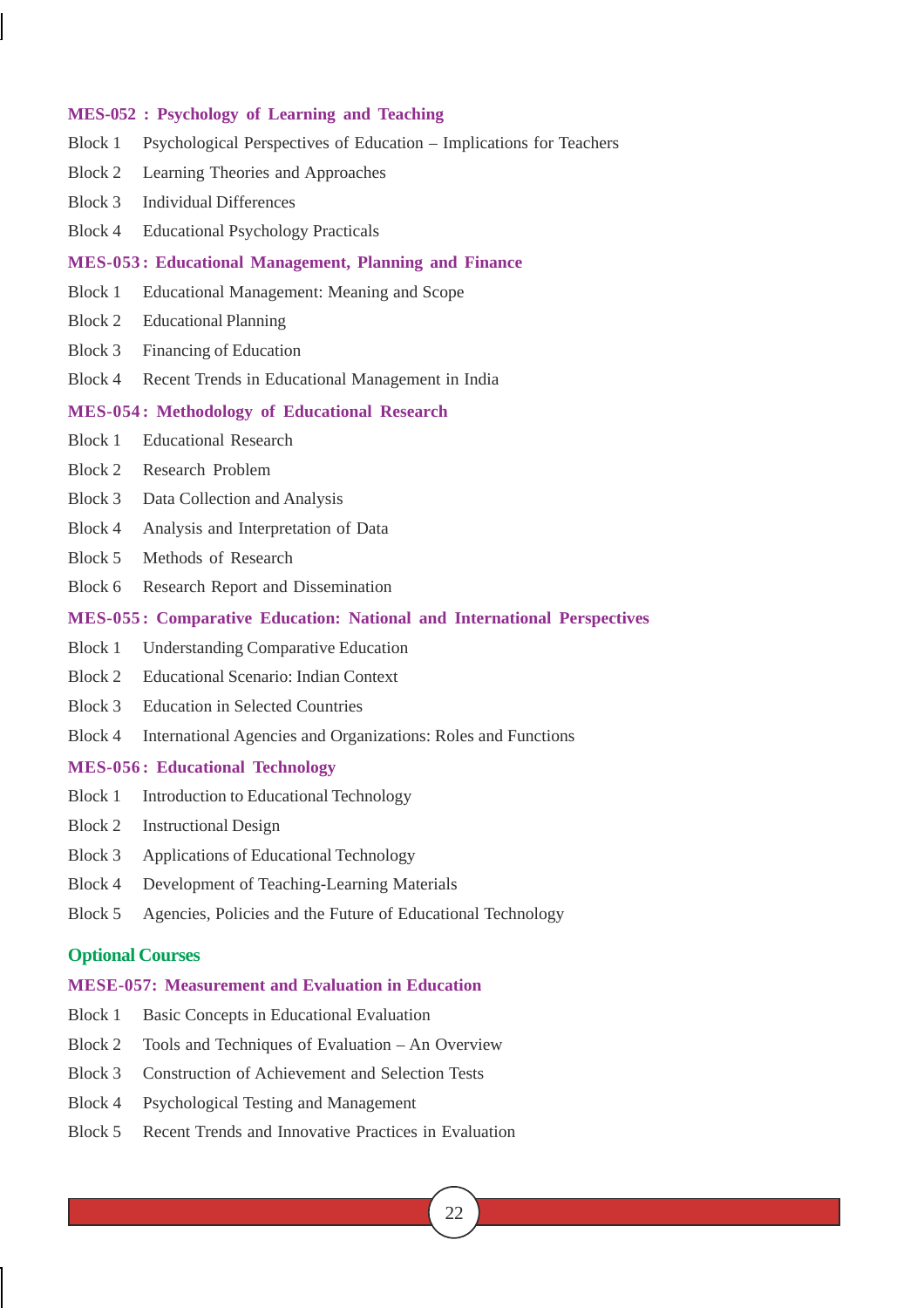#### **MESE-058: Educational and Vocational Guidance and Counselling**

- Block 1 Guidance: Nature, Scope and Philosophical Basis
- Block 2 Guidance Methods and Techniques
- Block 3 Essentials of Counselling
- Block 4 Organizing Guidance and Counselling Services

#### **MESE-059: Teacher Education in India: Growth and Development**

- Block 1 Teacher Education in India: Historical Perspective
- Block 2 Teacher Education Programmes and Institutions
- Block 3 Teacher Education Curriculum and Transaction
- Block 4 Teacher Education Through Open and Distance Learning
- Block 5 Innovations in and Research on Teacher Education

#### **MESE-060: Curriculum Development and Transaction**

- Block 1 Introduction to Curriculum
- Block 2 Curriculum Development
- Block 3 Curriculum Transaction
- Block 4 Curriculum Evaluation

#### **MESE-061: Open & Distance Learning System**

- Block 1 Open and Distance Learning: Concepts and Developments
- Block 2 Instructional Inputs
- Block 3 Instructional Transaction and Delivery
- Block 4 Evaluation and Research in ODL
- Block 5 Recent Trends and Developments in ODL: National and International Perspectives

#### **MESE-062: Vocational Education**

- Block 1 Vocational Education for Sustainable National Development
- Block 2 The National Scenario
- Block 3 The Global Perspective
- Block 4 Recent Trends in Vocational Education
- Block 5 Futuristic Approach

#### **MESE-064: Special Needs Education**

- Block 1 Understanding People with Special Needs and Social Response
- Block 2 Education of Children with Special Needs
- Block 3 Development of Adaptive Skills: Assistive Devices and Special Therapies
- Block 4 Inclusive Education
- Block 5 Recent Trends and Innovations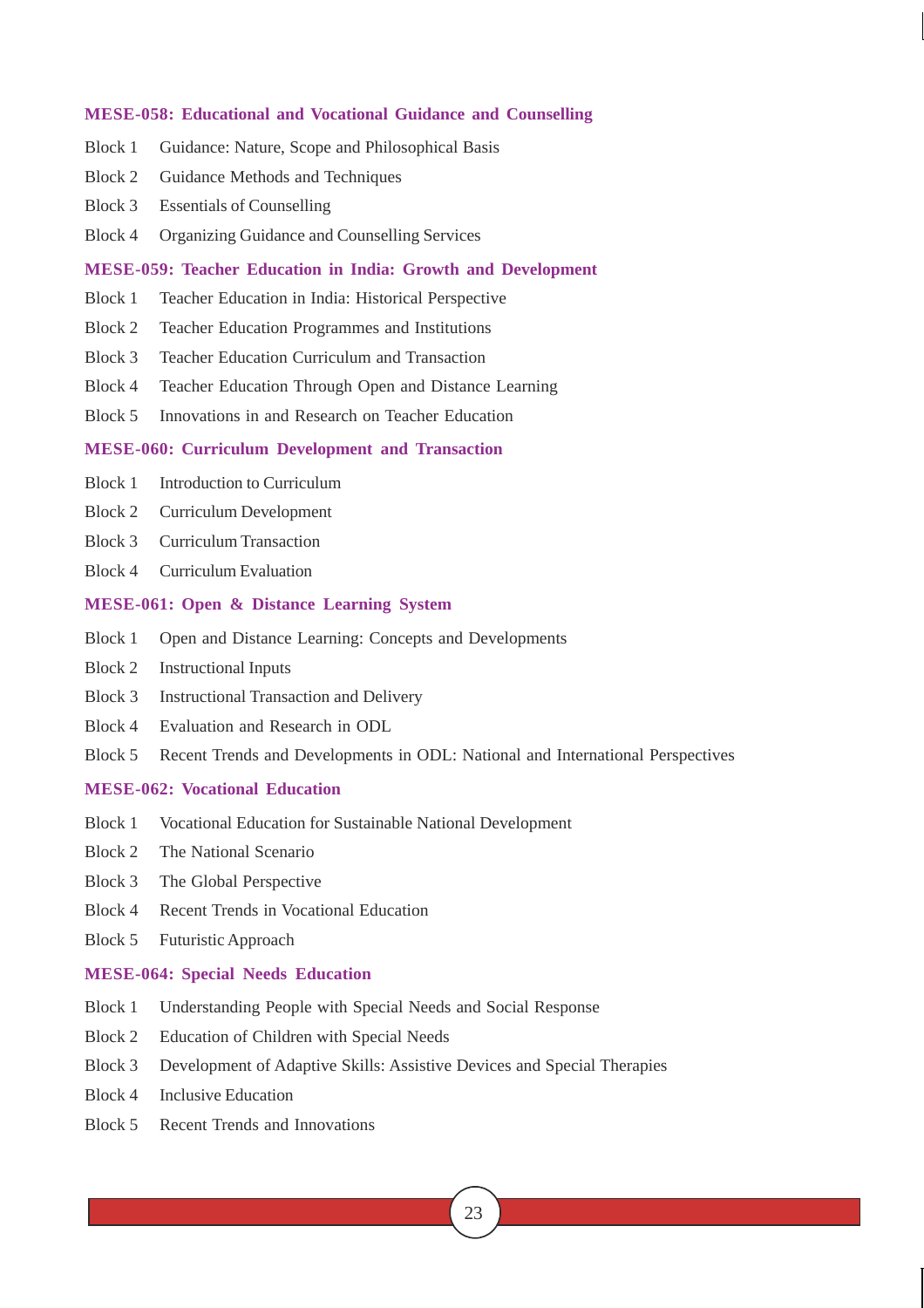#### **MESE-066: Information Technology and Education**

- Block 1 Basics of Computer in Education
- Block 2 Computers and Communication
- Block 3 Use of the Internet for Teaching-Learning
- Block 4 Computer and Diverse Educational Needs

#### **MESE-067: Elementary Education**

- Block 1 Elementary Education: Its Context and Linkages
- Block 2 Indian Constitution and Status of Elementary Education
- Block 3 Pre-service and In-service Elementary Teacher Education
- Block 4 Curriculum and Research in Elementary Education and Elementary Teacher Education

**MESP-068: Dissertation (Compulsory)**

#### **4.10 Instructional System**

The University follows the multimedia approach in instruction, which comprises:

- Self-instructional printed course material
- Assignments for assessment and feedback
- Audio-video programmes
- Counselling sessions, face-to-face interaction at the Programme Centre/Study Centre.
- Dissertation/Field Projects
- Broadcast/Gyan Vani
- Gyan Darshan
- EduSat
- Interactive Radio Counselling (IRC)
- Tele-conference with two-way audio and one way video
- Workshops
- Induction Programme

**Self-instructional Printed Material:** The printed self-instructional study material for both theory and practical components of the programmes is supplied to the learners in the form of blocks (booklets) for every course. A block usually comprises 3 to 5 units.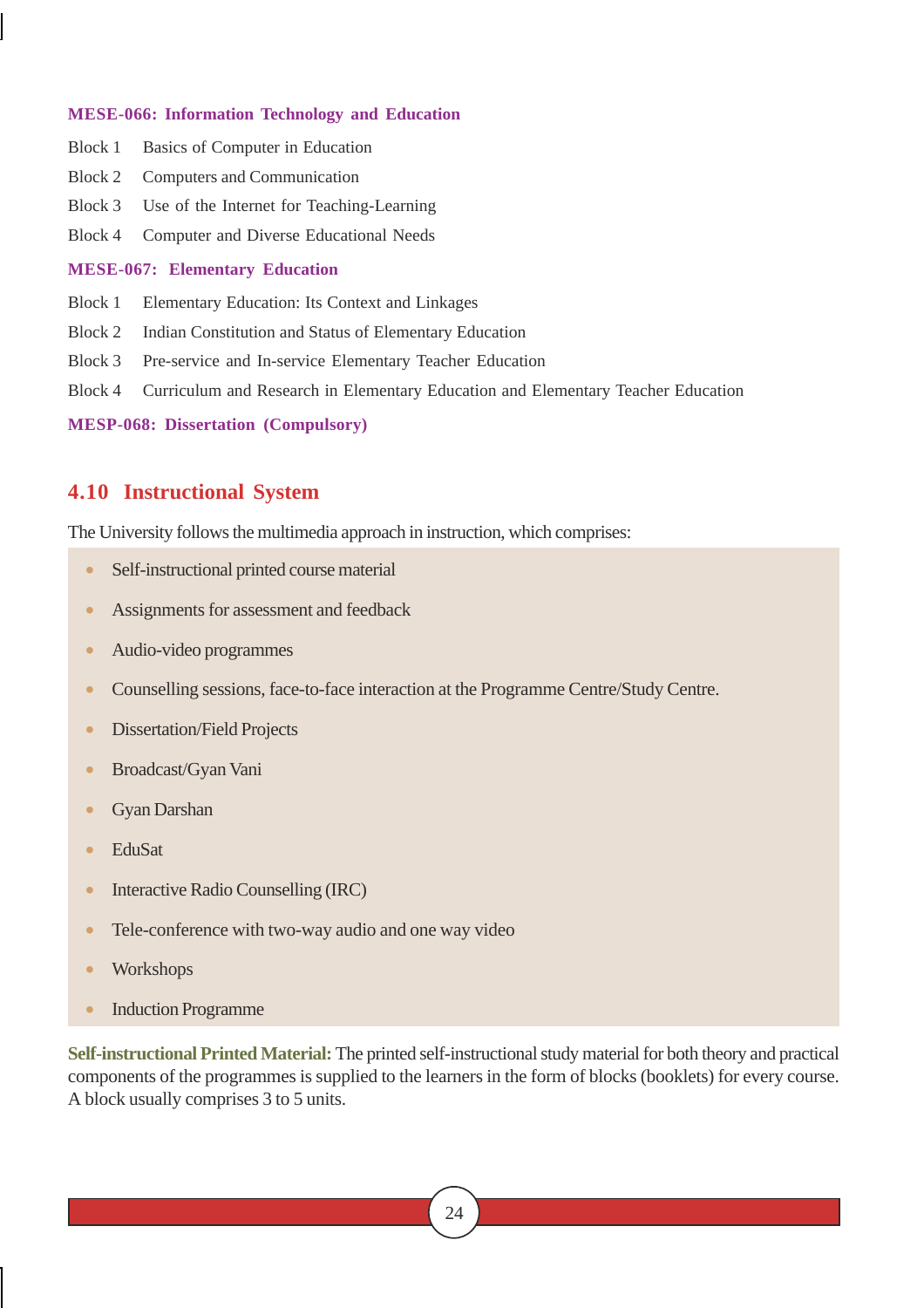**Audio-visual Material:** The learning package contains audio and video cassettes, which have been produced by the University for better clarification and enhancement of understanding of the course material given to the learner. A video programme is normally of 25-30 minutes duration. The audio and video cassettes are listened to and screened at the study centers respectively, during specific sessions, which are duly notified for the benefit of the learners.

In addition to learning support at the Study Centres/Programme Centre, the video programmes are telecast on National Network of Doordarshan and Gyan Darshan. Selected stations of All India and Gyan Vani FM Radio Channels also broadcast the audio programmes. Learners can confirm the dates for the programmes from their Study Centres. The information is also provided through the National Newspapers and IGNOU Newsletters sent to the learners periodically.

**Counselling Sessions:** Normally counselling sessions are held as per schedule drawn by the Study Centres/ Programme Centres. These are mostly held on Saturdays and Sundays at the host institutions where the Study Centre/Programme Centre is located.

**Teleconferencing:** Live sessions are conducted via satellite through interactive Gyan Darshan Channel as well as simultaneously telecast on 'EduSat' Channel from the University studios at Electronic Media Production Centre (EMPC). The schedule of these teleconferences is made available at the study centers.

**Gyan Darshan:** The Channel is providing educational programmes to a variety of subjects for 24 hours a day to enhance the learning process. Steps are being taken to relay the Gyan Darshan Channels through different Cable Operators in the Country for wider outreach.

**Gyan Vani:** IGNOU manages FM Radio network in 40 cities and towns for education and development. EMPC is the nodal agency for implementing the project. As many as 26 FM Radio Stations at Allahabad, Bangalore, Coimbatore, Vishakhapatnam, Mumbai, Lucknow, Bhopal, Kolkata, Chennai, Delhi, Jaipur, Nagpur, Hyderabad, Panaji, Kanpur, Mysore, Guwahati, Shillong, Ahmedabad, Jabalpur, Raipur, Rajkot, Indore, Varanasi, and Aurangabad broadcast educational programmes. The broadcasts in English, Hindi and the regional languages/dialects are conducted by local resource persons. The detailed schedule can be accessed at IGNOU EMPC-Gyandarshan website http://www.ignou.ac.in/gyandarshan/scindex.html.

**Interactive Radio Counselling (IRC):** Interactive Radio Counselling is a recent concept in distance learning in India. Live counselling is provided on radio by the experts. Students can interact with experts' right from their homes on telephone. These sessions are conducted for one hour. The complete details are made available with the Programme Centres. A toll free telephone number 1800112345 has been provided for this purpose from selected cities.

#### **4.11 Evaluation**

The University follows the following evaluation system:

- <sup>z</sup> Self-assessment exercises (non-credit)
- Continuous evaluation through assignments, workshops, etc.
- $\bullet$  Term-end examination
- Evaluation of dissertation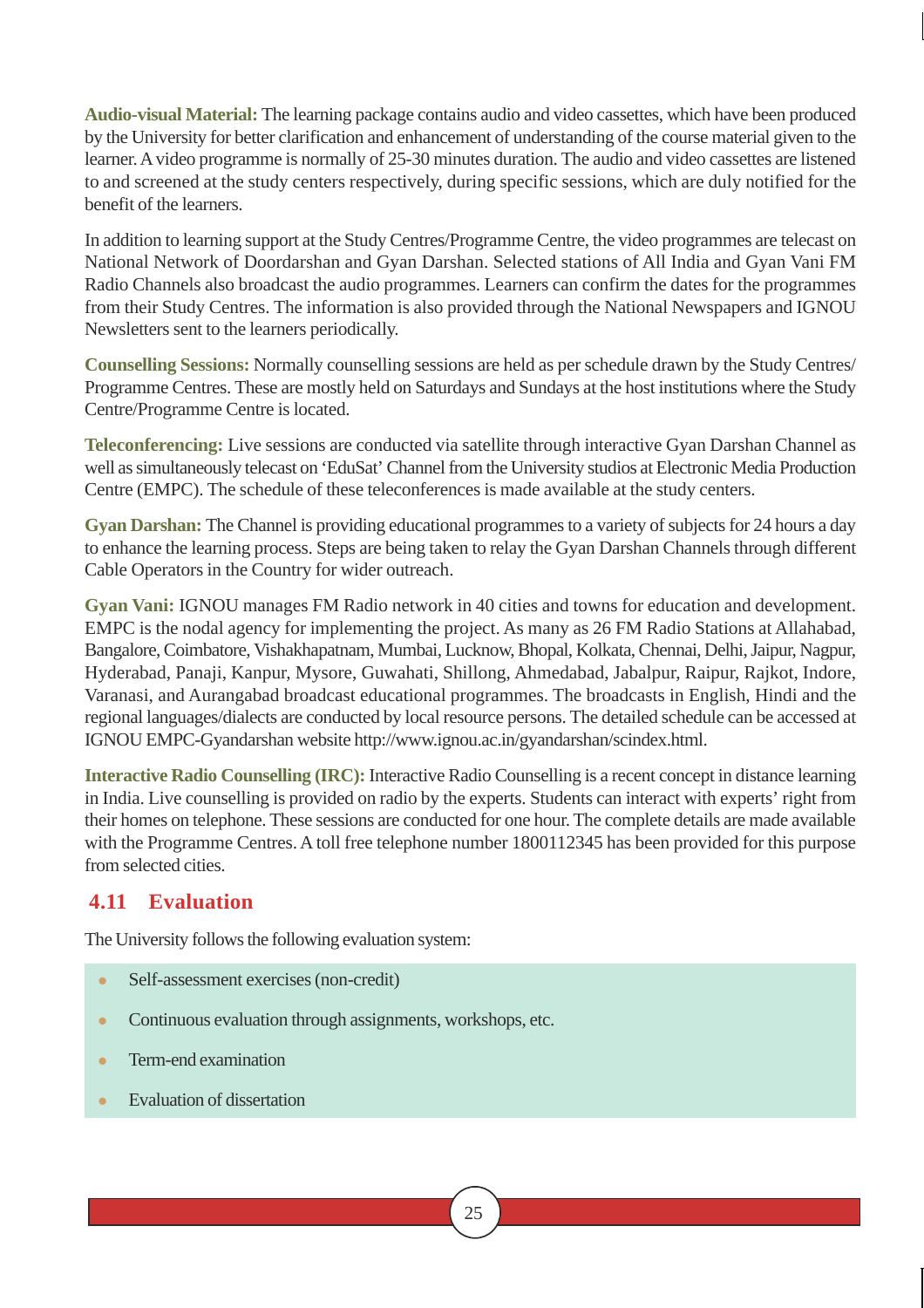#### **4.12 Grading System**

IGNOU uses the Grading System for evaluating the learners achievement on a Five Point Scale using Letter Grades A, B, C, D & E. The notional correlates of the letter grades are as follows:

| Letter grade | <b>Description</b> | Point grade    |
|--------------|--------------------|----------------|
| $\mathbf{A}$ | Excellent          | 5              |
| B            | Very Good          | $\overline{4}$ |
| $\mathsf{C}$ | Good               | 3              |
| D            | Average            | $\overline{2}$ |
| E            | Unsatisfactory     |                |
|              |                    |                |

**IGNOU M.Ed. Programme admissions are made strictly on the basis of merit. Only those candidates who satisfy the eligibility criteria fixed by the University will be admitted. Therefore, the candidates should not be misled by false promises of admission made by individuals or private institutions.**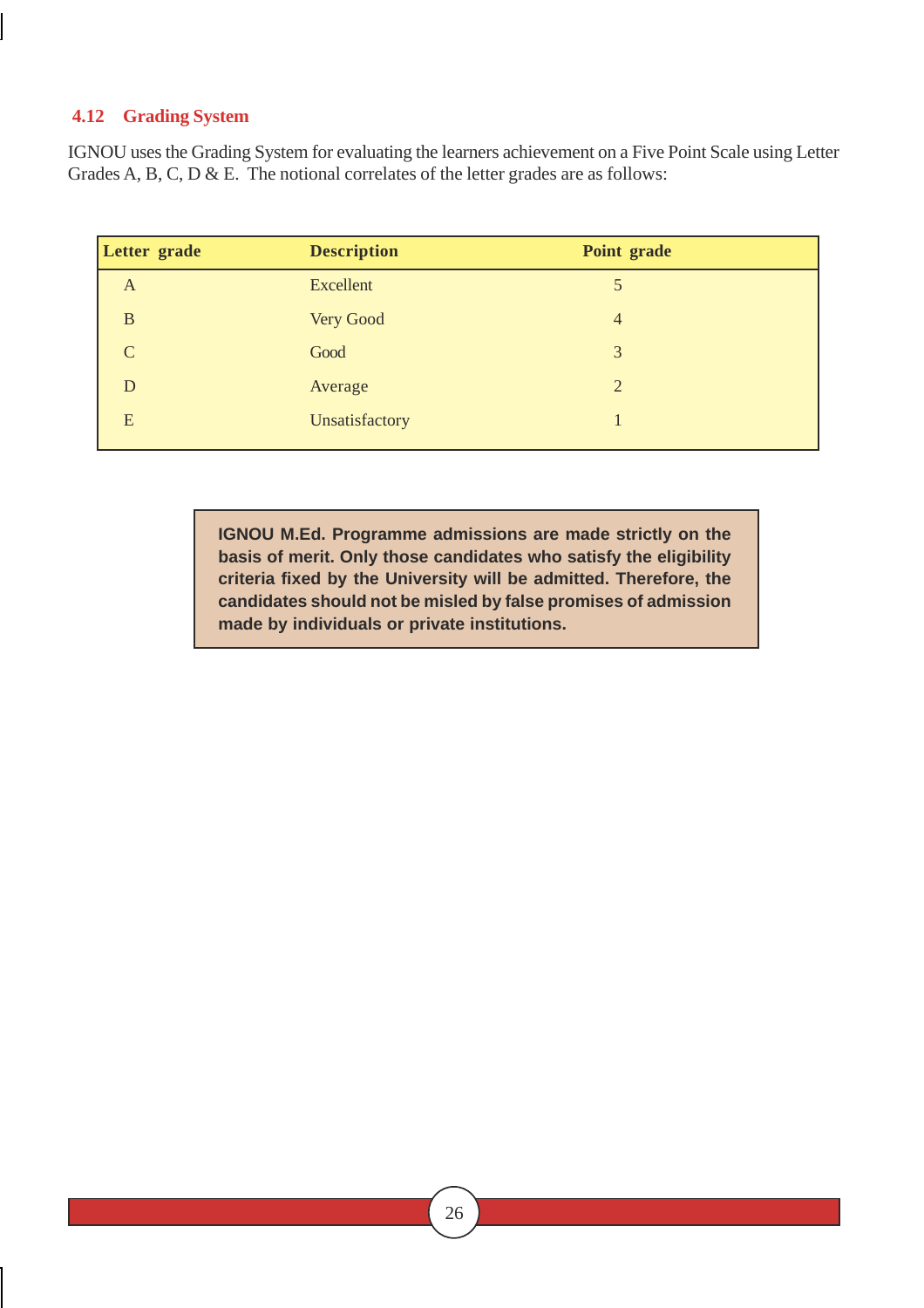*Appendix I*

#### **UNIVERSITY GRANTS COMMISSION BAHADUR SHAH ZAFAR MARG NEW DELHI-110002**

No.F.1-52/2000(CPP-II)

The Registrar Indira Gandhi National Open University 5th May, 2004 Maidan Garhi New Delhi-110068

#### **Sub.: RECOGNITION OF DEGREES AWARDED BY OPEN UNIVERSITIES**

Sir/Madam,

There are a number of open Universities in the country offering various degrees/diploma through the mode of non-formal education. The Open Universities have been established in the country by an Act of Parliament of State Legislature in accordance with the provisions contained in Section 2(F) of the UGC Act, 1956. These universities are, therefore, empowered to award degrees in terms of Section 22(1) of the UGC Act, 1956.

A circular was earlier issued vide UGC letter N.F. 1-8/92(CPP) dated February, 1992 mentioning that the Certificates, Diplomas and Degrees awarded by Indira Gandhi National Open University are to be treated equivalent to the corresponding awards of the Universities in the country. Attention is further invited to UGC circular No. F1-25/93(CPP-II) dated 28thJuly, 1993 (copy enclosed) for recognition of degrees and diplomas as well as transfer of credit for courses successfully completed by students between the two types of Universities so that the mobility of students from Open University stream to traditional Universities is ensured without any difficulty.

The UGC has specified the nomenclature of degrees under Section 22(3) of the UGC Act, 1956 to ensure mandatory requirements viz. minimum essential academic inputs required for awarding such degrees. A copy of Gazette Notification regarding specification of degrees issued vide No. 1-52/97(CPP-II) dated 31stJanuary 2004 is enclosed. The details are also given in UGC Website: www.ugc.ac.in

May, I therefore request you to treat the Degrees/Diploma/Certificates awarded by the Open Universities in conformity with the UGC notification on specification of Degrees as equivalent to the corresponding awards of the traditional Universities in the country.

Yours faithfully

**(Dr. [Mrs.] Pankaj Mittal)** Joint Secretary

**Encl: As above**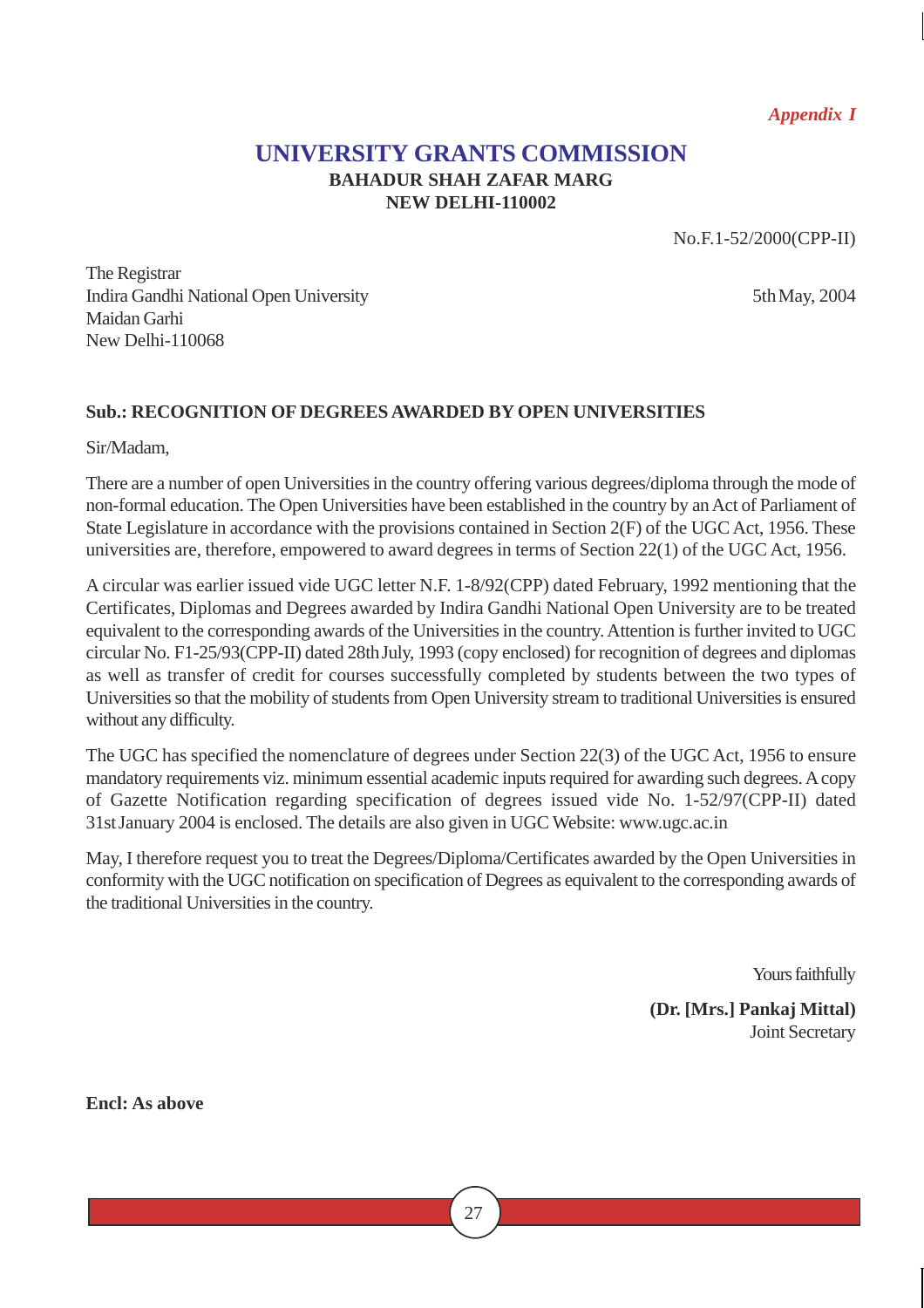*Appendix II*



#### **ASSOCIATION OF INDIAN UNIVERSITIES AIU HOUSE, 16 KOTLA MARG , NEW DELHI-110002**

Phones : 3312305, 3313390 3310059, 3312429

Gram: ASINGU Telex: 31 66180 AIU IN Fax: 011-3315105 No. EV/II(449)/94/176915-177115 January 14, 1994

The Registrar(s) Member Universities

#### **Subject: Recognition of Degrees/Diplomas of Open Universities**

Dear Sir,

The Standing Committee at its 237th meeting held at Utkal University and the 68th Annual Session of the AIU and in December, 1993 at the University of Delhi have decided to in principle that the Degrees of the Open Universities be recognized in terms of the following resolutions:

"Resolved that the examinations of one University should be recognized by another on a reciprocal basis, provided that the entrance qualification, duration of course and the general standard of attainment are similar to those prescribed by the recognized university."

"Further resolved that in case of Degrees awarded by Open Universities, the conditions regarding entrance qualifications and duration of the course be relaxed provided that the general standard of attainment are similar to those prescribed by the recognized university."

The decision is brought to the notice of the Universities for favour of appropriate action in the matter. The additional information, if required in this behalf, may kindly be obtained from the Registrar of the Universities direct.

Thanking you,

Yours faithfully,

Sd/-

(K.C. KALRA) Joint Secretary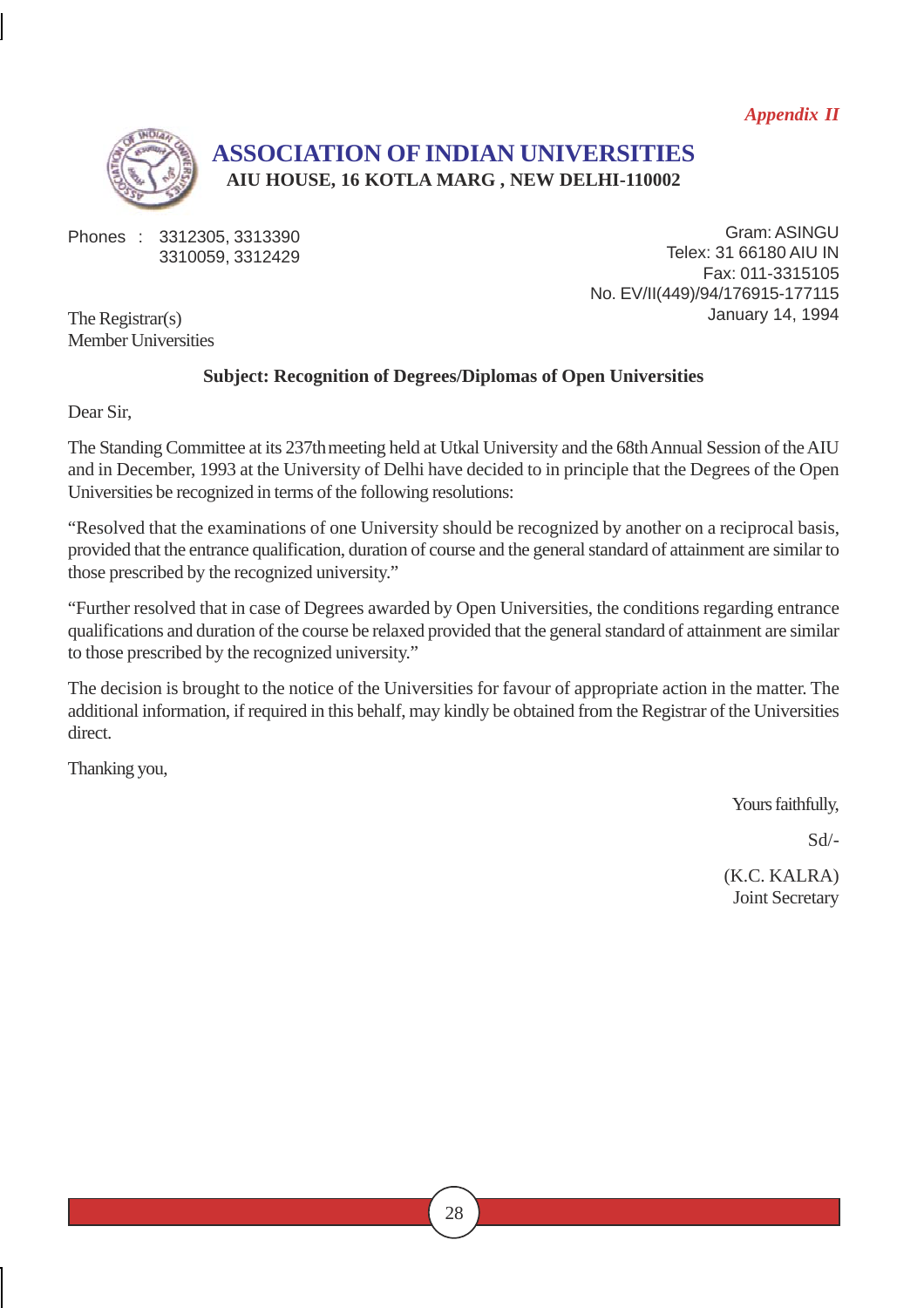# **LIST OF STATE CODES**

| Code              | <b>Description</b>                                                    |
|-------------------|-----------------------------------------------------------------------|
| <b>State Code</b> |                                                                       |
| 01.<br>02.<br>03. | Andhra Pradesh<br>Andaman & Nikobar Islands (UT)<br>Arunachal Pradesh |
| 04.               | Assam                                                                 |
| 05.               | <b>Bihar</b>                                                          |
| 06.               | Chandigarh (UT)                                                       |
| 07.               | Delhi                                                                 |
| 08.               | Goa                                                                   |
| 09.               | Gujarat                                                               |
| 10.               | Haryana                                                               |
| 11.               | Himachal Pradesh                                                      |
| 12.               | Jammu & Kashmir                                                       |
| 13.               | Karnataka                                                             |
| 14.               | Kerala                                                                |
| 15.               | Madhya Pradesh                                                        |
| 16.               | Maharashtra                                                           |
| 17.               | Manipur                                                               |
| 18.               | Meghalaya                                                             |
| 19.               | Mizoram                                                               |
| 20.               | Nagaland                                                              |
| 21.               | Orissa                                                                |
| 22.               | Punjab                                                                |
| 23.               | Rajasthan                                                             |
| 24.               | <b>Sikkim</b>                                                         |
| 25.               | <b>Tamil Nadu</b>                                                     |
| 26.               | Tripura                                                               |
| 27.               | <b>Uttar Pradesh</b>                                                  |
| 28.               | West Bengal                                                           |
| 29.               | Dadra & Nagar Haveli, Daman & Diu (UT)                                |
| 30.               | Lakshadweep (UT)                                                      |
| 31.               | Pondicherry (UT)                                                      |
| 32.               | C/O56APO                                                              |
| 33.               | $C/099$ APO                                                           |
| 34.               | Learners Abroad                                                       |
| 35.               | Chattisgarh                                                           |
| 36.               | Jharkhand                                                             |
| 37.               | Uttarakhand                                                           |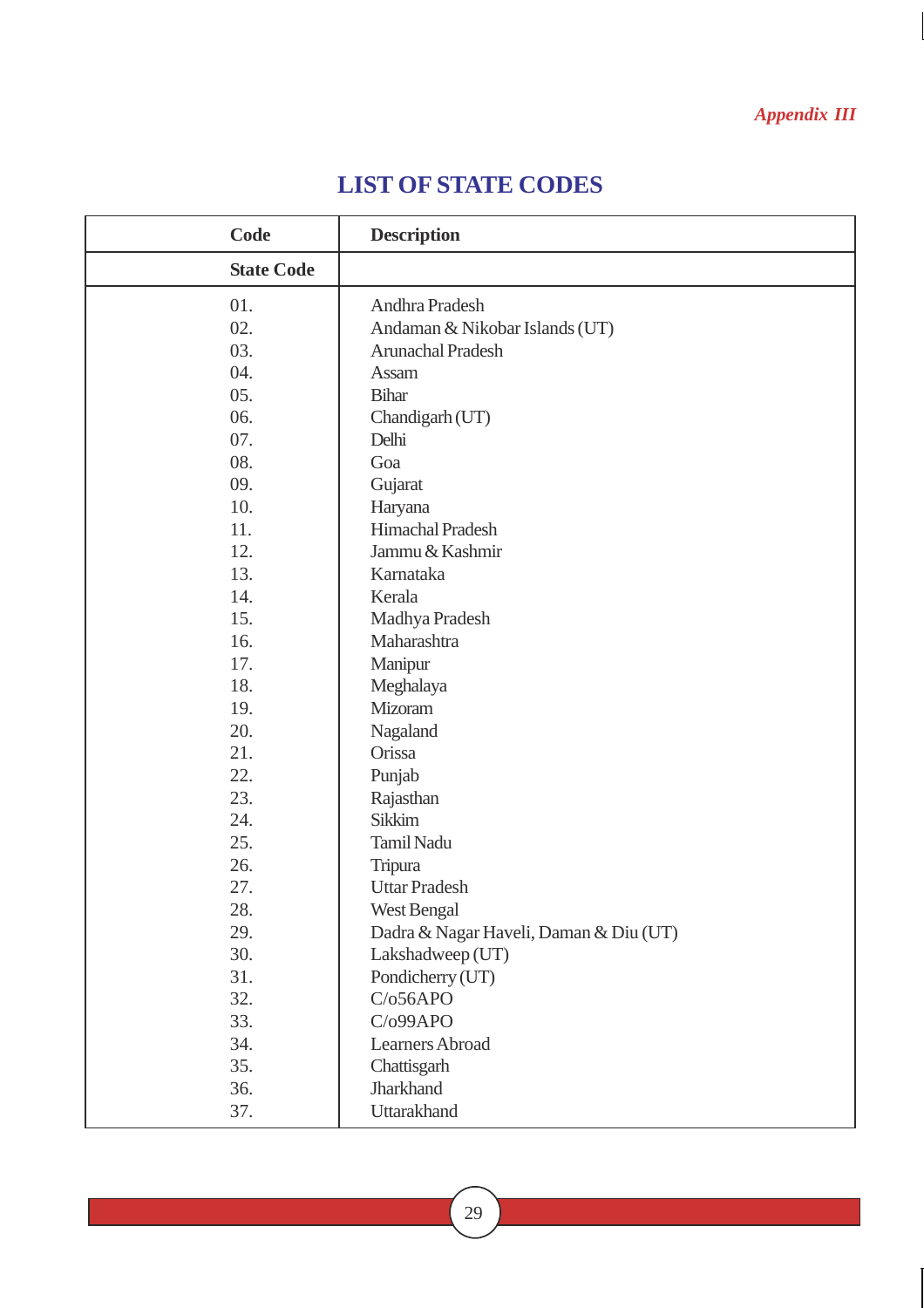#### *Appendix IV*

### **REGIONAL CENTRE CODES AND ADDRESSES**

| S.  | <b>Regional</b>  | RC   | <b>Address of Regional Centre</b>                                                                                                                                                                                                                                                                                    | <b>Operational Area</b>                                                                                                                                                                        |
|-----|------------------|------|----------------------------------------------------------------------------------------------------------------------------------------------------------------------------------------------------------------------------------------------------------------------------------------------------------------------|------------------------------------------------------------------------------------------------------------------------------------------------------------------------------------------------|
| No. | <b>Centres</b>   | Code | Tel. Fax & E-mail                                                                                                                                                                                                                                                                                                    |                                                                                                                                                                                                |
| 1.  | <b>AGARTALA</b>  | 26   | <b>REGIONAL DIRECTOR</b><br>IGNOU REGIONAL CENTRE<br>M.B.B. COLLEGE COMPOUND<br>P.O. AGARTALA COLLEGE<br><b>AGARTALA-799004 TRIPURA</b><br>0381-2516715/25162660381-2516714<br>rd_agartala@rediffmail.com<br>rcagartala@ignou.ac.in                                                                                  | STATE OF TRIPURA                                                                                                                                                                               |
| 2.  | <b>AHMEDABAD</b> | 09   | REGIONAL DIRECTOR<br>IGNOU REGIONAL CENTRE<br>OPP. NIRMAINSTT OF TECHNOLOGY<br>SARKHEJ-GANDHINAGAR HIGHWAY<br><b>CHHARODI</b><br>AHMEDABAD - 382481 GUJARAT<br>02717-242975 02717-24157902717-241580<br>rcignouahd@yahoo.com<br>rcahmedbad@ignou.ac.in                                                               | STATE OF GUJARAT.UNION<br><b>TERRITORY OF</b><br>DAMAN.DIU, DADRA&<br><b>NAGAR HAVELI</b>                                                                                                      |
| 3.  | <b>AIZWAL</b>    | 19   | REGIONAL DIRECTOR<br>IGNOU REGIONAL CENTRE<br>LAL BULAIA BUILDING<br>M.G. ROADKHATLA<br>(NEAR CENTRAL YMA OFF.)<br>AIZWAL-796001 MIZORAM<br>0389-2311693, 0389-2311692, 0389-2311789<br>rd_aizwal@rediffmail.com, rcaizawl@ignou.ac.in                                                                               | STATE OF MIZORAM                                                                                                                                                                               |
| 4.  | <b>ALIGARH</b>   | 47   | REGIONAL DIRECTOR<br>IGNOU REGIONAL CENTRE<br>3/310 MARRIS ROAD<br>ALIGARH-202001, UTTAR PRADESH<br>0571-2700120,2701365<br>ignousrcaligarh@yahoo.com<br>rcaligarh@ignou.ac.in                                                                                                                                       | DISTRICT OF UTTAR<br><b>PRADESH</b><br>ETAH, KASGANJ, FIROZABAD,<br>RAMPUR, ALIGARH,<br>HATHRAS, BADAUN,<br>AGRA, BULANDSAHAR,<br>MORADABAD, MANPURI,<br>ETAWAH, MATHURA & J P<br><b>NAGAR</b> |
| 5.  | <b>BANGALORE</b> | 13   | REGIONAL DIRECTOR<br>IGNOU REGIONAL CENTREN<br>SSS KALYANA KENDRA<br>293, 39TH CROSS, 8TH BLOCK JAYANAGAR<br><b>BANGALORE - 560 070 KARNATAKA</b><br>080-26654747 / 26657376080-26639711<br>080-26644848<br>ignourcblr@gmail.com<br>rcbangalore@ignou.ac.in                                                          | STATE OF KARNATAKA<br><b>EXCEPT THE DISTRICTS</b><br>DHARWAD, BELGAM &<br>UTTARA KARNATAKA                                                                                                     |
| 6.  | <b>BHOPAL</b>    | 15   | REGIONAL DIRECTOR<br>IGNOU REGIONAL CENTRE<br>SANCHI COMPLEX, 3RD FLOOR<br>OPP. BOARD OF SECONDARY EDN. SHIVAJI<br><b>NAGAR</b><br><b>BHOPAL - 462 016, MADHYA PRADESH</b><br>0755-2578455,0755-2578454 0755-2578452<br>0755-2578454<br>ignoubhopal@rediffmail.com<br>ignou_bhopal@yahoo.com<br>rcbhopal@ignou.ac.in | STATE OF MADHYA<br>PRADESH EXCEPT FOR<br>DISTRICTS MENTIONED<br>UNDER REGIONAL<br><b>CENTRE JABALPUR</b>                                                                                       |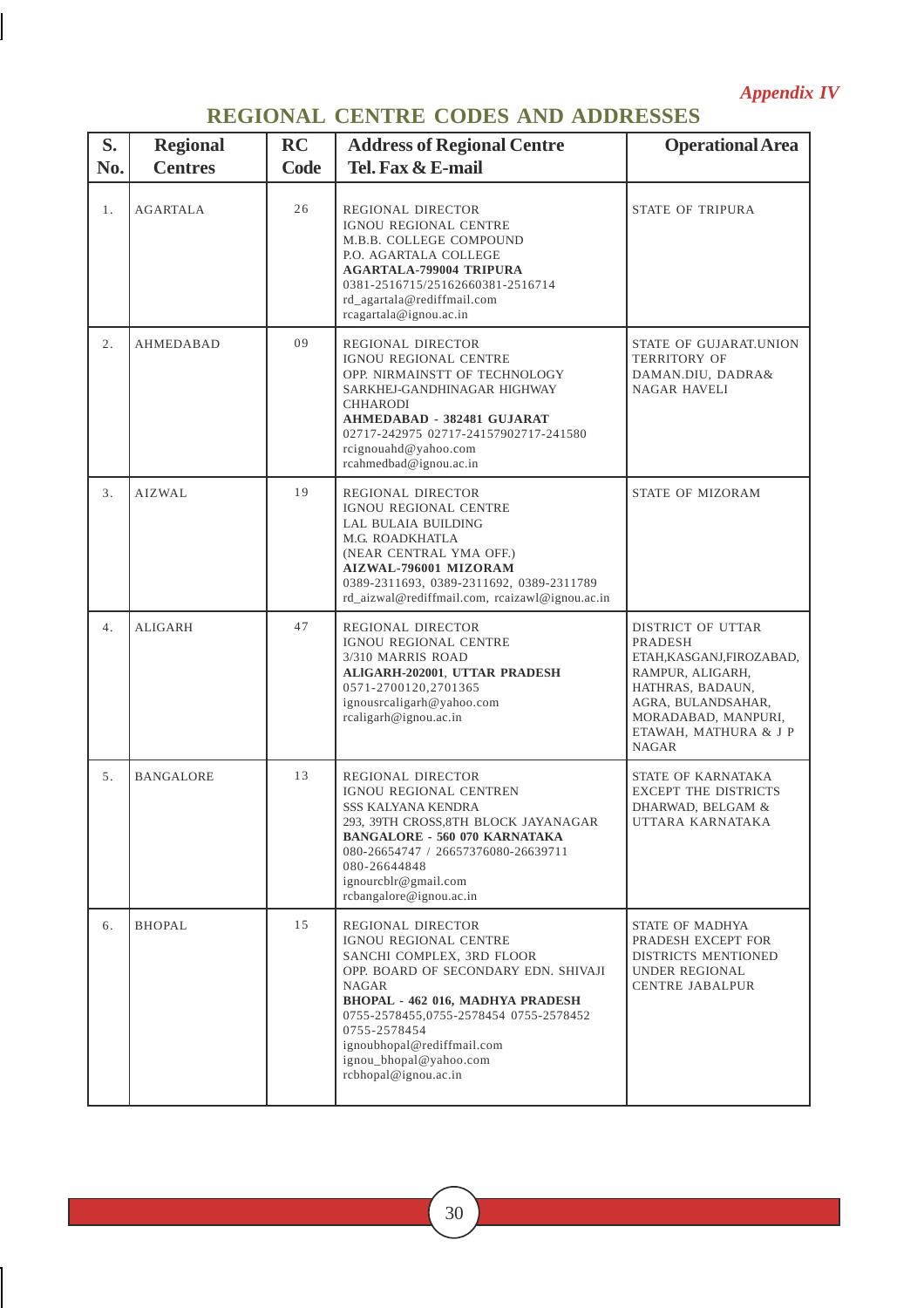| S.<br>No. | <b>Regional</b><br><b>Centres</b> | <b>RC</b><br>Code | <b>Address of Regional Centre</b><br>Tel. Fax & E-mail                                                                                                                                                                                                                  | <b>Operational Area</b>                                                                                                                                                                                                                                             |
|-----------|-----------------------------------|-------------------|-------------------------------------------------------------------------------------------------------------------------------------------------------------------------------------------------------------------------------------------------------------------------|---------------------------------------------------------------------------------------------------------------------------------------------------------------------------------------------------------------------------------------------------------------------|
| 7.        | <b>BHUBANESHWAR</b>               | 21                | REGIONAL DIRECTOR<br>IGNOU REGIONAL CENTRE<br>C-1, INSTITUTIONAL AREA<br><b>BHUBANESHWAR - 751 013 ORISSA</b><br>0674-2301348/2301250/2301352<br>0674-2300349<br>rcbhubaneswar@ignou.ac.in                                                                              | STATE OF ORISSA (EXCEPT<br>THE DISTRICTS<br>MENTIONED UNDER RC<br>KORAPUT & GAJAPATI)                                                                                                                                                                               |
| 8.        | <b>CHANDIGARH</b>                 | 06                | REGIONAL DIRECTOR<br><b>IGNOU REGIONAL CENTRE</b><br>SCO-208, Sector 14, Panchkulan-134109<br>Haryna. Ph. 0172-2590208<br>ignouch@gmail.com<br>rcchandigarh@ignou.ac.in                                                                                                 | CHANDIGARH U.T.,<br><b>DISTRICT</b><br>RUPNAGAR.PATIALA.MOHALI<br>AND FATEHGARH SAHIB OF<br>PUNJAB AND DISTRICT<br>UNA OF HIMACHAL<br>PRADESH OPERATED BY<br>RC KHANNA                                                                                              |
| 9.        | <b>CHENNAI</b>                    | 25                | REGIONAL DIRECTOR<br>IGNOU REGIONAL CENTRE<br>C.I.T. CAMPUS TARAMANI<br><b>CHENNAI -600 113 TAMILNADU</b><br>044-22541919/22542727044-22542121<br>044-22542828<br>rgnldirector@yahoo.in<br>rcchennai@ignou.ac.in                                                        | STATE OF TAMILNADU<br>THE FOLLOWING<br>DISTRICTS AND UNION<br><b>TERRITORY OF</b><br>PONDICHEERY,<br>CHENNALKANCHIPURAM,<br>VELLORE, CHENGAIPAT,<br>CUDDALORE,<br>VILLUPPURAM.<br>SALEM.NAMAKKAL,<br>PERAMBALU &<br>TIRUVALLORE                                     |
| 10.       | <b>COCHIN</b>                     | 14                | REGIONAL DIRECTOR<br>IGNOU REGIONAL CENTRE<br>KALOOR COCHIN - 682 017 KERALA<br>0484-2340203, 2348189, 23, 0484-2533021<br>0484-2533021, 2330891, 2340204<br>igrc14@vsnl.net<br>rccochin@ignou.ac.in                                                                    | STATE OF KERALA<br><b>EXCLUDING I DISTRICTS</b><br>MENTIONED UNDER RC<br>TRIVANDRUM                                                                                                                                                                                 |
| 11.       | DARBHANGA                         | 46                | REGIONAL DIRECTOR<br><b>IGNOU REGIONAL CENTRE</b><br>LALIT NARAYAN MITHLA UNIV.<br>CMPSKAMESHWARA NAGAR. NEAR<br>CENTRAL BANK<br>DARBHANGA-846004 BIHAR<br>06272-25371906272-251833<br>srcdarbhanga@yahoo.com<br>antripathi29@rediffmail.com<br>rcdarbhanga@ignou.ac.in | <b>STATE OF BIHAR</b><br>COVERING DISTRICTS OF<br><b>PASCHIM</b><br>CHAMPARAN.GOPALGANJ,<br>SIWAN.SARAN.PURBI<br>CHAMPARAN, SHEOHAR,<br>MUZAFFARPUR, VAISHALI,<br>SITAMARHI.MADHUBANI,<br>DARBHANGA,<br>SAMASTIPUR, BEGUSARAI,<br>SUPAUL,<br>SAHARSA.KHAGARIA       |
| 12.       | <b>DEHRADUN</b>                   | 31                | REGIONAL DIRECTOR<br>IGNOU REGIONAL CENTRE<br>NANOOR KHERA, TAPOVANRAIPUR ROAD<br>DEHRADUN-248 001 UTTARANCHAL<br>0135-2789180 0135-2789205 0135-2789190<br>dimrianilk2002@yahoo.co.in<br>rcdehradun@ignou.ac.in                                                        | STATE OF UTTARANCAL,<br>DISTRICTS OF SARANPUR,<br>MUZAFFARNAGAR, BIJNOR,<br>DEHRADUN, HARIDUAR,<br>UTTARKASHI, SRINAGAR,<br>RUDRAPRAYAG,<br>KOTDWAR, GOPESHWAR,<br>BOAGESHWAR,<br>PITHORGRAH,<br>CHAMPAWAT, ALMORA,<br>NANITAL,<br><b>UDHAMSINGNAGAR &amp; PURI</b> |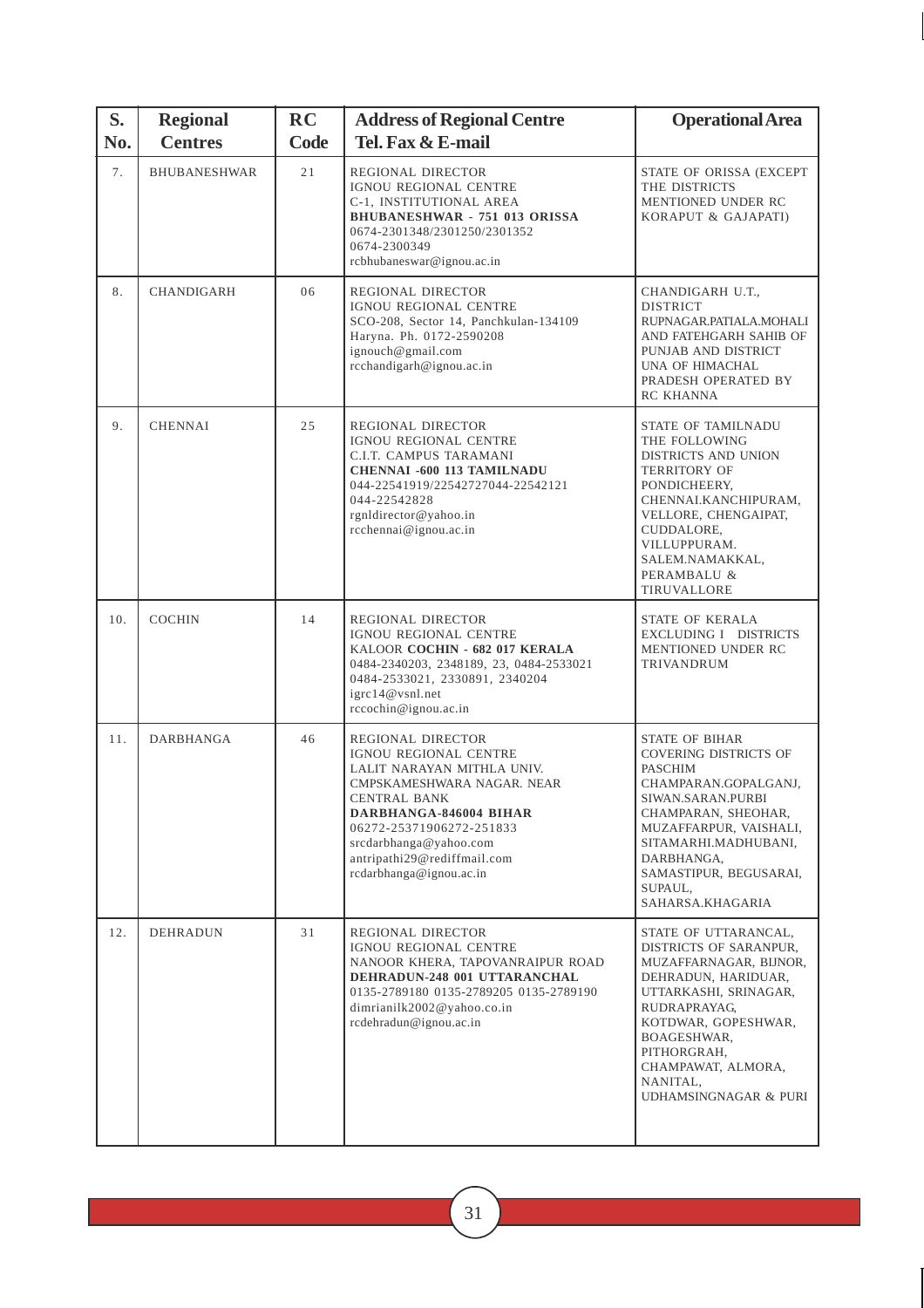| S.  | <b>Regional</b>    | RC   | <b>Address of Regional Centre</b>                                                                                                                                                                                                                                                     | <b>Operational Area</b>                                                              |
|-----|--------------------|------|---------------------------------------------------------------------------------------------------------------------------------------------------------------------------------------------------------------------------------------------------------------------------------------|--------------------------------------------------------------------------------------|
| No. | <b>Centres</b>     | Code | Tel. Fax & E-mail                                                                                                                                                                                                                                                                     |                                                                                      |
| 13. | DELHI 1            | 07   | REGIONAL DIRECTOR(1/C)<br>IGNOU REGIONAL CENTRE<br>Plot No. J/21, Block-B1,<br>Mohan Cooperative Industrial Estate,<br>Mathura Road, , New Delhi-110044<br>011-26990082, 26990083 Fax: 2690084<br>email: rcdelhi1@ignou.ac.in<br>website: www.ignourcdelhi1.ac.in                     | SOUTH DELHI, WEST<br>DELHI, DISTRICT<br>FARIDABAD OF HARYANA                         |
| 14. | DELHI <sub>2</sub> | 29   | REGIONAL DIRECTOR-2<br>IGNOU REGIONAL CENTRE-2<br>GANDHI SMRITI & DARSHAN SAMITI<br>RAJGHAT, NEW DELHI • 110 002<br>011-23392375/23392376/233923772<br>011-23392374, 011-23392373<br>ignourd2@ngmail.com<br>rcdelhi2@ignou.ac.in                                                      | NORTH-EAST DELHI, EAST<br>DELHI, NORTH DELHI &<br>CENTRAL DELHI                      |
| 15. | DELHI 3            | 38   | REGIONAL DIRECTOR<br><b>IGNOU REGIONAL CENTRE</b><br>F-634-636, Palam Extn., Ramphal Chok,<br>Near Sector-7, Dwarka, New Delhi-45<br>011-25088939, 25088944, 25088983<br>rcdelhi3@ignou.ac.in                                                                                         | WEST DELHI AND<br>DISTRICT OF GURGAON OF<br>HARYANA, OPERATED<br>FROM RC DELHI-1     |
| 16. | <b>GANGTOK</b>     | 24   | REGIONAL DIRECTOR (I/C)<br>IGNOU REGIONAL CENTRE<br>31A, NATIONAL HIGHWAY, 5TH MILE,<br>BELOW MANIPAL HOSPITAL, TADONG<br>GANGTOK-737102 SIKKIM<br>03592-2311102,270923 03592-270364<br>03592-212501<br>rd_gangtok@rediffmail.com<br>rcgangtok@ignou.ac.in                            | <b>STATE OF SIKKIM</b>                                                               |
| 17. | <b>GUWAHATI</b>    | 04   | REGIONAL DIRECTOR<br>IGNOU REGIONAL CENTRE<br>HOUSE NO 71.GMC ROAD CHRISTIAN BASTI<br>GUWAHATI-781003, ASSAM<br>0361-2662879 grcignou@sancharnet.in<br>rcguwahati@ignou.ac.in                                                                                                         | <b>STATE OF ASSAM</b>                                                                |
| 18. | HYDERABAD          | 01   | REGIONAL DIRECTOR<br>IGNOU REGIONAL CENTRE<br>PLOT NO 207 KAVURI HILLS PHASE II<br>NEAR MADHAPUR POLICE<br>STATIONJUBILEE HILLS (PO)<br>HYDERABAD-500 033 ANDHRA PRADESH<br>040-40266470,40266471,402266478<br>040-40266479<br>hyd2_ignourch@sancharnet.in<br>rchyderabad@ignou.ac.in | STATE OF ANDHRA<br>PRADESH EXCEPT<br><b>DISTRICTS COVERED</b><br>UNDER RC VIJAYAWADA |
| 19. | <b>IMPHAL</b>      | 17   | REGIONAL DIRECTOR<br>IGNOU REGIONAL CENTRE, ASHA JINA<br>COMPLEX NORTH, AOC<br><b>IMPHAL-795001 MANIPUR</b><br>0385-2421190,2421191<br>0385-2421192385-2421192<br>ignouimphal@rediffmail.com<br>rcimphal@ignou.ac.in<br>ignouimp@man.nic.in                                           | <b>STATE OF MANIPUR</b>                                                              |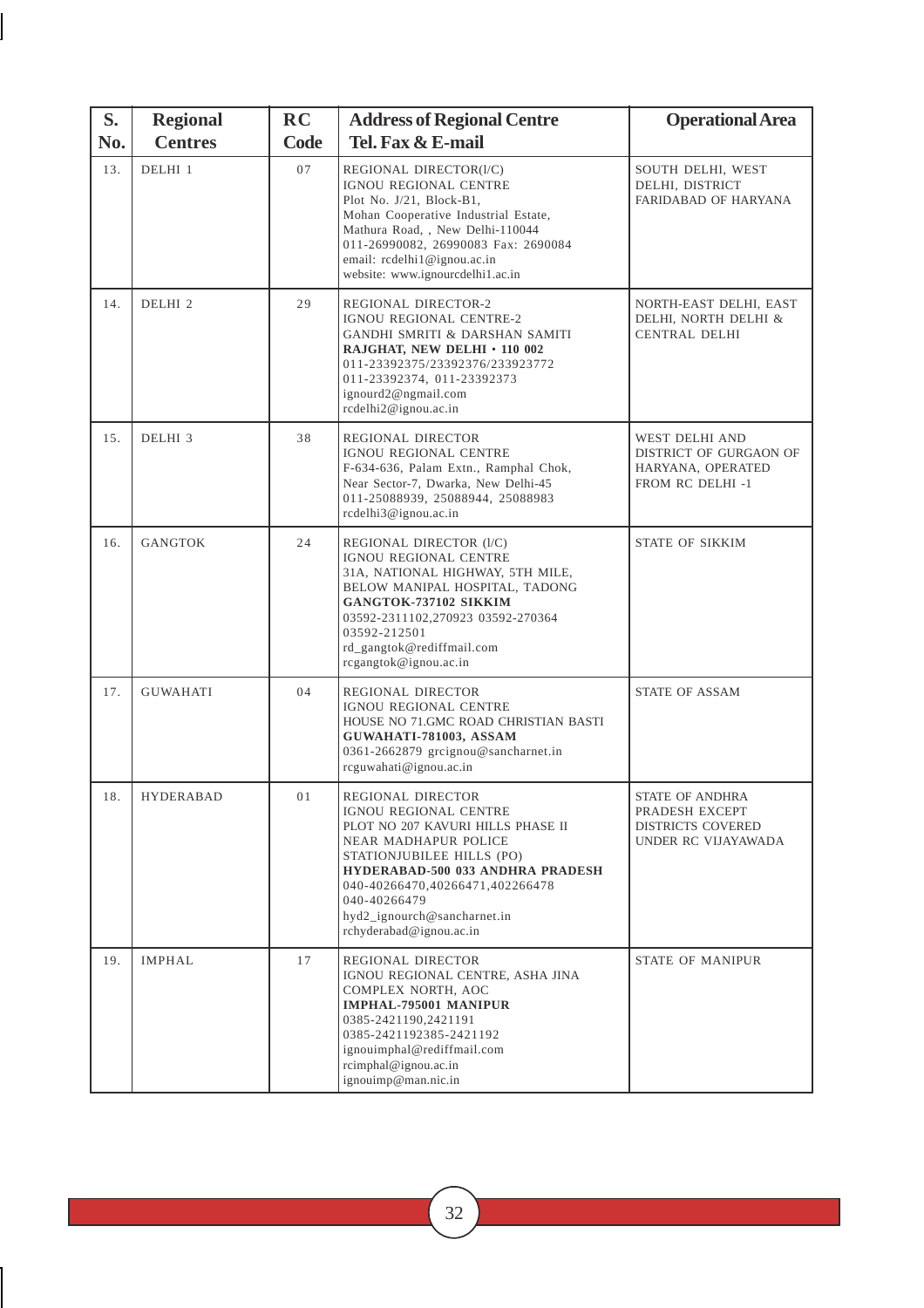| S.         | <b>Regional</b>         | RC   | <b>Address of Regional Centre</b>                                                                                                                                                                                                                                                                                | <b>Operational Area</b>                                                                                                                                                                   |
|------------|-------------------------|------|------------------------------------------------------------------------------------------------------------------------------------------------------------------------------------------------------------------------------------------------------------------------------------------------------------------|-------------------------------------------------------------------------------------------------------------------------------------------------------------------------------------------|
| No.        | <b>Centres</b>          | Code | Tel. Fax & E-mail                                                                                                                                                                                                                                                                                                |                                                                                                                                                                                           |
| 20.        | <b>ITANAGAR</b>         | 03   | REGIONAL DIRECTOR<br>IGNOU REGIONAL CENTRE<br>'HORNHILL COMPLEX" C SECTOR<br>(NEAR CENTRAL SCH.) NAHARLAGUN<br><b>ITANAGAR-791110 ARUNACHAL PRADESH</b><br>0360-2247536 / 22475380360-2247537<br>rd_itanagar@rediffmail.com<br>ignou_itanagar@yahoo.com<br>rd_itanagar@rediffmail.com                            | STATE OF ARUNACHAL<br><b>PRADESH</b>                                                                                                                                                      |
| 21.        | <b>JABALPUR</b>         | 41   | REGIONAL DIRECTOR<br>IGNOU REGIONAL CENTRE<br>2ND FLOOR, RAJSHEKHAR BHAVAN,<br>RANIDURGAVATI VISHVAVIDYALAYA<br>CAMPUS, PACHPEDHI,<br>JABALPUR - 482001MADHYA PRADESH<br>0761-2609269,6533569<br>0761-26004110761-2609919<br>ignoujabalpur@hotmail.com<br>rcjabalpur@ignou.ac.in<br>website:www.ignoujabalpur.in | STATE OF MP COVERING<br>DISTRICTS OF JABALPUR,<br>NARSIMHAPUR,<br>CHHINDWARA, SEONI,<br>BALAGHAT, MANDLA.<br>DINDORI, SHAHDOL,<br>UMARIA, KATNI. SIDHI,<br><b>SINGRAULI &amp; ANUPPUR</b> |
| 22.        | <b>JAIPUR</b>           | 23   | REGIONAL DIRECTOR<br>IGNOU REGIONAL CENTRE<br>70/79, SECTOR-7 PATELMARG, MANSAROVAR<br>JAIPUR-302 020 RAJASTHAN<br>0141-2785750 0141-2274292<br>0141-2784043<br>ignou-raj@.nic.in<br>rcjaipur@ignou.ac.in                                                                                                        | <b>STATE OF RAJASTHAN</b>                                                                                                                                                                 |
| 23.        | <b>JAMMU</b>            | 12   | REGIONAL DIRECTOR<br>IGNOU REGIONAL CENTRES<br>PMR COLLEGE OF COMMERCE<br>CANAL ROAD,<br>JAMMU -180 001, JAMMU & KASHMIR<br>0191-25465290191-25795720191-2546995<br>jammurc12@rediffmail.com<br>rcjammu@ignou.ac.in                                                                                              | STATE OF JAMMU &<br>KASHMIR (JAMMU<br>REGION)                                                                                                                                             |
| 24.<br>25. | JORHAT (Camp<br>Office) | 37   | REGIONAL DIRECTOR<br>House No. 71, GMC Road, Christian Basti<br>Guwahati-781003, Assam<br>0361-2662879                                                                                                                                                                                                           | OPERATED FROM RC<br><b>GUWAHATI</b>                                                                                                                                                       |
|            | <b>KARNAL</b>           | 10   | REGIONAL DIRECTOR<br>IGNOU REGIONAL CENTRE<br>OLD GOVT. COLLEGE CAMPUS RAILWAY<br>STATION ROAD,<br>KARNAL-132 001, HARYANA<br>0184-2271514 0184-2260075 0184-2255738<br>ignourck10@bsnl.in<br>rckamal@ignou.ac.in                                                                                                | STATE OF HARYANA<br>(EXCEPT THE DISTRICTS<br>OF PANCHKULA AND<br>AMBALA)                                                                                                                  |
| 26.        | <b>KHANNA</b>           | 22   | REGIONAL DIRECTOR<br><b>IGNOU REGIONAL CENTRE</b><br>I.T.I. BUILDING BULEPUR<br>(DISTRICT LUDHIANA)<br>KHANNA-141401 PUNJAB<br>01628-229994/229993/237361/238284<br>ignoukhanna@yahoo.co.in<br>rckhanna@ignou.ac.in                                                                                              | <b>STATE OF PUNJAB</b><br>(EXCEPT DISTRICTS<br>RUPNAGAR,PATIALA,MOHALI<br>AND FATEHGARH SAHIB)                                                                                            |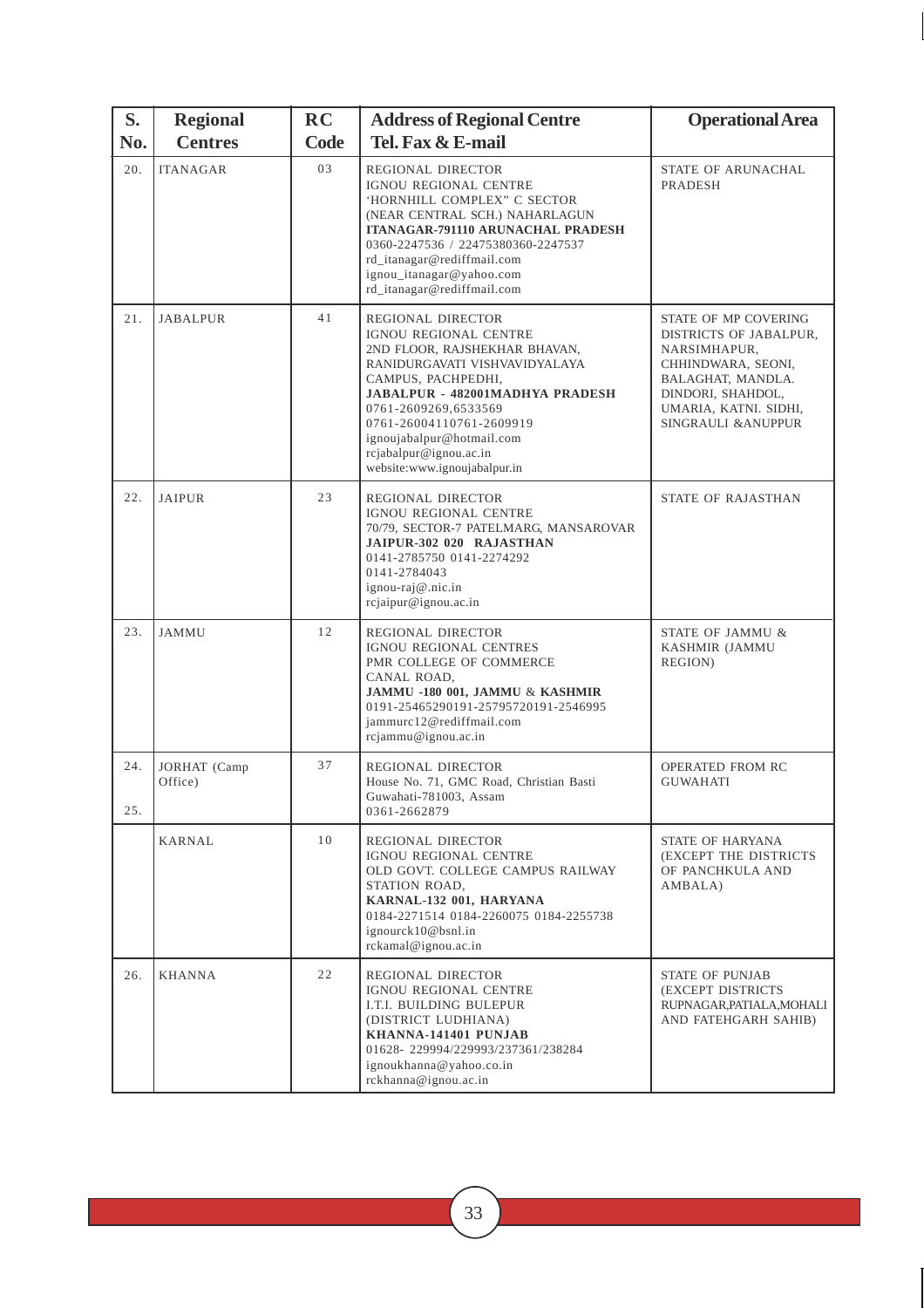| S.  | <b>Regional</b> | RC   | <b>Address of Regional Centre</b>                                                                                                                                                                                                                                                 | <b>Operational Area</b>                                                                                                                                                                                                                         |
|-----|-----------------|------|-----------------------------------------------------------------------------------------------------------------------------------------------------------------------------------------------------------------------------------------------------------------------------------|-------------------------------------------------------------------------------------------------------------------------------------------------------------------------------------------------------------------------------------------------|
| No. | <b>Centres</b>  | Code | Tel. Fax & E-mail                                                                                                                                                                                                                                                                 |                                                                                                                                                                                                                                                 |
| 27. | <b>KOHIMA</b>   | 20   | REGIONAL DIRECTOR<br>IGNOU REGIONAL CENTRE<br>Near MoountHermon School, DonBosco Hr. Sec.<br>Schhol Road, Kendouzou, KOHIMA - 797001<br>0370-2260366, 2260147, 2260216<br>rd_kohima@rediffmail.com<br>rckohima@ignou.ac.in                                                        | STATE OF NAGALAND                                                                                                                                                                                                                               |
| 28. | KOLKATA         | 28   | REGIONAL DIRECTOR<br>IGNOU REGIONAL CENTRE<br>BIKASH BHAWAN, 4TH FLOOR NORTH<br>BLOCK, SALT LAKE, BIDHAN NAGAR<br>KOLKATA - 700 091 WEST BENGAL<br>033-23349850 / 23592719/ 23589323(RCL)<br>033-23347576<br>ignourd28@yahoo.com, rd28cal@rediffmail.com<br>rckolkata@ignou.ac.in | STATE OF WEST BENGAL<br>(EXCEPT THE DISTRICTS<br>MENTIONED AGAINST RC<br>SILIGURI)                                                                                                                                                              |
| 29. | <b>KORAPUT</b>  | 44   | REGIONAL DIRECTOR<br>IGNOU REGIONAL CENTRE<br>DISTRICT AGRICULTURE OFFICE RD BEHIND<br>PANCHAYAT BHAVAN<br>KORAPUT-764020 ORISSA<br>06852-25298206852-251535<br>ignou_koraput@rediffmail.com<br>rckoraput@ignou.ac.in                                                             | KORAPUT, NABARANGPUR,<br>RAYAGADA,<br>MALKANAGIRI, BALANGIR,<br>SONEPUR, KALAHANDI,<br>NUAPADA, BOUDH,<br>PHULBANI (PART OF<br>ORISSA) GAJAPATI,<br>SRIKAKULAM(PARTOFAP),<br>DANTEWADA, BASTAR<br>(PART OF CG)                                  |
| 30. | <b>LUCKNOW</b>  | 27   | REGIONAL DIRECTOR<br>IGNOU REGIONAL CENTRE B-1/33,<br><b>SECTOR - ALIGANJ</b><br>LUCKNOW - 226 024 UTTAR PRADESH<br>0522-2745114, 0941796654<br>0522-2762410 (RCL/2364453 0522-2364889)<br>ignoulko@sancharnet.in<br>rclucknow@ignou.ac.in                                        | STATE OF UTTAR PRADESH<br>(EXCEPT THE DISTRICTS<br>UNDER RC VARANASI.RC<br>ALIGARH AND RC NOIDA)                                                                                                                                                |
| 31. | MADURAI         | 43   | REGIONAL DIRECTOR<br>IGNOU REGIONAL CENTRE<br>CSI INSTITUTIONAL CAMPUS TPK ROAD<br>(NH -7) PAUMAALAI<br>MADURAI - 625004 TAMIL NADU<br>0452-2380733,2380387,0452-2370588<br>ignoumadurai@yahoo.co.in, rcmadurai@ignou.acJn                                                        | FOLLOWING DISTRICTS OF<br><b>TAMIL NADU</b><br>COIMBATORE, NILGRIS,<br>ERODE, KARUR,<br>THANJAVUR. MADURAI.<br>DINDIGUL, TENI,<br>VIRUDUNAGAR,<br>RAMANATHAPURAM,<br>SIVAGANGA,<br>PUDUKKUTTAI,<br>THIRUPPUR TIRUNELVELI,<br>TUTICORIN & TRICHI |
| 32. | MUMBAI          | 49   | REGIONAL DIRECTOR<br>IGNOU REGIONAL CENTRE<br>OM LEVA VIKAS NIKETAN, NANEPADA<br>ROAD, MULUND(E)<br>MUMBAI-400081 MAHARASHTRA<br>022-25633159<br>ignourcmumbai@gmail.com<br>rcmumbai@ignou.ac.in                                                                                  | <b>FOUR DISTRICS OF</b><br><b>MAHARASHTRA:</b><br>MUMBAI, THANE, RAIGARH<br>AND RATNAGIRI                                                                                                                                                       |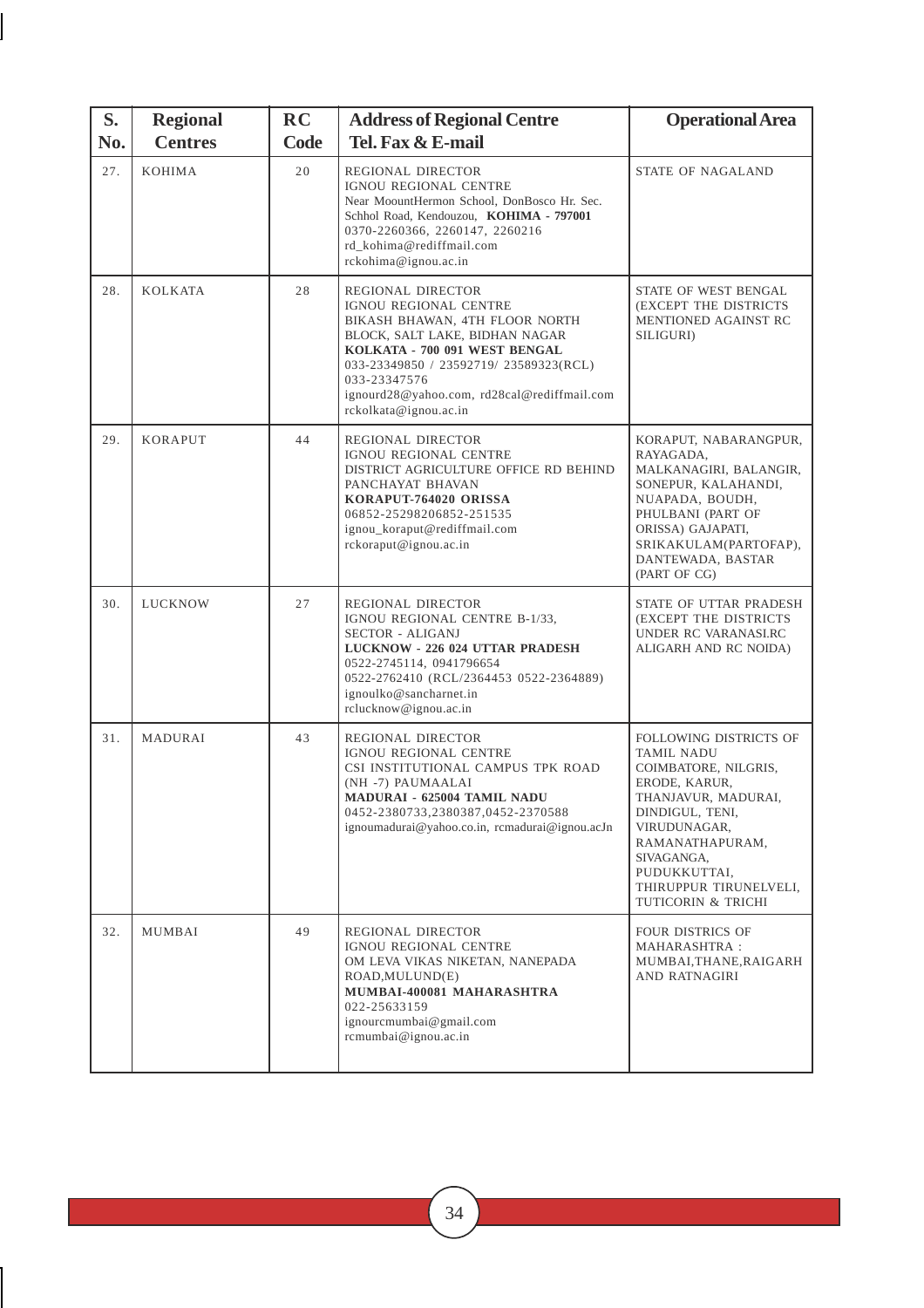| S.  | <b>Regional</b>               | RC   | <b>Address of Regional Centre</b>                                                                                                                                                                                               | <b>Operational Area</b>                                                                                                                                                                                              |
|-----|-------------------------------|------|---------------------------------------------------------------------------------------------------------------------------------------------------------------------------------------------------------------------------------|----------------------------------------------------------------------------------------------------------------------------------------------------------------------------------------------------------------------|
| No. | <b>Centres</b>                | Code | Tel. Fax & E-mail                                                                                                                                                                                                               |                                                                                                                                                                                                                      |
| 33. | <b>NAGPUR</b>                 | 36   | REGIONAL DIRECTOR<br><b>IGNOU REGIONAL CENTRE</b><br>GYAN VATIKA, 14, HINDUSTAN COLONY,<br>Amravati Road, NAGAPUR 440033<br><b>MAHRASHTRA</b><br>0172-2022000, 09657339936 (MOB)<br>rcnagpur@ignou.ac.in                        | STATE OF MAHRASHTRA<br><b>COVERING DISTRICTS</b><br>AMRAVATI, BULDHANA.<br>AKOLA WASHIM, HINGOLI,<br>PARBHANI, NANDED,<br>YAVATMAL , WARDHA,<br>CHANDRAPUR, NAGPUR,<br>BHANDARA, GONDIA,<br>GADCHIROU (14 DISTRICTS) |
| 34. | <b>NOIDA</b><br>(Camp Office) | 39   | REGIONAL DIRECTOR<br>IGNOU REGIONAL CENTRE<br>GANDHI SMRITI & DARSHAN SAMITI<br>RAJGHAT, NEW DELHI - 110 002<br>011-23392375/23392376/233923772<br>011-23392374, 011-23392373<br>ignourd2@gmail.com, rcnoida@ignou.ac.in        | NOIDA, GREATER NOIDA,<br>GHAZIABAD, G.B. NAGAR,<br>MEERUT & BAGPAT<br>DISTRICT OF UTTAR<br>PRADESH OPERATED FROM<br>RC DELHI 2                                                                                       |
| 35. | PANAJI                        | 08   | REGIONAL DIRECTOR<br>IGNOU REGIONAL CENTRE<br>BEHIND CHODANKAR HOSPITAL,<br>NEAR P&T STAFF QUARTERS OF MAPUSA<br>PANAJI ROAD, POVORIM -403521 GOA<br>0-9444024242 (MOB) 0832-2462315<br>msparthasarathy@yahoo.com               | STATE OF GOA & THREE<br>ADJOINING DISTRICTS OF<br>KARNATAKA i.e<br>DHARWARD, BELGAUM,<br>UTTARA KANNAD &<br>SINDHUDURG (DISTRICTS<br>OF MAHARASHTRA)                                                                 |
| 36. | <b>PATNA</b>                  | 05   | REGIONAL DIRECTOR<br>IGNOU REGIONAL CENTRE<br>2ND FLOOR, BISCOMAUN TOWER<br>WESTGANDHI MAIDAN,<br>PATNA-800 001 BIHAR<br>0612-2221538/22215410612-2221539<br>rcpatna@gmail.com<br>rc05patna@gmail.com<br>ignourcpatna@gmail.com | STATE OF BIHAR EXCEPT<br>FOR THE DISTRICTS UNDER<br><b>JURISDICTION OF RC-</b><br><b>DARBHANGA</b>                                                                                                                   |
| 37. | PORT BLAIR                    | 02   | REGIONAL DIRECTOR<br>IGNOU REGIONAL CENTRE JNRM CAMPUS,<br>PORT BLAIR-744104 ANDAMAN & NICOBAR<br><b>ISLANDS</b><br>03192-242888,230111<br>rc_portblair@rediffmail.com<br>rcportblair@ignou.ac.in                               | ANDAMAN & NICOBAR<br><b>ISLANDS</b>                                                                                                                                                                                  |
| 38. | <b>PUNE</b>                   | 16   | REGIONAL DIRECTOR<br>IGNOU REGIONAL CENTRE<br>1ST FLOOR, MSFC BUILDING 270,<br>SENAPATI BAPAT ROAD,<br>PUNE - 411 016 MAHARASHTRA<br>020-256671867, 020-25671864<br>ignourcpune42@vsnl.net<br>rcpune@ignou.ac.in                | STATE OF MAHARASHTRA<br>NANDURBAR<br>I DHULE,<br>JALGAON, AURANGABAD,<br>NASIK, JALNA,<br>AHMADNAGAR ,BID, PUNE,<br>OSMANABAD, SOLAPUR,<br>SANGLI, SATARA &<br>KOLHAPUR (14 DISTRICTS)                               |
| 39. | <b>RAIPUR</b>                 | 35   | REGIONAL DIRECTOR<br>IGNOU REGIONAL CENTRE<br>REST HOUSE & E.M. OFFICE HALL<br>SECTOR -1, SHANKAR NAGAR<br>RAIPUR-492007 CHATTISGARH<br>0771-2428285 / 5056508 / 2445839 / 2445839<br>rrcignou@cg.nic.in, rcraipur@ignou.ac.in  | STATE OF CHHATTISGARH<br><b>EXCEPT DISTRICTS OF</b><br>DANTEWADA & BASTAR                                                                                                                                            |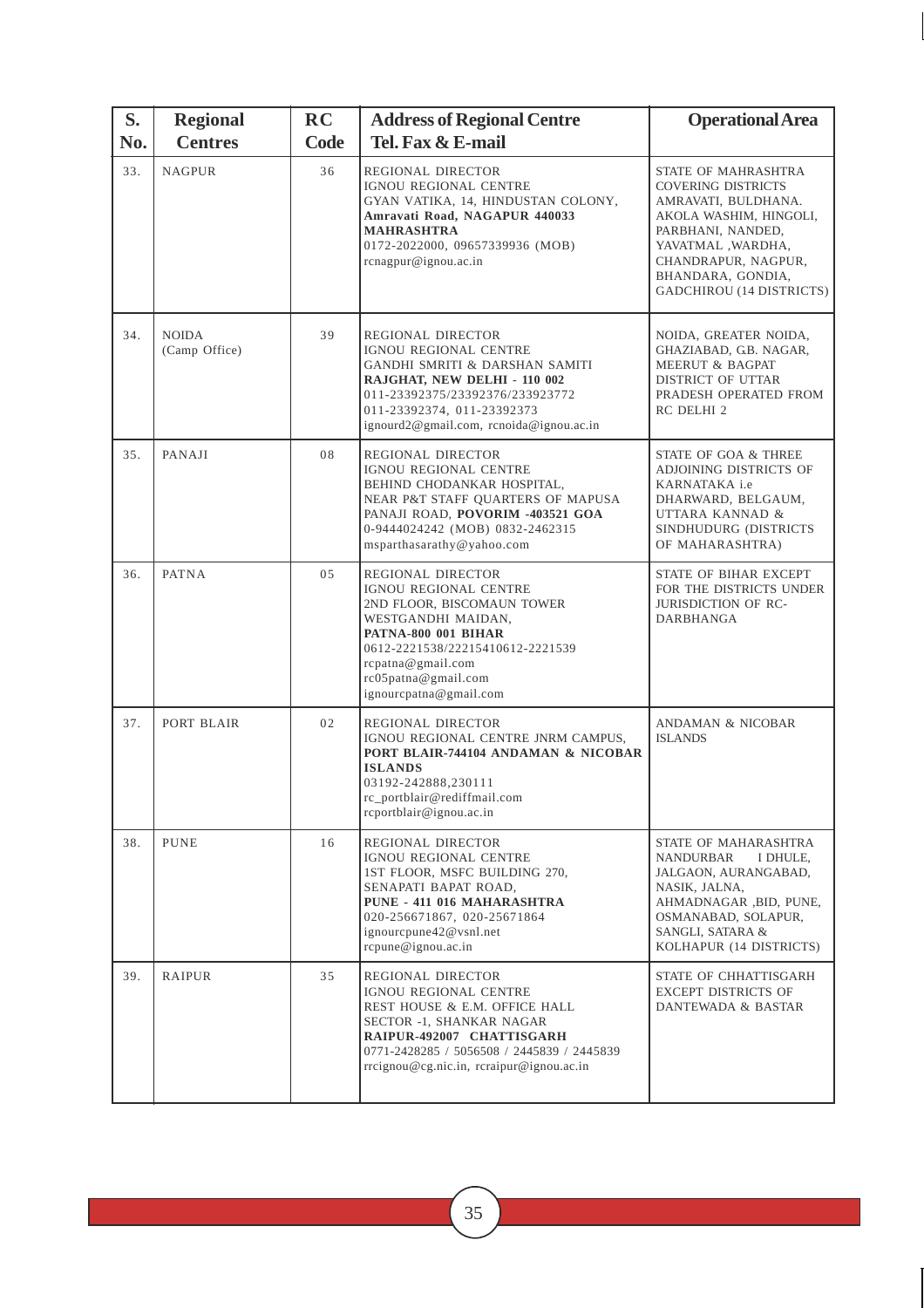| S.  | <b>Regional</b> | <b>RC</b> | <b>Address of Regional Centre</b>                                                                                                                                                                                                                | <b>Operational Area</b>                                                                                                                                   |
|-----|-----------------|-----------|--------------------------------------------------------------------------------------------------------------------------------------------------------------------------------------------------------------------------------------------------|-----------------------------------------------------------------------------------------------------------------------------------------------------------|
| No. | <b>Centres</b>  | Code      | Tel. Fax & E-mail                                                                                                                                                                                                                                |                                                                                                                                                           |
| 40. | <b>RAJKOT</b>   | 42        | REGIONAL DIRECTOR<br>IGNOU REGIONAL CENTRE<br>SAURASHTRA UNIVERSITY CAMPUS<br>RAJKOT - 360005 GUJARAT<br>0281-2572988<br>subrcrajkot@yahoo.co.in, rcrajkot@ignou.ac.in<br>website: www.ignourajkot.org                                           | <b>STATE OF GUJRAT</b><br>COVERING THE DISTRICTS<br>ОҒ КАЈКОТ, КАСНСНН,<br>JAMNAGAR, PORBANDER,<br>JUNAGADH, AMRELI,<br>BHAVNAGAR,<br>SURENDRANAGAR & DIN |
| 41. | <b>RANCHI</b>   | 32        | REGIONAL DIRECTOR<br>IGNOU REGIONAL CENTRE<br>457/A. ASHOK NAGAR,<br>RANCHI - 834022 JHARKHAND<br>0651-2244688, 2244699, 2244677, 2244400<br>ignouranchi@yahoo.com, rdranchi@ignou.ac.in                                                         | STATE OFJHARKHAND                                                                                                                                         |
| 42. | <b>SHILLONG</b> | 18        | REGIONAL DIRECTOR<br><b>IGNOU REGIONAL CENTRES</b><br>SUNNY LODGE NONGTHYMMAINON<br>SHILUANG<br>SHILLONG - 793 003 MEGHALAYA<br>0364-2521117 / 2521271 / 2521271<br>ignou18@sancharnet.in<br>rd_shillong@rediffmail.com                          | STATE OF MEGHALAYA                                                                                                                                        |
| 43. | <b>SHIMLA</b>   | 11        | REGIONAL DIRECTOR<br>IGNOU REGIONAL CENTRE<br>CHAUHAN NIWAS BUILDING.KHALINI<br>SHIMLA-171 002 HIMACHAL PRADESH<br>0177-2624613,2624611,2625843/2624612<br>0177-2624611<br>sml_gnoures@sancharnet.in<br>dbnegi@gmail.com<br>rcshimla@ignou.ac.in | STATE OF HIMACHAL<br>PRADESH (EXCEPT<br>DISTRICT UNA)                                                                                                     |
| 44. | <b>SILIGURI</b> | 45        | REGIONAL DIRECTOR<br>IGNOU REGIONAL CENTRE<br>NETAJI MORE SUBHAS PALLY<br>SILIGURI - 734001 WEST BENGAL<br>0353-25268180353-2526819<br>ignourcsiliguri@yahoo.com<br>rcsiliguri@ignou.ac.in                                                       | STATE OF WEST BENGAL<br>COVERING DISTRICTS OF<br>JALPAIGURI, DARJILING,<br>KOCHBIHAR, UTTAR<br>DINAJPUR, DAKSHIN,<br>DINAJPUR, MALDAH<br>(PART OF WB)     |
| 45. | <b>SRINAGAR</b> | 30        | REGIONAL DIRECTOR<br>IGNOU REGIONAL CENTRE<br>IMANTOO HOUSE.<br>RAJ BAGH NEAR MASJID AL-FAROOQ,<br>SRI NAGAR-190 008 JAMMU & KASHMIR<br>0194-2311251 0194-2311258 0194-2311259<br>ignousgr@hotmail.com<br>rcsrinagar@ignou.ac.in                 | STATE OF JAMMU &<br>KASHMIR (SRINAGAR &<br><b>LADAKH REGION)</b>                                                                                          |
| 46. | TRIVANDRUM      | 40        | REGIONAL DIRECTOR<br>IGNOU REGIONAL CENTRE<br>MEPRAM MANSION, CHEKKALAMUKKU<br>SREEKARIYAM,<br>TRIVANDRUM-695017 KERALA<br>0944750581 (MOB)<br>ignourctrivandrum@gmail.com<br>rctrivandrum@ignou.ac.in                                           | KANYAKUMARI, DISTRICT<br>OF TAMIL NADU &<br>THIRUVANANTHAPURAM,<br>KOLLAM &<br>PATHANAMTHITTA<br>(DISTRICTS OF KERALA)                                    |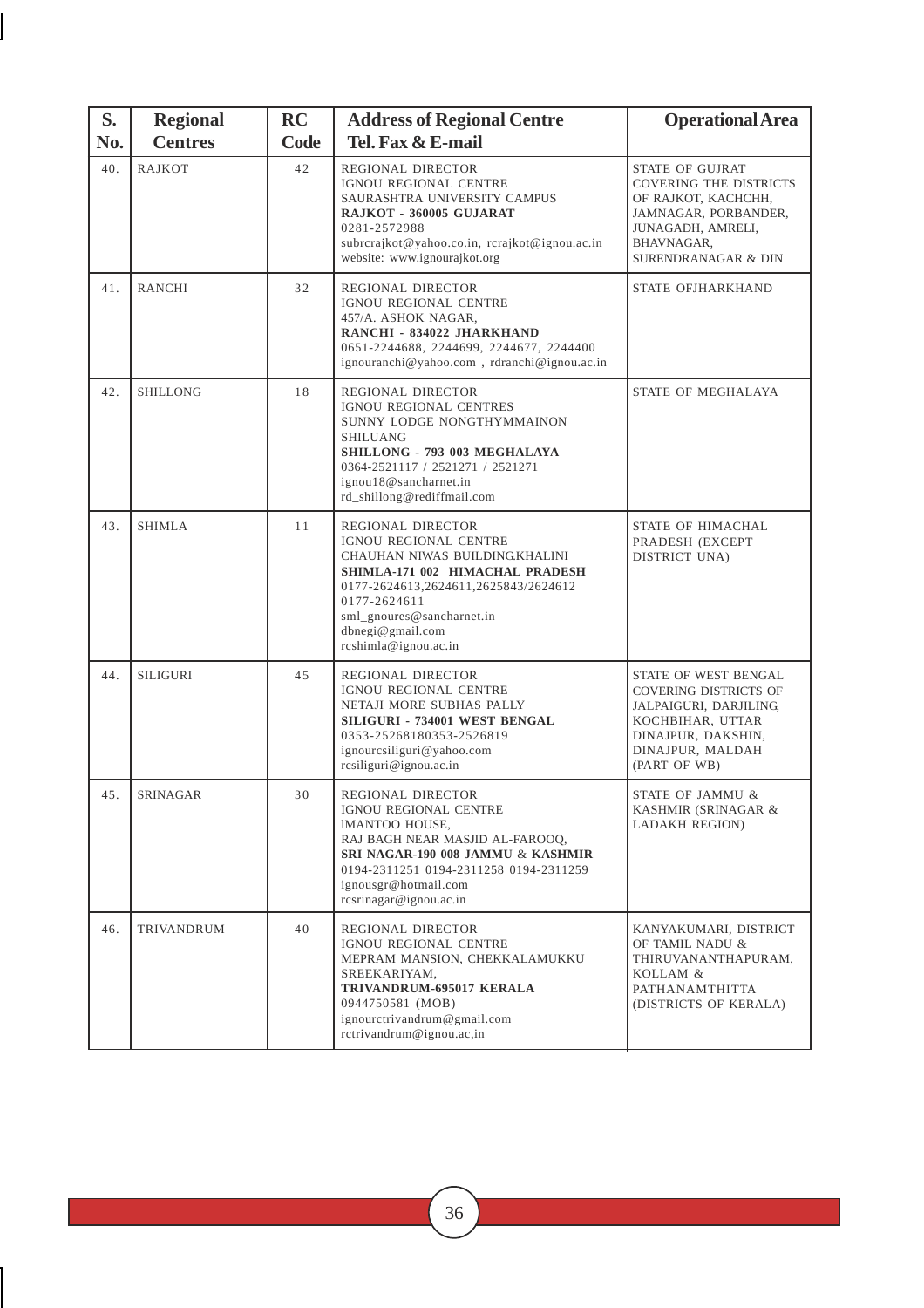| S.  | <b>Regional</b>   | RC   | <b>Address of Regional Centre</b>                                                                                                                                                                                                          | <b>Operational Area</b>                                                                                                                                                                                                                          |
|-----|-------------------|------|--------------------------------------------------------------------------------------------------------------------------------------------------------------------------------------------------------------------------------------------|--------------------------------------------------------------------------------------------------------------------------------------------------------------------------------------------------------------------------------------------------|
| No. | <b>Centres</b>    | Code | Tel. Fax & E-mail                                                                                                                                                                                                                          |                                                                                                                                                                                                                                                  |
| 47. | <b>VARANASI</b>   | 48   | REGIONAL DIRECTOR<br>IGNOU REGIONAL CENTRE<br>GANDHI BHAWAN, B.H.U. CAMPUS<br>VARANASI-221005, UTTAR PRADESH<br>0542-2368022,23686220522-2364893<br>0542-2317383<br>ignousrc.vns@gmail.com<br>rcvaranasi@ignou.ac.in                       | <b>DISTRICTS OF AMBEDKAR</b><br>NAGAR,<br>SANTKABIRNAGAR,<br>MAHARAJGANJ, JAUNPUR,<br>BALLIA, AZAMGARH,<br>GORAKHPUR,<br>DEORIA.KUSHINAGAR,<br>SANT RAVIDAS NAGAR.<br>MIRZAPUR, VARANASI.<br>GHAZIPUR.<br>MAUNATHBHANJAN,<br>CHANDAUL, SONBHADRA |
| 48. | <b>VIJAYAWADA</b> | 33   | REGIONAL DIRECTOR<br>IGNOU REGIONAL CENTRE<br>1ST FLOOR. SKPVV. HINDU HIGH SCHOOL<br>КОТНАРЕТНА,<br>VIJAYWADA 520 001 ANDHRA PRADESH<br>0866-256595 0866-2565253 0866-2565353<br>ignourcvijaywada@gmail.com<br>rcvijayawada@ignou.ac.in    | <b>STATE OF ANDHRA</b><br>PRADESH COVERING THE<br><b>DISTRICTS OF</b><br>VIZAINAGARAM.<br>VISAKHAPTNAM, EAST<br>GODAVARI, WEST<br>GODAVARIKHAMMAM,<br>KRISHNA, GUNTUR,<br>PRAKASHAM. NELLOR,<br>SRIKAKULAM AND<br><b>CHITTOOR</b>                |
| 49. | RAGHUNATH GANJ    | 50   | REGIONAL DIRECTOR<br>IGNOU RAGHUNATH GANJ REGIONAL<br><b>CENTRE</b><br><b>AMIYA BAL BHAWAN</b><br><b>VILLAGE SANYASIDARGA</b><br>P/O BARALA, NEAR RAGHUNATH GANJ SUB-<br>DIVISION, JANGIPUR<br>DISTT. MURSHIDABAD<br>WEST BENGAL - 742 235 |                                                                                                                                                                                                                                                  |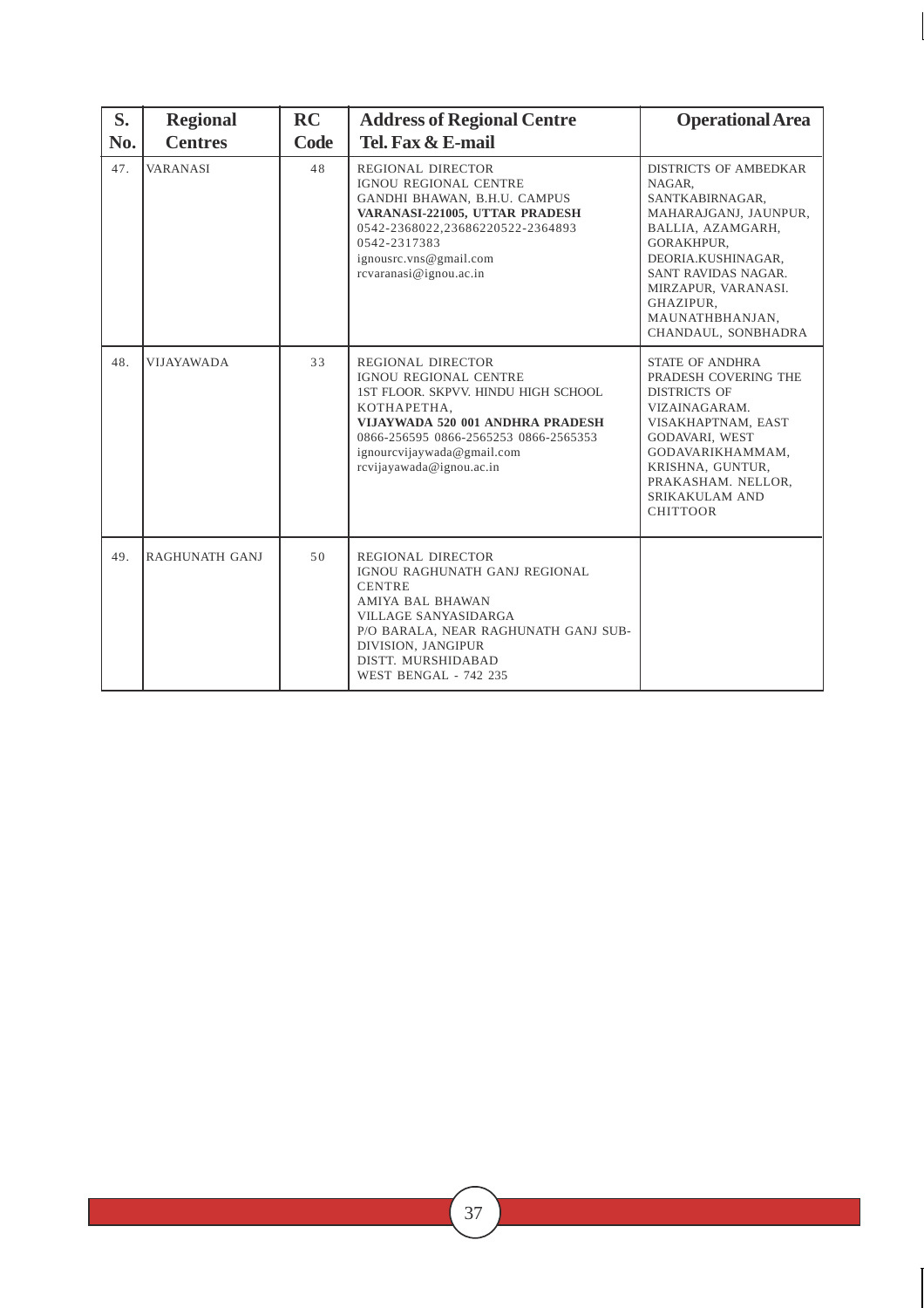*Appendix-V*

#### **LIST OF PROGRAMME STUDY CENTRES FOR M.ED. PROGRAMME**

| 1. | 01 | <b>HYDERABAD</b> | 0153  | P            | <b>MAHBOOBNAGAR</b> | SRI BASHEER AHMED                      |
|----|----|------------------|-------|--------------|---------------------|----------------------------------------|
|    |    |                  |       |              |                     | PROG. I/C                              |
|    |    |                  |       |              |                     |                                        |
|    |    |                  |       |              |                     | IGNOU PROG. STUDY CENTRE               |
|    |    |                  |       |              |                     | AL-MADINA COLLEGE OF                   |
|    |    |                  |       |              |                     | <b>EDUCATION</b>                       |
|    |    |                  |       |              |                     | <b>SALEM NAGAR</b>                     |
|    |    |                  |       |              |                     | <b>MAHBOOBNAGAR</b>                    |
|    |    |                  |       |              |                     | <b>ANDHRA PRADESH</b>                  |
|    |    |                  |       |              |                     | 509001                                 |
| 2. | 01 | <b>HYDERABAD</b> | 0110  | D            | <b>HYDERABAD</b>    | <b>COORDINATOR</b>                     |
|    |    |                  |       |              |                     | IGNOU SLPL STUDY CENTRE                |
|    |    |                  |       |              |                     | THAKUR HARI PRASAD INST. OF            |
|    |    |                  |       |              |                     | RESH. & REHABN. MENT.                  |
|    |    |                  |       |              |                     | HANDICAPPED VIVEKANANDA                |
|    |    |                  |       |              |                     |                                        |
|    |    |                  |       |              |                     | NAGAR, DILSUKH NAGAR,                  |
|    |    |                  |       |              |                     | <b>HYDERABAD</b>                       |
|    |    |                  |       |              |                     | ANDHRA PRADESH 500060                  |
| 3. | 01 | <b>HYDERABAD</b> | 01126 | D            | <b>SECUNDRABAD</b>  | <b>COORDINATOR</b>                     |
|    |    |                  |       |              |                     | IGNOU SLPL STUDY CENTRE                |
|    |    |                  |       |              |                     | SWEEKAR REHABILITATION INST.           |
|    |    |                  |       |              |                     | FOR HANDICAPPED UPKAAR                 |
|    |    |                  |       |              |                     | COMPLEX, SECUNDERABAD                  |
|    |    |                  |       |              |                     | ANDHRA PRADESH 500003                  |
| 4. | 04 | <b>GUWAHATI</b>  | 0412  | P            | <b>GUWAHATI</b>     | MRS. JONALI CHETIA                     |
|    |    |                  |       |              |                     | PROG. I/C                              |
|    |    |                  |       |              |                     | IGNOU PROG. STUDY CENTRE               |
|    |    |                  |       |              |                     | <b>BANIKANTA COLL OF TEACHER</b>       |
|    |    |                  |       |              |                     | <b>EDN., LACHIT NAGAR</b>              |
|    |    |                  |       |              |                     | GUWAHATI, ASSAM - 781007               |
| 5. | 05 | <b>PATNA</b>     | 05148 | P            | <b>PATNA</b>        | DR. KHAGENDRA KUMAR                    |
|    |    |                  |       |              |                     |                                        |
|    |    |                  |       |              |                     | PROG I/C                               |
|    |    |                  |       |              |                     | IGNOU PROG. STUDY CENTRE               |
|    |    |                  |       |              |                     | DEPTT. OF EDUCATION                    |
|    |    |                  |       |              |                     | PATNA UNIVERSITY                       |
|    |    |                  |       |              |                     | <b>BARIPATH, DARYAPUR</b>              |
|    |    |                  |       |              |                     | PATNA, BIHAR - 800004                  |
| 6. | 07 | <b>DELHI-I</b>   | 0735  | $\mathbf{P}$ | <b>DELHI</b>        | PROF. TALAT AZIZ                       |
|    |    |                  |       |              |                     | PROG. I/C                              |
|    |    |                  |       |              |                     | IGNOU PROG. STUDY CENTRE               |
|    |    |                  |       |              |                     | <b>JAMIA MILLIA ISLAMIA</b>            |
|    |    |                  |       |              |                     | <b>FACULTY OF EDUCATION</b>            |
|    |    |                  |       |              |                     | <b>JAMIA NAGAR</b>                     |
|    |    |                  |       |              |                     | NEW DELHI                              |
|    |    |                  |       |              |                     | <b>DELHI</b>                           |
|    |    |                  |       |              |                     | 110025                                 |
| 7. | 10 |                  |       | $\mathbf{P}$ | <b>Sirsa</b>        | Dr. Ramesh Kumar                       |
|    |    | Karnal           | 1052  |              |                     |                                        |
|    |    |                  |       |              |                     | Prog I/C, Ignou Prog Study Centre      |
|    |    |                  |       |              |                     | JCD PG College of Education            |
|    |    |                  |       |              |                     | JCD Vidyapeeth Post Box No. 81 Barnala |
|    |    |                  |       |              |                     | Road, Sirsa, Haryana-125055            |
| 8. | 11 | <b>SHIMLA</b>    | 1117  | $\mathbf{P}$ | <b>SHIMLA</b>       | DR. SATISH CHAND BHADWAL               |
|    |    |                  |       |              |                     | PROG. I/C                              |
|    |    |                  |       |              |                     | IGNOU PROG. STUDY CENTRE               |
|    |    |                  |       |              |                     | HIMACHAL PRADESH UNIVERSITY            |
|    |    |                  |       |              |                     | DEPARTMENT OF EDUCATION                |
|    |    |                  |       |              |                     | <b>SUMMER HILL</b>                     |
|    |    |                  |       |              |                     | <b>SHIMLA</b>                          |
|    |    |                  |       |              |                     | HIMACHAL PRADESH                       |
|    |    |                  |       |              |                     | 171005                                 |
|    |    |                  |       |              |                     |                                        |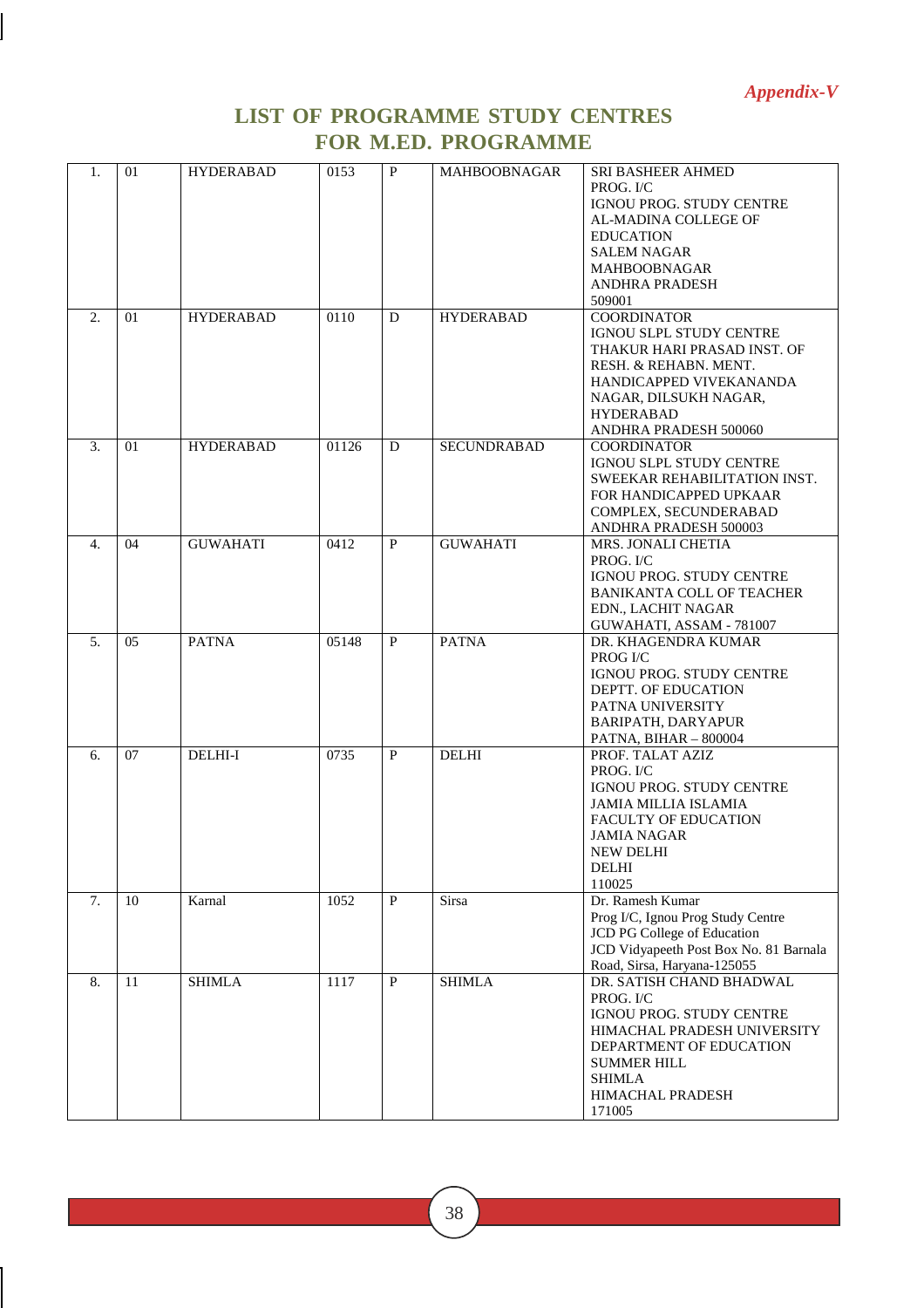| 9.  | 12 | <b>JAMMU</b>       | 1274  | $\mathbf{P}$ | <b>JAMMU</b>        | DR. RAJ SINGH NARANIA                |
|-----|----|--------------------|-------|--------------|---------------------|--------------------------------------|
|     |    |                    |       |              |                     | PROG. I/C                            |
|     |    |                    |       |              |                     | IGNOU PROG. STUDY CENTRE             |
|     |    |                    |       |              |                     | <b>GOVT. COLLEGE OF EDUCATION</b>    |
|     |    |                    |       |              |                     | <b>CANAL ROAD</b>                    |
|     |    |                    |       |              |                     | <b>JAMMU</b>                         |
|     |    |                    |       |              |                     | JAMMU & KASHMIR-180001               |
| 10. | 14 | <b>COCHIN</b>      | 1426  | P            | <b>PALAKKAD</b>     | MR. FAZILUDDIN                       |
|     |    |                    |       |              |                     | PROG. I/C                            |
|     |    |                    |       |              |                     | IGNOU PROG. STUDY CENTRE             |
|     |    |                    |       |              |                     |                                      |
|     |    |                    |       |              |                     | FAROOQ TRAINING COLLEGE              |
|     |    |                    |       |              |                     | <b>FAROOK COLLEGE PO</b>             |
|     |    |                    |       |              |                     | <b>CALICUT</b>                       |
|     |    |                    |       |              |                     | <b>KERALA</b>                        |
|     |    |                    |       |              |                     | 673632                               |
| 11. | 14 | <b>COCHIN</b>      | 14147 | D            | <b>MUVATTAPUZHA</b> | <b>COORDINATOR</b>                   |
|     |    |                    |       |              |                     | IGNOU SPL STUDY CENTRE               |
|     |    |                    |       |              |                     | NIRMALA SADAN TRAINING               |
|     |    |                    |       |              |                     | <b>COLLEGE FOR SPECIAL EDUCATION</b> |
|     |    |                    |       |              |                     | ERNAKULAM DIST.,                     |
|     |    |                    |       |              |                     | MUVATTAPUZHA, KERALA-686661          |
| 12. | 15 | <b>BHOPAL</b>      | 15123 | $\mathbf{P}$ | <b>BHOPAL</b>       | DR. ANWAR BANO                       |
|     |    |                    |       |              |                     | PROG I/C                             |
|     |    |                    |       |              |                     | <b>IGNOU PROG STUDY CENTRE</b>       |
|     |    |                    |       |              |                     | <b>INSTITUTE OF ADVANCED STUDY</b>   |
|     |    |                    |       |              |                     | IN EDUCATION (GOVT. COLLEGE OF       |
|     |    |                    |       |              |                     | EDU) PGBT CAMPUS, BERASIA            |
|     |    |                    |       |              |                     | ROAD, BHOPAL, MP- 462038             |
| 13. | 16 | <b>PUNE</b>        | 1645  | P            | <b>AURANGABAD</b>   | DR. KHAN AHMED SOHAIL                |
|     |    |                    |       |              |                     | PROG. I/C                            |
|     |    |                    |       |              |                     | IGNOU PROG. STUDY CENTRE             |
|     |    |                    |       |              |                     | MARATHWADA COLLEGE OF EDU.           |
|     |    |                    |       |              |                     | P.BOX NO.117, RAUZA BAGH             |
|     |    |                    |       |              |                     | <b>AURANGABAD</b>                    |
|     |    |                    |       |              |                     |                                      |
|     |    |                    |       |              |                     | <b>AURANGABAD</b>                    |
|     |    |                    |       | $\mathbf{P}$ |                     | MAHARASHTRA                          |
| 14. | 18 | <b>SHILLONG</b>    | 1866  |              | <b>LAITUMKHRAH</b>  | <b>MISS B H BUAM</b>                 |
|     |    |                    |       |              |                     | PROG. I/C                            |
|     |    |                    |       |              |                     | IGNOU PROG. STUDY CENTRE             |
|     |    |                    |       |              |                     | <b>COLLEGE OF TEACHER EDUCATION</b>  |
|     |    |                    |       |              |                     | PGT COLLEGE, BOYCE ROAD              |
|     |    |                    |       |              |                     | <b>LAITUM KHRAH</b>                  |
|     |    |                    |       |              |                     | <b>SHILLONG</b>                      |
|     |    |                    |       |              |                     | MEGHALAYA-793003                     |
| 15. | 21 | <b>BHUBANESWAR</b> | 2162  | P            | <b>BALASORE</b>     | DR. PUSPALATA SAHOO                  |
|     |    |                    |       |              |                     | PROG. I/C                            |
|     |    |                    |       |              |                     | IGNOU PROG. STUDY CENTRE             |
|     |    |                    |       |              |                     | <b>COLLEGE OF TEACHER EDUCATION</b>  |
|     |    |                    |       |              |                     | <b>BALASORE</b>                      |
|     |    |                    |       |              |                     | <b>ORISSA</b>                        |
| 16. | 21 | <b>BHUBANESWAR</b> | 21155 | D            | <b>BHUBANESWAR</b>  | COORDINATOR, IGNOU SPL STUDY         |
|     |    |                    |       |              |                     | CENTRE, CHETNA INST. MENTALLY        |
|     |    |                    |       |              |                     | HAND. TEACHERS TRAINING              |
|     |    |                    |       |              |                     | CENTRE, A/3 INST. AREA NR HOTEL      |
|     |    |                    |       |              |                     | SWASTI PLAZA PO PRL CAMPUS,          |
|     |    |                    |       |              |                     | BHUBANESWAR, ORISSA-751013           |
| 17. | 21 | <b>BHUBANESWAR</b> | 21180 | D            | <b>BHUBANESWAR</b>  | COORDINATOR, IGNOU SPL STUDY         |
|     |    |                    |       |              |                     | CENTRE, CHETNA INST. MENTALLY        |
|     |    |                    |       |              |                     | HAND. TEACHERS TRAINING              |
|     |    |                    |       |              |                     |                                      |
|     |    |                    |       |              |                     | CENTRE, A/3 INST. AREA NR HOTEL      |
|     |    |                    |       |              |                     | SWASTI PLAZA PO PRL CAMPUS,          |
|     |    |                    |       |              |                     | BHUBANESWAR, ORISSA-751013           |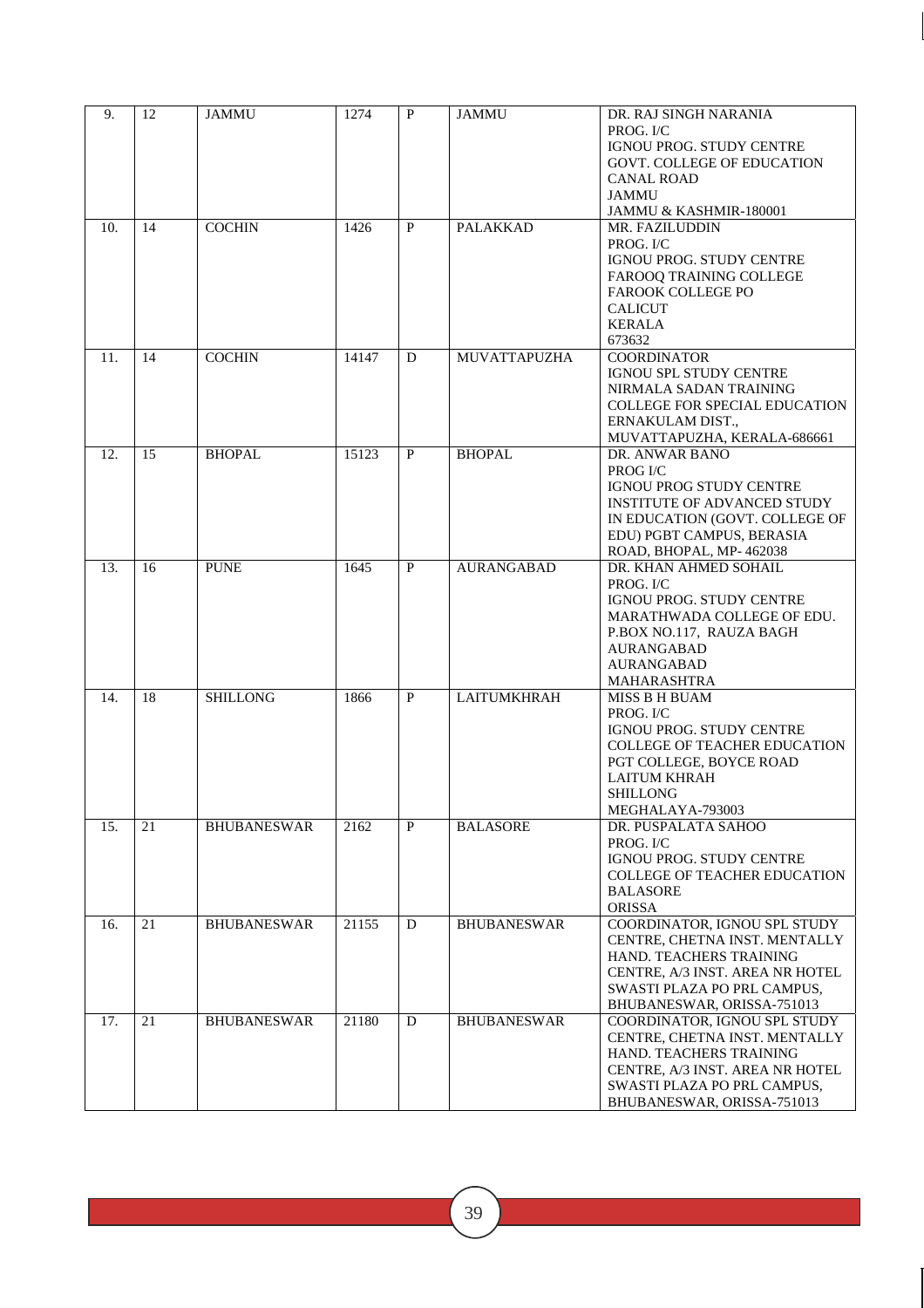| 18. | 22 | <b>KHANNA</b>   | 2244  | $\mathbf{P}$ | <b>AMRITSAR</b> | DR. J S DHILLON                                          |
|-----|----|-----------------|-------|--------------|-----------------|----------------------------------------------------------|
|     |    |                 |       |              |                 | PROG I/C, IGNOU PROG STUDY                               |
|     |    |                 |       |              |                 | CENTRE, KHALSA COLLEGE OF                                |
|     |    |                 |       |              |                 | EDUCATION, DISTT. AMRITSAR,<br><b>PUNJAB-143002</b>      |
| 19. | 25 | <b>CHENNAI</b>  | 25179 | P            | <b>CHENNAI</b>  | DR (MRS) N KALAI ARASI                                   |
|     |    |                 |       |              |                 | PROG I/C, IGNOU PROG STUDY                               |
|     |    |                 |       |              |                 | CENTRE, NKT NATIONAL COLLEGE                             |
|     |    |                 |       |              |                 | OF EDUCATION FOR WOMEN N041,                             |
|     |    |                 |       |              |                 | DR BESANT ROAD, TRIPLICANE,                              |
|     |    |                 |       |              |                 | CHENNAI, TAMILNADU-600005                                |
| 20. | 26 | <b>AGARTALA</b> | 2603  | $\mathbf{P}$ | <b>AGARTALA</b> | SH. PARITOSH CHAKRABORTY                                 |
|     |    |                 |       |              |                 | PROG. I/C                                                |
|     |    |                 |       |              |                 | IGNOU PROG. STUDY CENTRE                                 |
|     |    |                 |       |              |                 | <b>COLLEGE OF TEACHER EDUCATION</b>                      |
|     |    |                 |       |              |                 | P.O. KUNJABAN, AGARTALA<br><b>TRIPURA-799006</b>         |
| 21. | 27 | <b>LUCKNOW</b>  | 2790  | $\mathbf{P}$ | <b>LUCKNOW</b>  | DR. ANIL SHUKLA                                          |
|     |    |                 |       |              |                 | PROG. I/C                                                |
|     |    |                 |       |              |                 | <b>IGNOU PROG. STUDY CENTRE</b>                          |
|     |    |                 |       |              |                 | UNIVERSITY OF LUCKNOW                                    |
|     |    |                 |       |              |                 | DEPARTMENT OF EDUCATION                                  |
|     |    |                 |       |              |                 | <b>LUCKNOW</b>                                           |
|     |    |                 |       |              |                 | <b>UTTAR PRADESH</b>                                     |
|     |    |                 |       |              |                 | 226007                                                   |
| 22. | 27 | <b>LUCKNOW</b>  | 27180 | D            | <b>LUCKNOW</b>  | COORDINATOR, IGNOU SPL STUDY                             |
|     |    |                 |       |              |                 | CENTRE, DR. S M UTTAR PRADESH<br>VIKLANG VISHAVIDYALAYA, |
|     |    |                 |       |              |                 | MOHAN ROAD NEAR BUDSHESWAR                               |
|     |    |                 |       |              |                 | CROSSING LUCKNOW,                                        |
|     |    |                 |       |              |                 | UTTAR PRADESH                                            |
| 23. | 30 | <b>SRINAGAR</b> | 1224  | $\mathbf{P}$ | <b>SRINAGAR</b> | DR. G.M. MALIK                                           |
|     |    |                 |       |              |                 | PROG. I/C                                                |
|     |    |                 |       |              |                 | IGNOU PROG. STUDY CENTRE                                 |
|     |    |                 |       |              |                 |                                                          |
|     |    |                 |       |              |                 | P.G. DEPARTMENT OF EDUCATION                             |
|     |    |                 |       |              |                 | KASHMIR UNIVERSITY                                       |
|     |    |                 |       |              |                 | <b>SRINAGAR</b>                                          |
|     |    |                 |       |              |                 | <b>JAMMU &amp; KASHMIR</b>                               |
|     |    |                 |       |              |                 | 190006                                                   |
| 24. | 31 | <b>DEHRADUN</b> | 2705  |              | <b>DEHRADUN</b> | DR. RASHMI DHAR                                          |
|     |    |                 |       |              |                 | <b>COORDINATOR</b>                                       |
|     |    |                 |       |              |                 | IGNOU STUDY CENTRE                                       |
|     |    |                 |       |              |                 | D.A.V. PG COLLEGE<br><b>DAV COLLEGE ROAD</b>             |
|     |    |                 |       |              |                 | <b>DEHRADUN</b>                                          |
|     |    |                 |       |              |                 | <b>UTTRANCHAL</b>                                        |
|     |    |                 |       |              |                 | 248001                                                   |
| 25. | 33 | VIJAYAWADA      | 0154  | P            | VISHAKHAPATNAM  | DR. R. SIVA PRASADH                                      |
|     |    |                 |       |              |                 | PROG. I/C                                                |
|     |    |                 |       |              |                 | IGNOU PROG. STUDY CENTRE                                 |
|     |    |                 |       |              |                 | INST.OF ADV.STUDIES IN EDU.                              |
|     |    |                 |       |              |                 | ANDHRA UNIVERSITY                                        |
|     |    |                 |       |              |                 | <b>VISHAKHAPATNAM</b>                                    |
|     |    |                 |       |              |                 | <b>ANDHRA PRADESH</b>                                    |
| 26. | 39 | <b>NOIDA</b>    | 2728  |              | <b>MEERUT</b>   | 530003<br>DR. MAHESH CHANDRA                             |
|     |    |                 |       |              |                 | <b>COORDINATOR</b>                                       |
|     |    |                 |       |              |                 | <b>IGNOU STUDY CENTRE</b>                                |
|     |    |                 |       |              |                 | <b>MEERUT COLLEGE</b>                                    |
|     |    |                 |       |              |                 | <b>MEERUT</b>                                            |
|     |    |                 |       |              |                 | <b>UTTAR PRADESH</b><br>250001                           |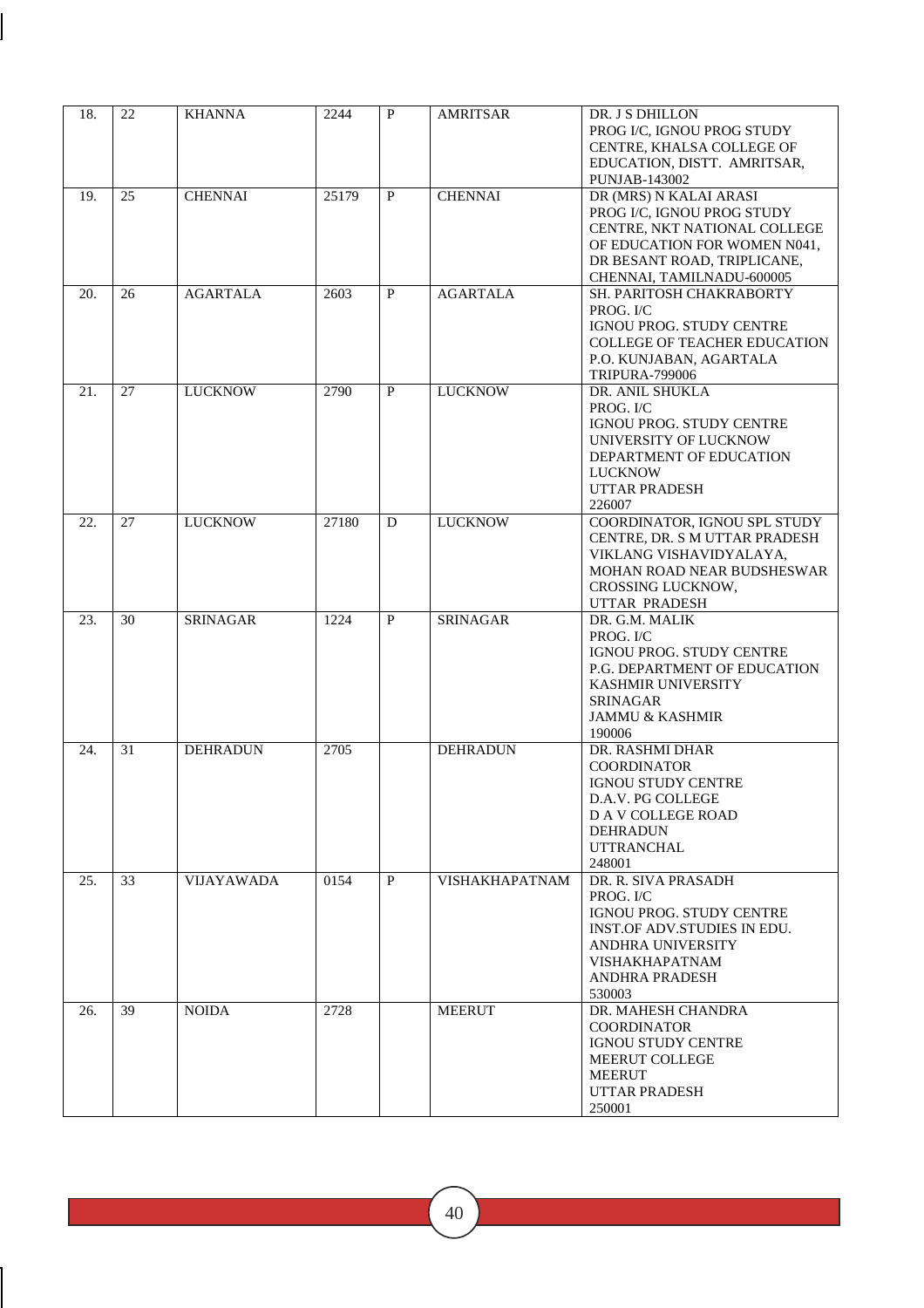| 27. | 40 | THIRUVANANTHA<br><b>PURAM</b> | 40014 | P            | THIRUVANANTHAP<br><b>URAM</b> | MR KUNHIRAMAN T V<br>PROG I/C, IGNOUR PROG STUDY<br>CENTRE, GOVT. COLLEGE OF<br>TEACHER EDU., THYCAUD,<br>THIRUVANANTHAPURAM,                                                                     |
|-----|----|-------------------------------|-------|--------------|-------------------------------|---------------------------------------------------------------------------------------------------------------------------------------------------------------------------------------------------|
| 28. | 41 | <b>JABALPUR</b>               | 15115 | P            | <b>JABALPUR</b>               | <b>KERALA-695014</b><br>MR A K DUBEY<br>PROG I/C, IGNOU PROG STUDY<br><b>CENTRE</b><br>GOVT COLLEGE OF EDUCATION,<br>NEAR HIGH COURT, JABALPUR,                                                   |
| 29. | 42 | <b>RAJKOT</b>                 | 0939  | $\mathbf{P}$ | <b>GANDHIDHAM</b>             | <b>MADHYA PRADESH</b><br>SH. VASHRAM BALDANIYA<br>PROG. I/C<br>IGNOU PROG. STUDY CENTRE<br>DADA DUKHAYAL COL.OF EDU.<br>WARD 3A, MAITRI SCHOOL ADIPUR<br><b>KUTCH</b><br><b>GUJARAT</b><br>370205 |
| 30. | 43 | <b>MADURAI</b>                | 2516  | $\mathbf{P}$ | <b>COIMBATORE</b>             | DR. N. MUTHAIAH<br>PROG. I/C<br>IGNOU PROG. STUDY CENTRE<br>SRI RAMAKRISHNA MISSION<br>VIDYA.<br><b>COLLEGE OF EDUCATION</b><br><b>COIMBATORE</b><br><b>TAMILNADU</b><br>641020                   |
| 31. | 43 | <b>MADURAI</b>                | 43024 | D            | <b>COIMBATORE</b>             | <b>COORDINATOR</b><br>IGNOU SPL STUDY CENTRE<br>FACULTY OF DISABILITY MAGT. &<br>SPL. EDU. RAMAKRISHNA MISSION,<br>VIVEKANAND UNIVERSITY, RKM<br>VIDYALA, COIMBATORE,<br>TAMILNADU-641043         |
| 32. | 43 | <b>MADURAI</b>                | 43026 | D            | <b>COIMBATORE</b>             | <b>COORDINATOR</b><br>IGNOU SPL STUDY CENTRE<br>AVINASHLINGAM DEEMED UNIV.,<br>INST. OF HOME SCIENCE & HIGHER<br>EDUCATION FOR WOMEN,<br>COIMBATORE, TAMILNADU-641043                             |
| 33. | 45 | <b>SILIGURI</b>               | 45003 | P            | DARJEELING                    | SH GOPAL CHANDRA SARKAR<br>PROG I/C<br>IGNOU PROG STUDY CENTRE<br>VIDYASAGAR COLLEGE OF EDU.<br>RUPANDIGHI.<br>PO PHANSIDEWA<br><b>DISTT DAJELLING</b><br><b>WEST BENGAL</b><br>734434            |
| 34. | 46 | <b>DARBHANGA</b>              | 05135 | P            | <b>DARBHANGA</b>              | DR D N SINGH<br>PROG I/C<br>IGNOU PROG STUDY CENTRE<br>DR ZAKIR HUSSAIN TEACHERS<br>TRAINING COLLEGE, BENTA<br>CHOWK, LAHERIA SARAI<br>DARBHANGA, BIHAR-846003                                    |
| 35. | 48 | <b>VARANASI</b>               | 27109 |              | <b>VARANASI</b>               | PROF. ASHA PANDEY<br><b>COORDINATOR</b><br><b>IGNOU STUDY CENTRE</b><br><b>BANARAS HINDU UNIVERSITY</b><br><b>VARANASI</b><br>UTTAR PRADESH<br>221005                                             |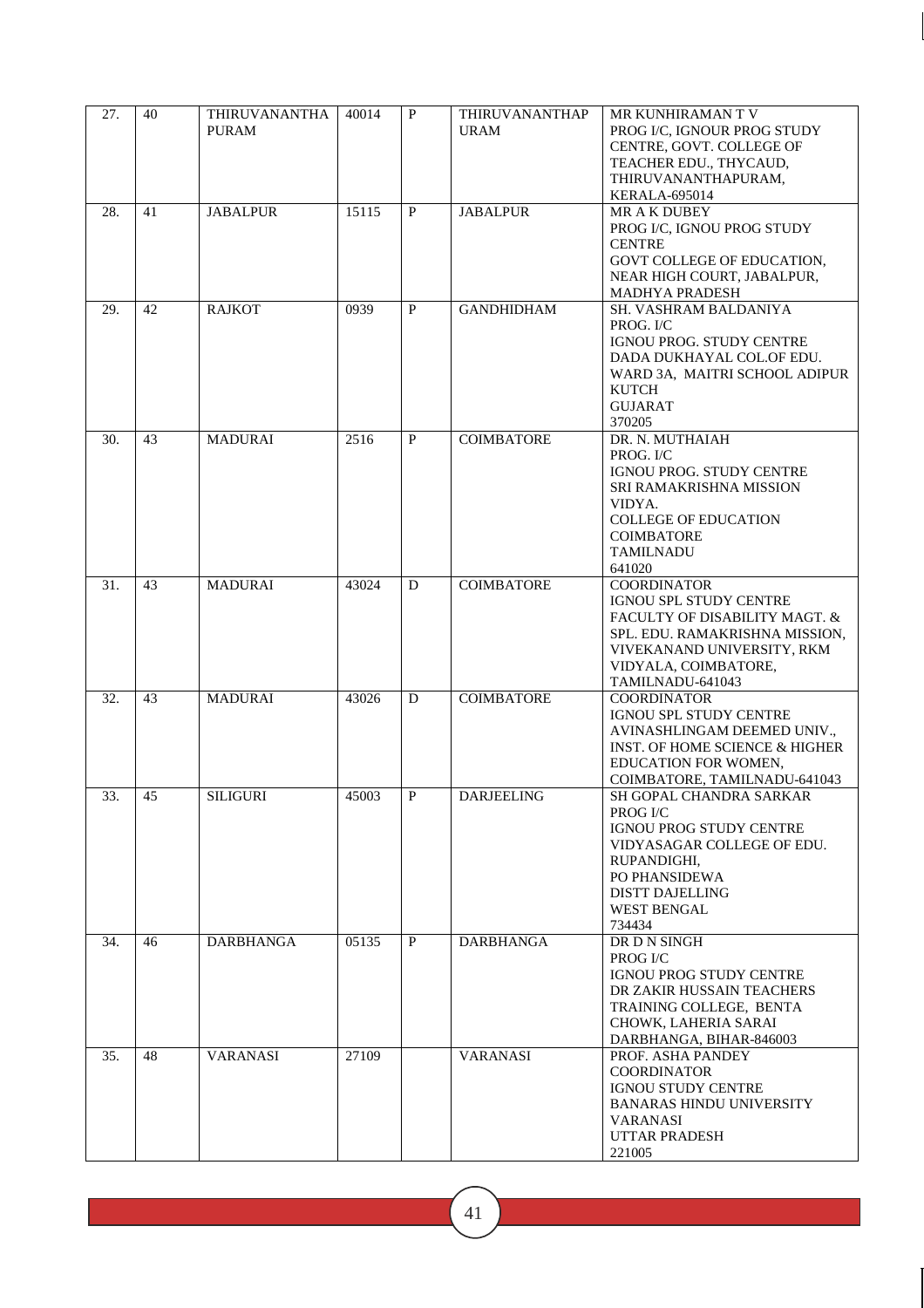| 36. | 49 | <b>MUMBAI</b>    | 49003 | P            | <b>MUMBAI</b> | PROG I/C                      |
|-----|----|------------------|-------|--------------|---------------|-------------------------------|
|     |    |                  |       |              |               | IGNOU PROG STUDY CENTRE, ALI  |
|     |    |                  |       |              |               | YUVAR JUNG NATIONAL INST. FOR |
|     |    |                  |       |              |               | <b>HEARING HANDICAPPED</b>    |
|     |    |                  |       |              |               | KISHENCHAND MARG,             |
|     |    |                  |       |              |               | BANDRA (W), MUMBAI,           |
|     |    |                  |       |              |               | MAHARASHTRA-400050            |
| 37. | 49 | <b>MUMBAI</b>    | 1688  | $\mathbf{P}$ | <b>MUMBAI</b> | DR VASUNDHARA PADMANABHAN     |
|     |    |                  |       |              |               | PROG I/C, IGNOU PROG STUDY    |
|     |    |                  |       |              |               | CENTRE, KJS COMPREHENSIVE     |
|     |    |                  |       |              |               | COLLEGE EDU TRAINING $\&$     |
|     |    |                  |       |              |               | RESEARCH, VIDYAVIHAR (e),     |
|     |    |                  |       |              |               | MUMBAL                        |
|     |    |                  |       |              |               | MAHARASHTRA-400077            |
| 38. | 49 | <b>MUMBAI</b>    | 49013 | D            | <b>MUMBAI</b> | PROG I/C                      |
|     |    |                  |       |              |               | IGNOU PROG STUDY CENTRE, ALI  |
|     |    |                  |       |              |               | YUVAR JUNG NATIONAL INST. FOR |
|     |    |                  |       |              |               | <b>HEARING HANDICAPPED</b>    |
|     |    |                  |       |              |               | KISHENCHAND MARG,             |
|     |    |                  |       |              |               | BANDRA (W), MUMBAI,           |
|     |    |                  |       |              |               | MAHARASHTRA-400050            |
| 39. | 50 | <b>RAGHUNATH</b> | 2885  | $\mathbf{P}$ | <b>MALDA</b>  | PROF. SAKTIPADA PATRA         |
|     |    | <b>GANJ</b>      |       |              |               | PROG I/C, IGNOU PROG STUDY    |
|     |    |                  |       |              |               | CENTRE, GOVT. TEACHERS        |
|     |    |                  |       |              |               | TRAINING COLLEGE, PO & DIST.  |
|     |    |                  |       |              |               | MALDA, WEST BENGAL-732101     |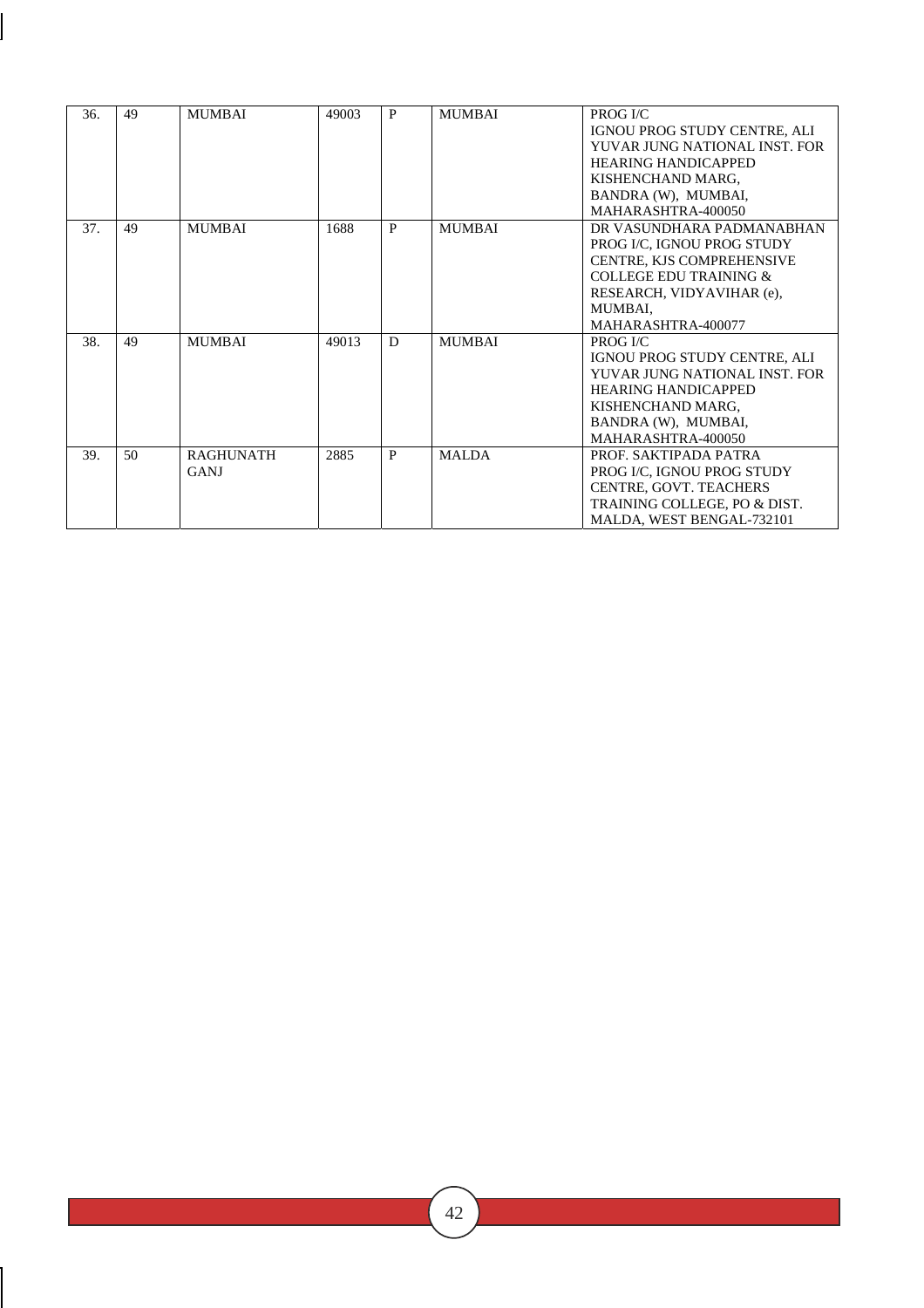# **Board Codes**

| Sl.<br>No.     | Code<br>of Board | <b>Board</b><br>(Abbr.) | <b>Year from</b><br>which $10+2$<br>in effect | <b>Name of the Board</b>                                                          |
|----------------|------------------|-------------------------|-----------------------------------------------|-----------------------------------------------------------------------------------|
| $\mathbf{1}$   | 0101             | <b>ABIE</b>             | <b>ALWAYS</b>                                 | Board of Intermediate Education, Andhra Pradesh                                   |
| $\overline{2}$ | 0401             | <b>AHSL</b>             | 1986                                          | Assam Higher Secondary Education Council                                          |
| 3              | 0501             | <b>BIEC</b>             | <b>ALWAYS</b>                                 | <b>Bihar Intermediate Education Council</b>                                       |
| $\overline{4}$ | 0701             | <b>CBSE</b>             | 1979                                          | Central Board of Secondary Education, New Delhi                                   |
| 5              | 0702             | <b>ICSE</b>             | 1979                                          | Council for the India School (Certificate Exam), New Delhi                        |
| 6              | 0703             | <b>NIOS</b>             | 1991                                          | National Institute of Open Schooling, Delhi<br>(Passed with five subjects)        |
| $\overline{7}$ | 0801             | <b>GBSE</b>             | 1978                                          | Goa, Daman & Diu Board of Sec. & Higher Sec. Education                            |
| 8              | 0901             | <b>GSEB</b>             | 1978                                          | <b>Gujarat Secondary Education Board</b>                                          |
| 9              | 1001             | <b>HBSE</b>             | 1987                                          | Haryana Board of School Education                                                 |
| 10             | 1101             | <b>HPBE</b>             | 1988                                          | Himachal Pradesh Board of School Education                                        |
| 11             | 1201             | <b>JKSS</b>             | 1980                                          | J. & K. State Board of School Education (summer)                                  |
| 12             | 1202             | <b>JKSW</b>             | 1980                                          | J. & K. State Board of School Education (winter)                                  |
| 13             | 1301             | <b>KBPE</b>             | 1971                                          | Board of Pre-University Education, Karnataka                                      |
| 14             | 1401             | KU                      | 1966                                          | University of Kerala                                                              |
| 15             | 1501             | <b>BSMP</b>             | 1988-89                                       | Board of Secondary Education, MP                                                  |
| 16             | 1601             | <b>MSBE</b>             | 1978                                          | Maharashtra State Board of Secondary Education &<br><b>Higher Secondary Board</b> |
| 17             | 1701             | <b>MBSE</b>             | 1980                                          | Board of Secondary Education, Manipur                                             |
| 18             | 1901             | <b>MZSE</b>             | 1980                                          | Mizoram Board of Secondary Education                                              |
| 19             | 2001             | <b>NBSE</b>             | 1980                                          | Nagaland Board of Secondary Education                                             |
| 20             | 2101             | <b>CHSE</b>             | 1980                                          | Council of Higher Secondary Education, Orissa                                     |
| 21             | 2201             | <b>PSEB</b>             | 1988                                          | <b>Punjab School Education Board</b>                                              |
| 22             | 2301             | <b>RBSE</b>             | 1986                                          | Rajasthan Board of Secondary Education                                            |
| 23             | 2501             | <b>TNSB</b>             | 1978                                          | Board of Secondary & Higher Secondary Exam., Tamil Nadu                           |
| 24             | 2601             | <b>TBSE</b>             |                                               | Tripura Board of Secondary Education                                              |
| 25             | 2701             | <b>BHSI</b>             | <b>ALWAYS</b>                                 | Board of High School & Intermediate Education, UP                                 |
| 26             | 2802             | <b>WBSE</b>             | 1978                                          | West Bengal Council of Higher Secondary Education                                 |
| 27             | 8888             | <b>DDDD</b>             |                                               | A Recognised three/two year Diploma/Certificate after<br>10 <sup>th</sup> Class   |
| 28             | 9999             | <b>XXXX</b>             |                                               | Not listed in this list                                                           |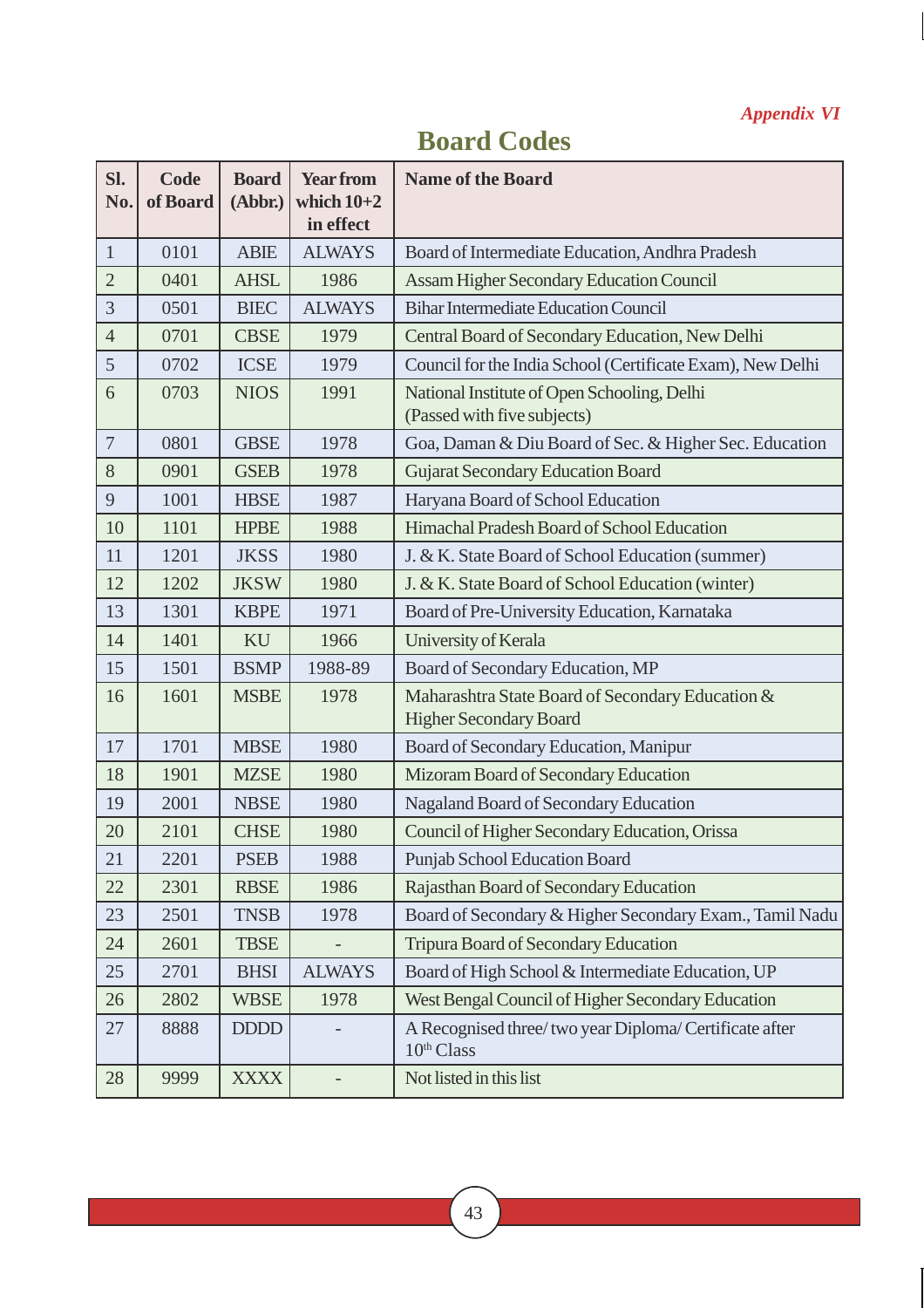# **FORMS FOR USE**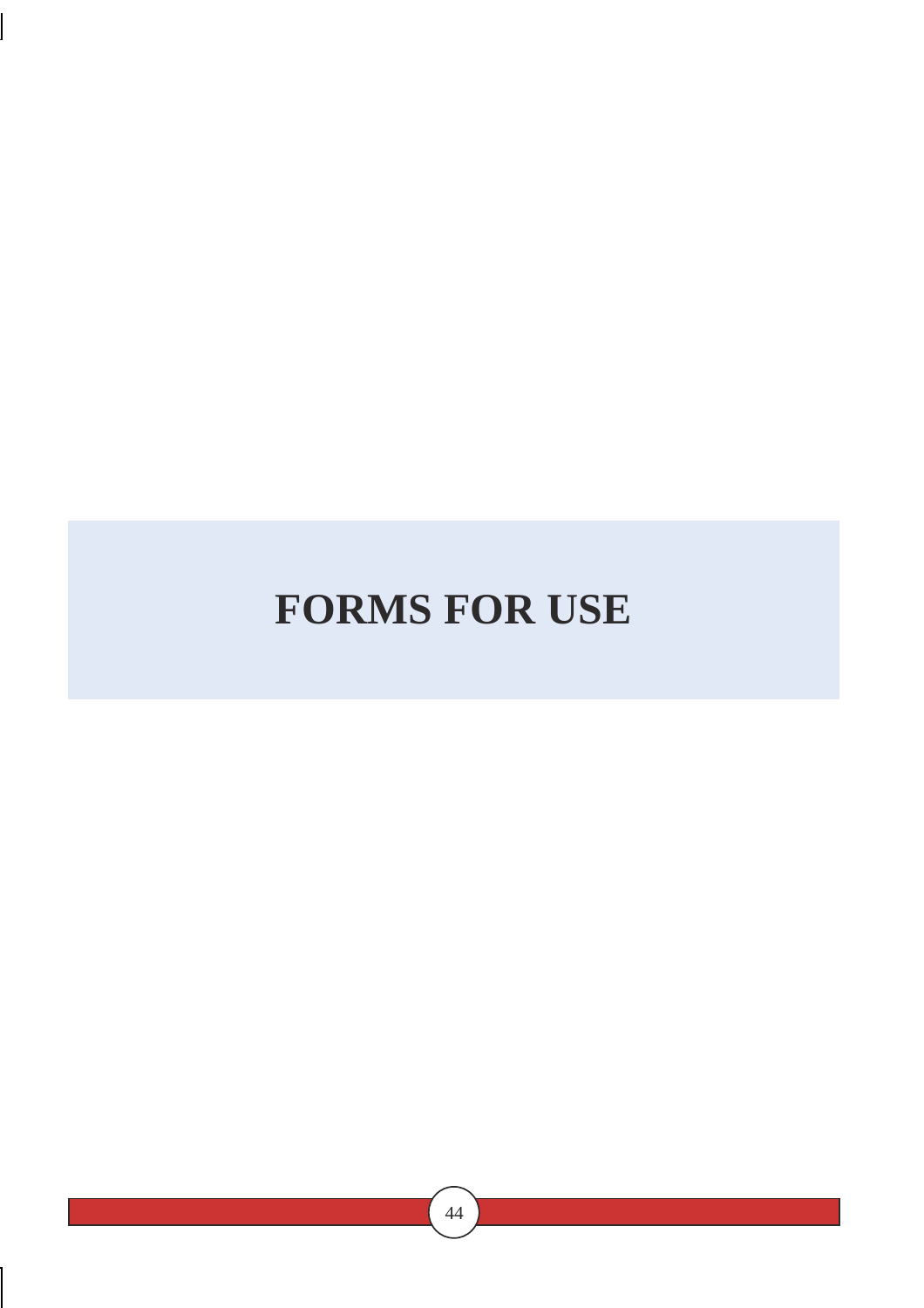# *INDIRA GANDHI NATIONAL OPEN UNIVERSITY STUDENT EVALUATION DIVISION*

#### *APPLICATION FORM FOR EARLY DECLARATION OF RESULT OF TERM-END EXAMINATION*

*(Rules & Regulations are mentioned on the reverse side of this form. Please go through them carefully before filling up the form)*

| 1. | Name:                                                                                    |                        |                                                                                                                                                                    |                            |  |  |
|----|------------------------------------------------------------------------------------------|------------------------|--------------------------------------------------------------------------------------------------------------------------------------------------------------------|----------------------------|--|--|
| 2. | Programme:                                                                               |                        | <b>Enrolment No:</b>                                                                                                                                               |                            |  |  |
| 3. |                                                                                          |                        |                                                                                                                                                                    |                            |  |  |
|    |                                                                                          |                        |                                                                                                                                                                    |                            |  |  |
|    |                                                                                          |                        |                                                                                                                                                                    |                            |  |  |
| 4. |                                                                                          |                        |                                                                                                                                                                    |                            |  |  |
|    |                                                                                          |                        | (Enclose a copy of documentary evidence specifying the reason for early declaration)                                                                               |                            |  |  |
| 5. | $Course(s)$ detail for early evaluation:                                                 |                        |                                                                                                                                                                    |                            |  |  |
|    | Sl. No.<br>$\boldsymbol{I}$ .                                                            | <b>COURSE CODE</b><br> |                                                                                                                                                                    | <b>DATE OF EXAMINATION</b> |  |  |
|    | 2.                                                                                       |                        |                                                                                                                                                                    |                            |  |  |
|    | 3.                                                                                       |                        |                                                                                                                                                                    |                            |  |  |
|    | $\boldsymbol{4}$ .                                                                       |                        |                                                                                                                                                                    |                            |  |  |
| 6. | Exam Centre details, from where you have to appear/appeared at Term-end<br>Examination:- |                        |                                                                                                                                                                    |                            |  |  |
|    | Exam. Centre Code:                                                                       |                        |                                                                                                                                                                    |                            |  |  |
|    |                                                                                          |                        |                                                                                                                                                                    |                            |  |  |
|    |                                                                                          |                        |                                                                                                                                                                    |                            |  |  |
| 7. | Fee detail:-                                                                             |                        |                                                                                                                                                                    |                            |  |  |
|    |                                                                                          |                        | (The fee for early declaration of result is Rs. 700/- per course, which is to be paid<br>through demand draft drawn in favour of 'IGNOU' & payable at 'New Delhi') |                            |  |  |
|    | <i>No. of Course(s): </i> $\times$ <i>Rs. 700/- Total Amount: Rs</i>                     |                        |                                                                                                                                                                    |                            |  |  |
|    |                                                                                          |                        |                                                                                                                                                                    |                            |  |  |

*Issuing Bank: .............................................................................................................*

*Date: ............................. (Signature of the student)*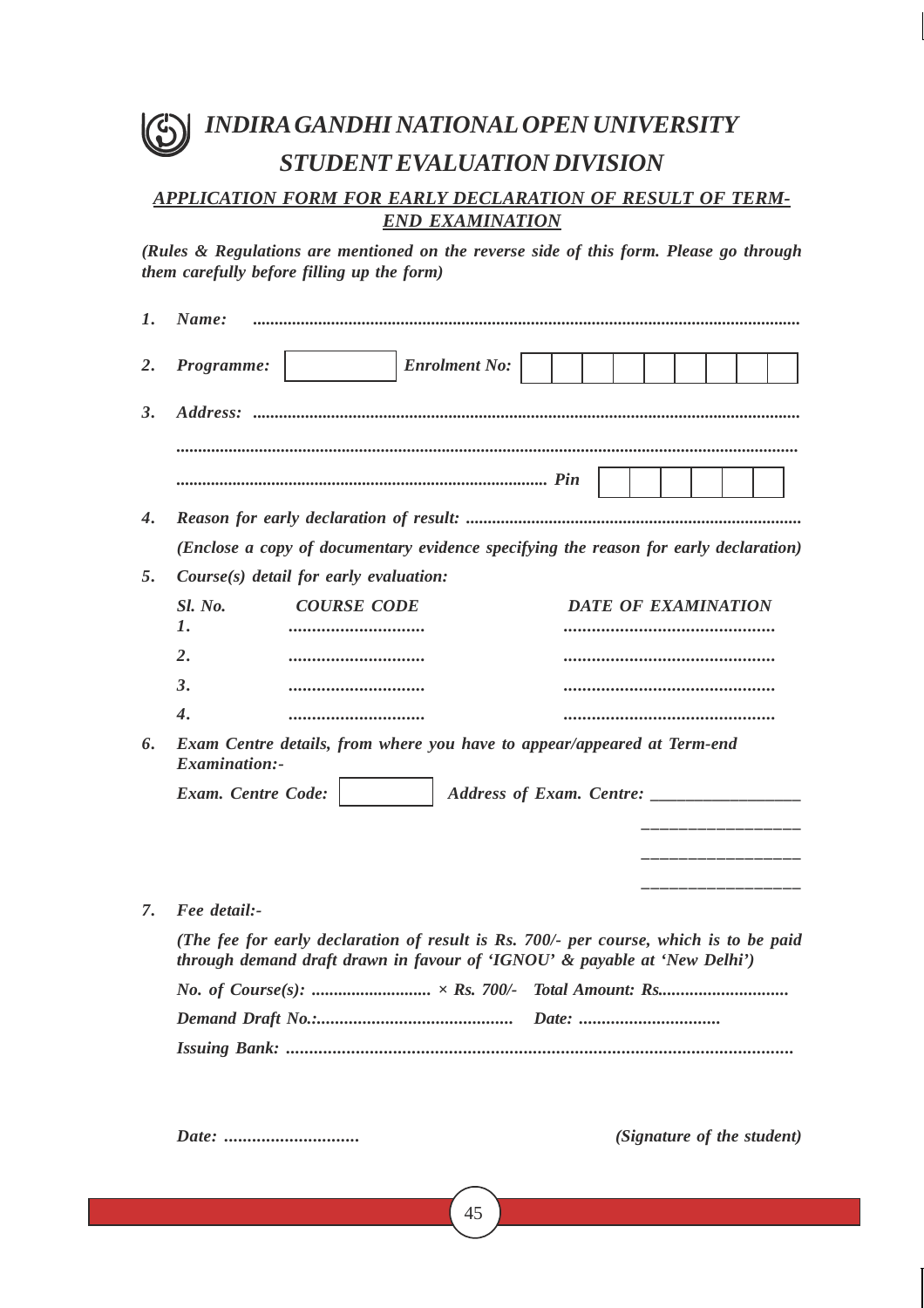#### *RULES & REGULATIONS FOR EARLY DECLARATION OF RESULTS*

- *1. Request for early declaration of results will be entertained for final semester/year or maximum of 4 backlog courses only, subject to the following conditions:-*
	- *(i) The student has been selected for higher study/employment and statement of marks/ grade card is required to be produced to the institute by a particular date, which is before the prescribed dates of declaration of the University's results.*
	- *(ii) The student has completed all the other prescribed components except the term-end examination of the courses, for which early evaluation has been sought.*
- *2. Application for early declaration, for the reasons such as to apply for recruitment/higher study/post and promotion purpose etc. will not be entertained.*
- *3. Application without enclosing documentary evidence specifying the reason for early declaration will not be entertained.*
- *4. Application form must reach at the following address before the date of the examination for the course (s) for which early evaluation is sought:-*

| SI.No. | <b>Address of Evaluation Centre</b>                                                                                                   | <b>Jurisdiction of Evaluation Centre</b>                                                                                                                                                               |
|--------|---------------------------------------------------------------------------------------------------------------------------------------|--------------------------------------------------------------------------------------------------------------------------------------------------------------------------------------------------------|
| 1.     | Dy. Registrar Evaluation Centre Block-5,<br>IGNOU Maidan Garhi New Delhi-110068                                                       | All Examination Centres within Delhi, Faridabad,<br>Gurgaon, Noida and Ghaziabad                                                                                                                       |
| 2.     | Dy. Registrar<br><b>Evaluation Centre</b><br>Periyar Thidal<br>No.50, EVK Sampath Road<br>Vepery, Chennai - 600 007                   | All Examination Centres in Andhra Pradesh, Kerala,<br>Karnataka, Tamil Nadu (area under Madurai RC), and<br>Maharastra (area under Pune RC), Andaman & Nicobar<br><b>Islands</b>                       |
| 3.     | Dy. Registrar Evaluation Centre IGNOU<br>Regional Centre 2 <sup>nd</sup> Floor, Biscomaun<br>Tower W. Gandhi Maidan Patna -800 001    | All Examination Centres in Orissa, West Bengal,<br>Jharkhand, Chattisgarh, Uttar Pradesh (area under the<br>jurisdiction of Lucknow RC), Bihar (area under<br>Darbhanga RC)                            |
| 4.     | Dy. Registrar Evaluation Centre IGNOU<br>Regional Centre B-1/33, Sector-H, Aliganj<br>Lucknow - 226 024                               | All<br>Examination Centres<br>in<br>Pradesh.<br>Himachal<br>Uttaranchal, J&K, Uttar Pradesh (areas under Varanasi &<br>Aligarh RCs) Chandigarh, Haryana, Punjab, Bihar (areas<br>under Patna RC) Assam |
| 5.     | Dy. Registrar Evaluation Centre IGNOU<br>Regional Centre 1 <sup>st</sup> Floor, MSFC Building<br>270, Senapati Bapat Road Pune-411016 | All Examination Centres in Gujrat, Madhya Pradesh,<br>Mumbai, Maharastra (areas under Mumbai and Nagpur<br>RCs) Rajasthan, Tamil Nadu (area under Chennai RC),<br>Goa                                  |
| 6.     | Dy. Registrar Evaluation Centre IGNOU<br>Regional Centre H/No.71, GMC Road<br>Christian Basti Guwahati - 781 005                      | All Examination Centres in Tripura, Nagaland, Mizoram,<br>Sikkim, Manipur, Arunachal Pradesh, Meghalaya                                                                                                |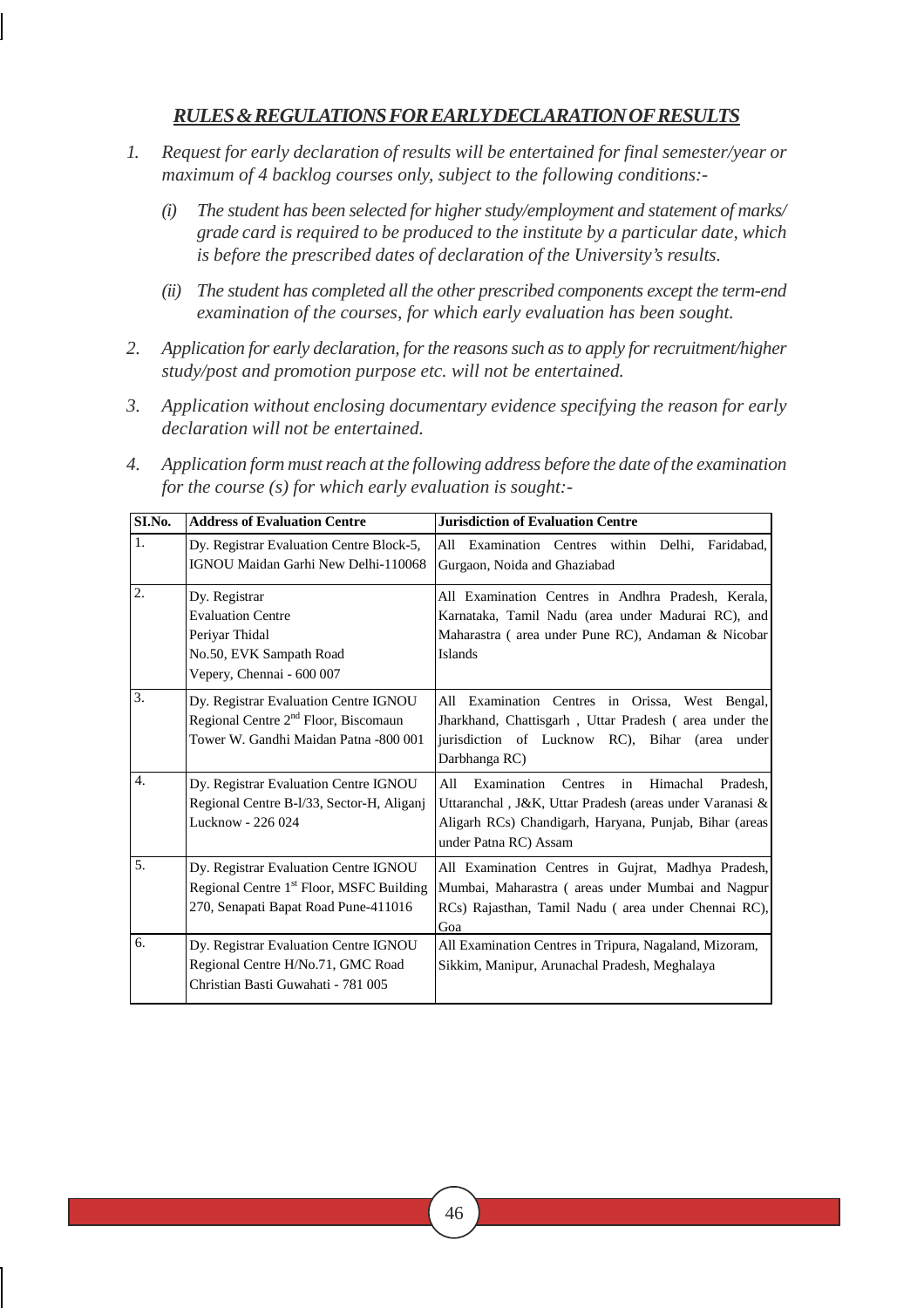# *INDIRA GANDHI NATIONAL OPEN UNIVERSITY MAIDAN GARHI, NEW DELHI-110068*

#### *APPLICATION FORM FOR OBTAINING PHOTOCOPY OF THE ANSWER SCRIPT*

*(Rules & Regulations are mentioned on the reverse side of this form. Please go through them carefully before filling up the form).*

*Prescribed dates for submission of form:- 1st March to 15th April for December Term-end Exam.*

*1st September to 15th October for june Term-end Exam.*

| 1. | Name:                                                                                                                                                                                                                                                                                                             |     |       |                       |         |
|----|-------------------------------------------------------------------------------------------------------------------------------------------------------------------------------------------------------------------------------------------------------------------------------------------------------------------|-----|-------|-----------------------|---------|
| 2. | Enrolment No:<br>Programme:                                                                                                                                                                                                                                                                                       |     |       |                       |         |
| 3. | Address:                                                                                                                                                                                                                                                                                                          |     |       |                       |         |
|    |                                                                                                                                                                                                                                                                                                                   |     |       |                       |         |
|    |                                                                                                                                                                                                                                                                                                                   |     |       |                       |         |
| 4. | Detail of the course(s), for which photocopy of the answer script(s) is/are required:                                                                                                                                                                                                                             |     |       |                       |         |
|    | $\left( a\right)$                                                                                                                                                                                                                                                                                                 |     |       |                       |         |
|    | $(b)$ Exam Centre Code:                                                                                                                                                                                                                                                                                           |     |       |                       |         |
|    | (c)                                                                                                                                                                                                                                                                                                               |     |       |                       |         |
|    |                                                                                                                                                                                                                                                                                                                   |     |       |                       |         |
|    |                                                                                                                                                                                                                                                                                                                   |     |       |                       |         |
|    |                                                                                                                                                                                                                                                                                                                   |     |       |                       |         |
| 5. | Fee details:-                                                                                                                                                                                                                                                                                                     |     |       |                       |         |
|    | (The fee for obtaining photocopy of the answer script is Rs. 100/- per course, which is to<br>be paid through demand draft drawn in favour of IGNOU & payable at the City of<br>Evaluation Centre)                                                                                                                |     |       |                       |         |
|    |                                                                                                                                                                                                                                                                                                                   | $=$ | Total |                       | Amount: |
|    |                                                                                                                                                                                                                                                                                                                   |     |       |                       |         |
|    |                                                                                                                                                                                                                                                                                                                   |     |       |                       |         |
|    |                                                                                                                                                                                                                                                                                                                   |     |       |                       |         |
| 6. | Self attested photocopy of the Identity Card:<br>issued by the University                                                                                                                                                                                                                                         |     |       | Attached/Not attached |         |
|    | <b>UNDERTAKING</b>                                                                                                                                                                                                                                                                                                |     |       |                       |         |
|    | I hereby undertake that the answer script(s), for which photocopy(ies), applied for, belong to<br>me. For this purpose, I am enclosing self attested photocopy of my Identity Card issued by the<br>University. In case, my statement is found false, the University may take action against me as<br>deemed fit. |     |       |                       |         |
|    |                                                                                                                                                                                                                                                                                                                   |     |       |                       |         |

*Place: ....................................... Name: ................................*

*P.T.O.*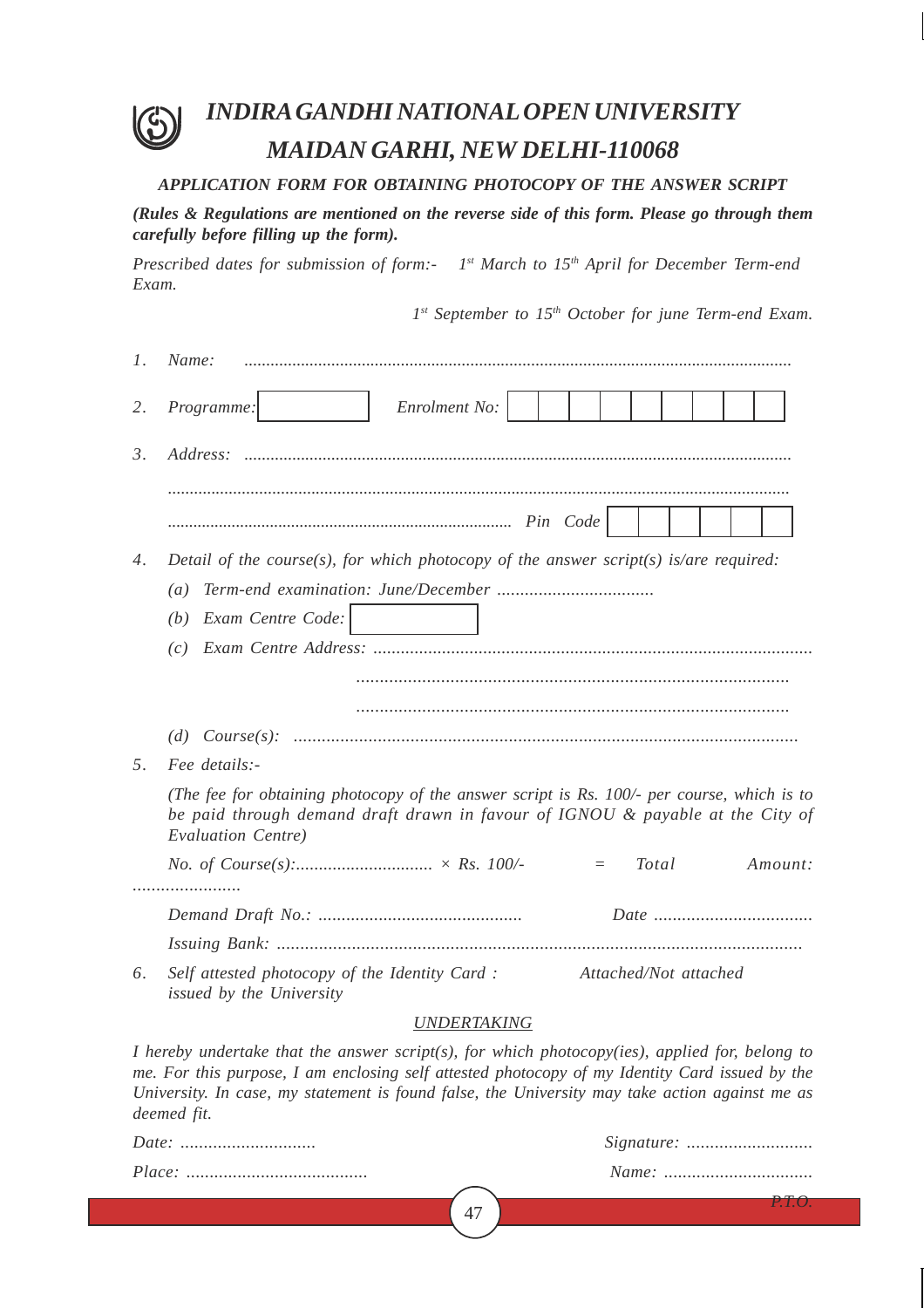#### *RULES & REGULATIONS FOR OBTAINING PHOTOCOPY OF THE ANSWER SCRIPT*

- *1. Photocopy(ies) of the answer script(s) shall be provided to the students from December-2008 term-end examination (TEE), onwards.*
- *2. The fee for photocopy of the answer script shall be Rs. 100/- (Rupees One Hundered Only) per course. Fee shall be paid in the form of a Demand Draft drawn in favour of IGNOU and payable at the city of Evaluation Centre.*
- *3. Application form without self attested photocopy of the Identity Card of the student will not be entertained.*
- *4. Student's application form for photocopy(ies) of the answer script(s) shall reach the Concerned Authority (as mentioned below in the last para) alongwith the prescribed fee within 45 days from the date of declaration of results. The date of receipt of application for June term-end examination shall be by 15th October and for December term-end examination by 15th April or within 45 days from the date of declaration of result on the University's website, whichever is later.*
- *5. The students, who find that any portion of the answer was not evaluated or any totaling error is noticed, may point out the same and submit their representation alongwith a copy of the answer script supplied to them within 15 days. No other query regarding evaluation of answer script shall be entertained.*
- *6. The students, who intend to apply for photocopy(ies) of the answer script(s) may simultaneously apply for re-evaluation, if they so desire. The last date for submission of application for re-evaluation will not be extended to facilitate them to point out discrepancy in the evaluation.*

| Application form duly filled-in may be sent to the following address except CPE & DPE |
|---------------------------------------------------------------------------------------|
| <i>programmes:</i>                                                                    |

| SI.No.           | <b>Address of Evaluation Centre</b>                                                                                                   | <b>Jurisdiction of Evaluation Centre</b>                                                                                                                                                                  |
|------------------|---------------------------------------------------------------------------------------------------------------------------------------|-----------------------------------------------------------------------------------------------------------------------------------------------------------------------------------------------------------|
| 1.               | Dy. Registrar Evaluation Centre Block-5,<br>IGNOU Maidan Garhi New Delhi-110068                                                       | All Examination Centres within Delhi.<br>Faridabad,<br>Gurgaon, Noida and Ghaziabad                                                                                                                       |
| 2.               | Dy. Registrar<br><b>Evaluation Centre</b><br>Periyar Thidal<br>No.50, EVK Sampath Road<br>Vepery, Chennai - 600 007                   | All Examination Centres in Andhra Pradesh, Kerala,<br>Karnataka, Tamil Nadu (area under Madurai RC), and<br>Maharastra (area under Pune RC), Andaman & Nicobar<br>Islands                                 |
| $\overline{3}$ . | Dy. Registrar Evaluation Centre IGNOU<br>Regional Centre 2 <sup>nd</sup> Floor, Biscomaun<br>Tower W. Gandhi Maidan Patna -800 001    | All Examination Centres in Orissa, West Bengal,<br>Jharkhand, Chattisgarh, Uttar Pradesh (area under the<br>jurisdiction of Lucknow RC), Bihar (area under<br>Darbhanga RC)                               |
| $\overline{4}$ . | Dy. Registrar Evaluation Centre IGNOU<br>Regional Centre B-1/33, Sector-H, Aliganj<br>Lucknow - 226 024                               | Examination<br>Centres<br>in<br>All<br>Himachal<br>Pradesh.<br>Uttaranchal, J&K, Uttar Pradesh (areas under Varanasi &<br>Aligarh RCs) Chandigarh, Haryana, Punjab, Bihar (areas<br>under Patna RC) Assam |
| 5.               | Dy. Registrar Evaluation Centre IGNOU<br>Regional Centre 1 <sup>st</sup> Floor, MSFC Building<br>270, Senapati Bapat Road Pune-411016 | All Examination Centres in Gujrat, Madhya Pradesh,<br>Mumbai, Maharastra (areas under Mumbai and Nagpur<br>RCs) Rajasthan, Tamil Nadu ( area under Chennai RC),<br>Goa                                    |
| 6.               | Dy. Registrar Evaluation Centre IGNOU<br>Regional Centre H/No.71, GMC Road<br>Christian Basti Guwahati - 781 005                      | All Examination Centres in Tripura, Nagaland, Mizoram,<br>Sikkim, Manipur, Arunachal Pradesh, Meghalaya                                                                                                   |

*8. For the photocopy(ies) of the answer script(s) of CPE & DPE programmes, the application form may be sent to the Regional Centre concerned.*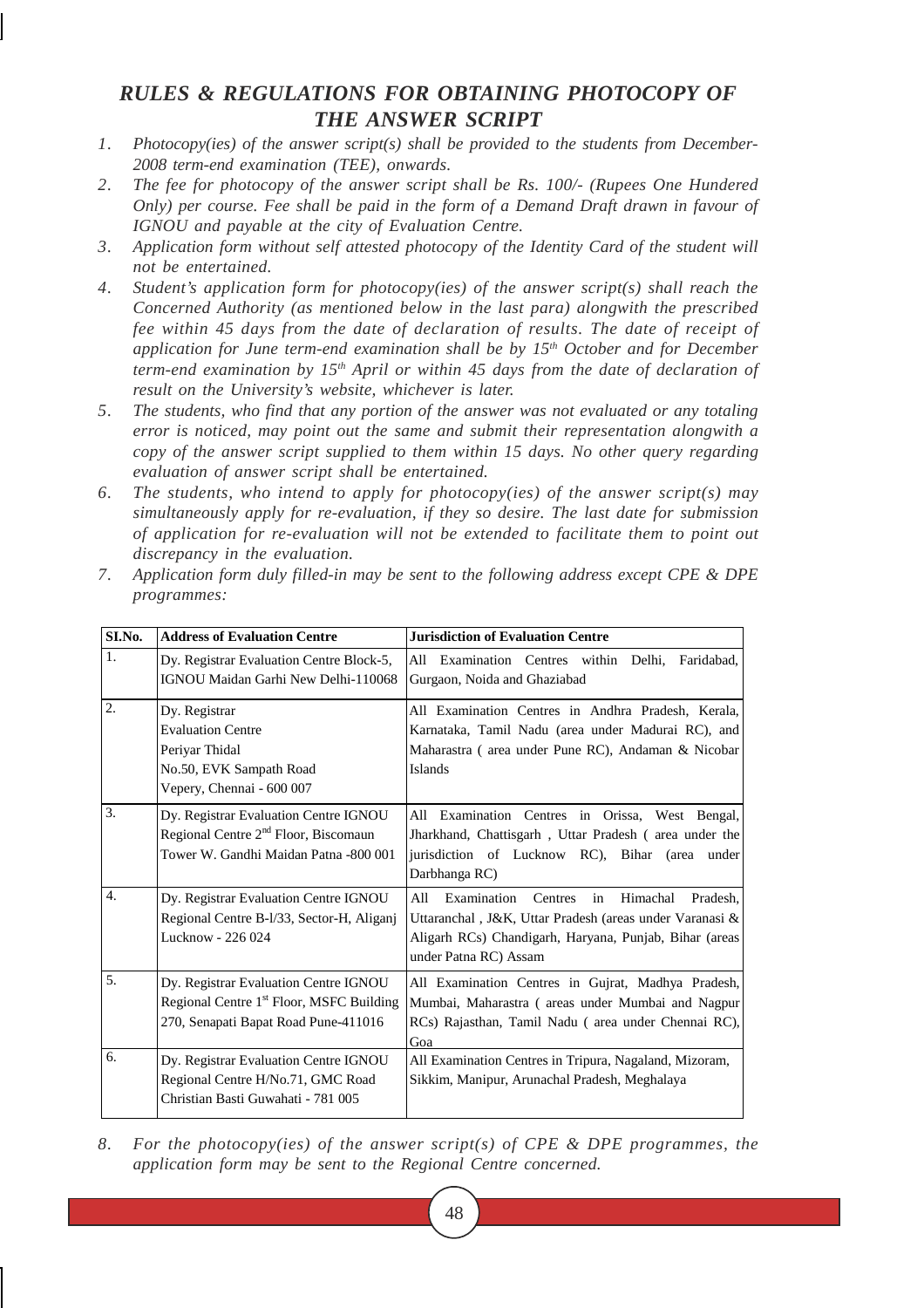# **INDIRA GANDHI NATIONAL OPEN UNIVERSITY STUDENT EVALUATION DIVISION**

#### **APPLICATION FORM FOR ISSUE OF OFFICIAL TRANSCRIPT**

| 1. | Name:                                                                                                                                                                                                                                     |
|----|-------------------------------------------------------------------------------------------------------------------------------------------------------------------------------------------------------------------------------------------|
| 2. | Enrolment No:<br>Programme:                                                                                                                                                                                                               |
| 3. | Address:                                                                                                                                                                                                                                  |
|    |                                                                                                                                                                                                                                           |
|    |                                                                                                                                                                                                                                           |
| 4. |                                                                                                                                                                                                                                           |
| 5. | Fee detail:-                                                                                                                                                                                                                              |
|    | Fee for the official transcript:-                                                                                                                                                                                                         |
|    | Rs. 200/- per transcript, if to be sent to the student/institute in India.                                                                                                                                                                |
|    | Rs. 400/- per transcript, if required to be sent to the Institute outside India by the University. (The<br>requisite fee is required to be paid through demand draft drawn in favour of 'IGNOU' & payable at<br>'New Delhi')              |
|    | Total Amount: Rs<br>required                                                                                                                                                                                                              |
|    |                                                                                                                                                                                                                                           |
|    |                                                                                                                                                                                                                                           |
| 6. | Whether the transcripts to be mailed by the University: Yes/No (please tick)                                                                                                                                                              |
| 7. | Name & Address of the University/Institute/Employer (In capital letters) to whom transcript is<br>required to be sent (attached a separate list, if required)                                                                             |
|    |                                                                                                                                                                                                                                           |
|    |                                                                                                                                                                                                                                           |
|    |                                                                                                                                                                                                                                           |
|    | (Signature of the student)<br>Date:                                                                                                                                                                                                       |
|    | The filled in form with the requisite fee is to be sent to:-                                                                                                                                                                              |
|    | The Registrar,<br><b>Student Evaluation Division,</b><br>Indira Gandhi National Open University,<br>Maidan Garhi,<br>New Delhi-110068.<br>Note:- The students are required to enclose same number of legible photocopies of both sides of |
|    | the statement of marks/grade card issued to them, as the number of transcripts required.                                                                                                                                                  |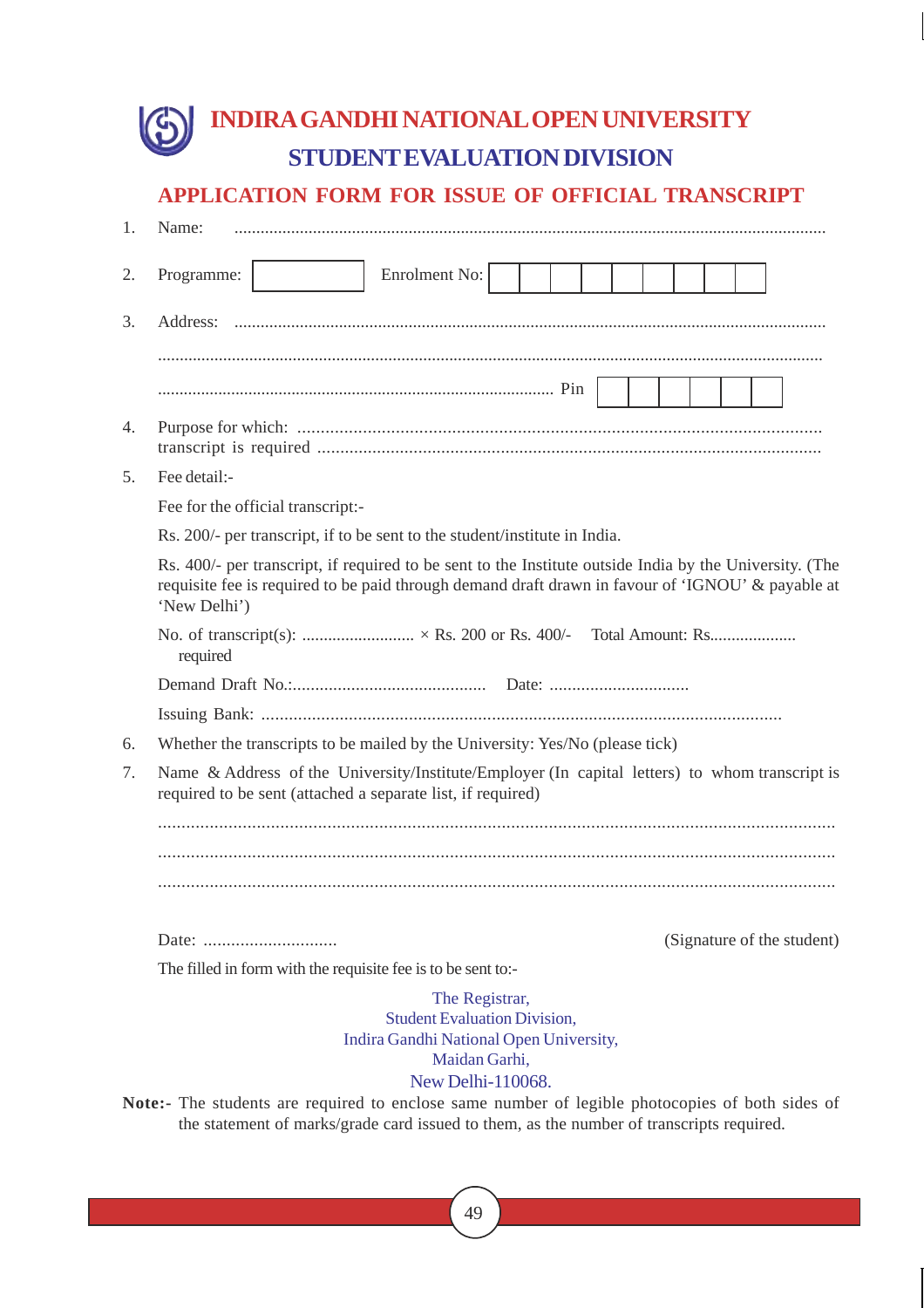# **INDIRA GANDHI NATIONAL OPEN UNIVERSITY STUDENT EVALUATION DIVISION APPLICATION FORM FOR ISSUE OF DUPLICATE STATEMENT OF MARKS/GRADE CARD**

| $\mathbf{1}$ . | Name:                                                                                                                                           |                            |
|----------------|-------------------------------------------------------------------------------------------------------------------------------------------------|----------------------------|
| 2.             | Programme:<br>Enrolment No:                                                                                                                     |                            |
| 3.             | Address:                                                                                                                                        |                            |
|                |                                                                                                                                                 |                            |
| 4.             | Fee detail:-                                                                                                                                    |                            |
|                | (The fee for duplicate grade card is Rs. 150/- which is to be paid through demand draft<br>drawn in favour of 'IGNOU' & payable at 'New Delhi') |                            |
|                |                                                                                                                                                 |                            |
|                |                                                                                                                                                 |                            |
|                |                                                                                                                                                 |                            |
|                | Date:                                                                                                                                           | (Signature of the student) |

The filled in form with the requisite fee is to be sent to:-

The Registrar, Student Evaluation Division, Indira Gandhi National Open University, Maidan Garhi, New Delhi-110068.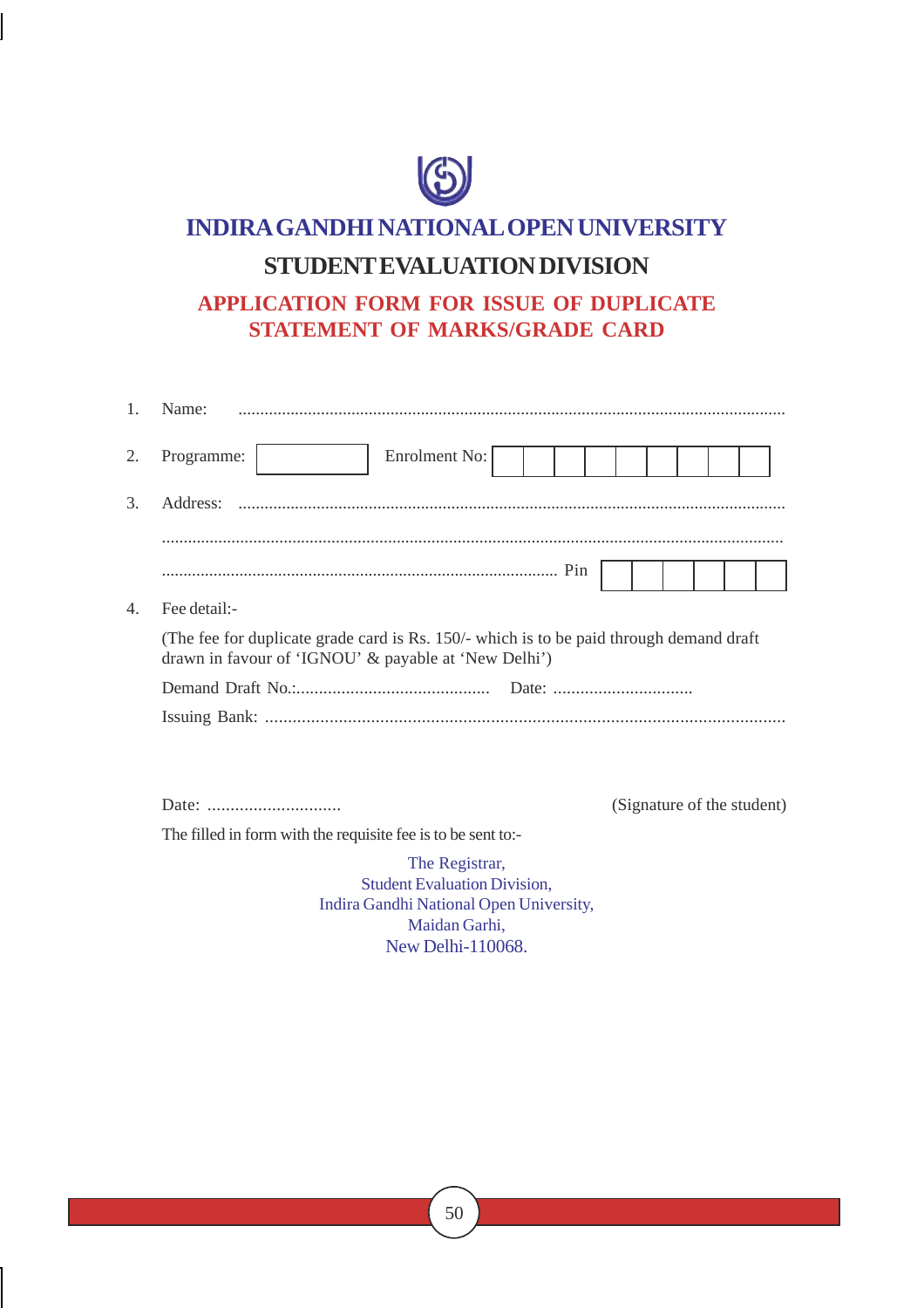

#### **INDIRA GANDHI NATIONAL OPEN UNIVERSITY MAIDAN GARHI, NEW DELHI-110068**

#### **APPLICATION FORM FOR IMPROVEMENT IN DIVISION CLASS**

| 1. |                     |                                                                                                                                                                |                    |                    |                                                       |  |
|----|---------------------|----------------------------------------------------------------------------------------------------------------------------------------------------------------|--------------------|--------------------|-------------------------------------------------------|--|
| 2. | Programme : $\vert$ |                                                                                                                                                                | Enrolment No:      |                    |                                                       |  |
| 3. |                     |                                                                                                                                                                |                    |                    |                                                       |  |
|    |                     |                                                                                                                                                                |                    |                    |                                                       |  |
|    |                     |                                                                                                                                                                |                    | Pin:               |                                                       |  |
| 4. |                     | Term-end examination, in which programme completed June/December:                                                                                              |                    |                    |                                                       |  |
|    |                     | Total marks/Overall point grade obtained                                                                                                                       |                    |                    | <b>Percentage obtained</b>                            |  |
|    |                     | (Please enclose photocopy of the statement of marks/grades card)                                                                                               |                    |                    |                                                       |  |
| 5. |                     | $Course(s)$ in which improvement is sought:-                                                                                                                   |                    |                    |                                                       |  |
|    | <b>S.No.</b>        | <b>Course Code</b>                                                                                                                                             | <b>S.No.</b>       | <b>Course Code</b> |                                                       |  |
|    | 1.                  |                                                                                                                                                                | 4.                 |                    |                                                       |  |
|    | 2.                  |                                                                                                                                                                | 5.                 |                    | <u> 1989 - Johann Stein, fransk politik (d. 1989)</u> |  |
|    | 3.                  | the contract of the contract of the contract of the contract of the contract of                                                                                |                    |                    |                                                       |  |
| 6. | Fee details:-       | (The fee for Improvement in Divisionis Rs. 500/- per course, which is to be paid through demand draft<br>drawn in favour of 'IGNOU' & payable at 'New Delhi'). |                    |                    |                                                       |  |
|    |                     |                                                                                                                                                                |                    |                    |                                                       |  |
|    |                     |                                                                                                                                                                |                    |                    |                                                       |  |
|    |                     |                                                                                                                                                                |                    |                    |                                                       |  |
| 7. |                     | Term-end examination, in which you wish to appear: - June/December                                                                                             |                    |                    |                                                       |  |
| 8. |                     | Examination centre details, where you wish to appear in term-end examination:-                                                                                 |                    |                    |                                                       |  |
|    |                     | <b>Examination Centre Code:</b>                                                                                                                                |                    |                    |                                                       |  |
|    |                     |                                                                                                                                                                |                    |                    |                                                       |  |
|    |                     |                                                                                                                                                                | <b>UNDERTAKING</b> |                    |                                                       |  |
|    | in Division/Class.  | I hereby undertake that I shall abide by the rules & regulations prescribed by the University for improvement                                                  |                    |                    |                                                       |  |
|    | Date                |                                                                                                                                                                |                    |                    |                                                       |  |
|    | Place               |                                                                                                                                                                |                    |                    |                                                       |  |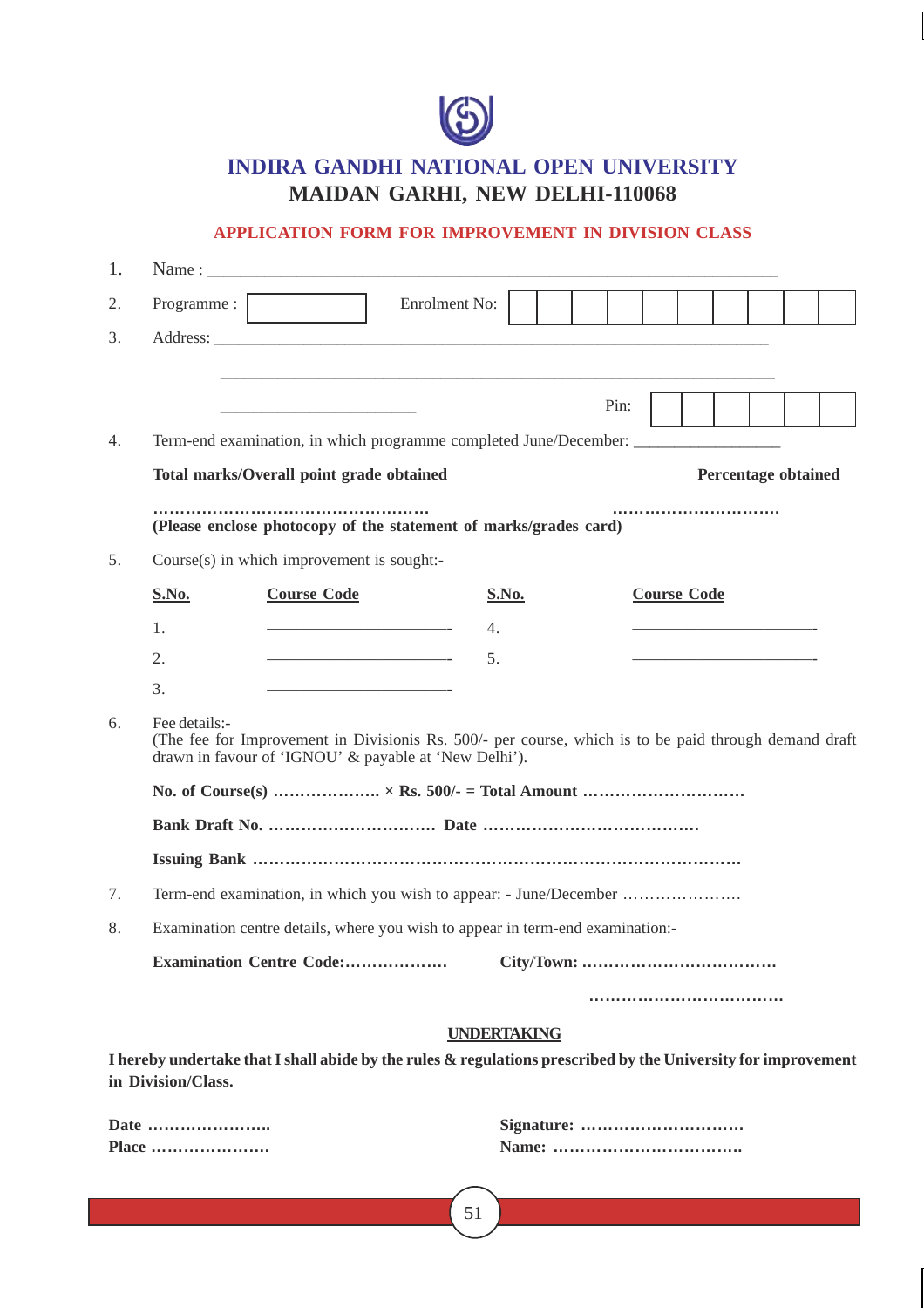#### **RULES & REGULATIONS FOR IMPROVEMENT IN DIVISION/CLASS**

- 1. The improvement of marks/grades is applicable only for the Bachelor's/Master's Degree Programmes, who have complete the programme. The eligibility is as under:
	- a) The students of Bachelor's/Master's degree programmes who fall short of 2% marks to secure  $2<sup>nd</sup>$  and 1<sup>st</sup> division.
	- b) The students of Master's degree programmes only, who fall short of 2% marks to secure overall 55% marks.
- 2. Only one opportunity will be given to improve the marks/grade.
- 3. The improvement is permissible only in theory papers. No improvement is permissible in Practicals/Lab courses, Projects, Workshops and Assignments etc.
- 4. Under the Provision of improvement, a maximum of 25% of the maximum credits required for successful completion of a programme shall be permitted.
- 5. Students wishing to improve the marks will have to apply within six months from the date of issue of final statement of marks/grade card to them, subject to the condition that their registration for the programme/ course being applied for improvement, is valid till the next term-end examination in which they wish to appear for improvement.
- 6. No student will be permitted to improve if maximum duration to complete the programme, including the readmission period, has expired.
- 7. After appearing in the examination for improvement, better of the two examinations i.e. marks/grade already awarded and the marks/grade secured in the improvement examination will be considered. In such cases, the improved marks/grade can be incorporated only on surrender of the statement of marks/Grade Card, Provisional Certificate and Degree Certificate already issued to the student.
- 8. In case of improvement, the month and year of completion of the programme will be changed to the Term-end examination in which students appeared for improvement.
- 9. Students will be permitted for improvement of marks/grades provided the examination for the particular course, in which they wish to improve is being conducted by the University at that time.
- 10. On the top of the envelop containing the prescribed application form, Please mention **"APPLICATION FORM FOR IMPROVEMENT IN DIVISION/CLASS"**.
- 11. Application form must reach within the prescribed dates at the following address:

**The Registrar Student Evaluation Division Indira Gandhi National Open University Maidan Garhi, New Delhi – 110 068.**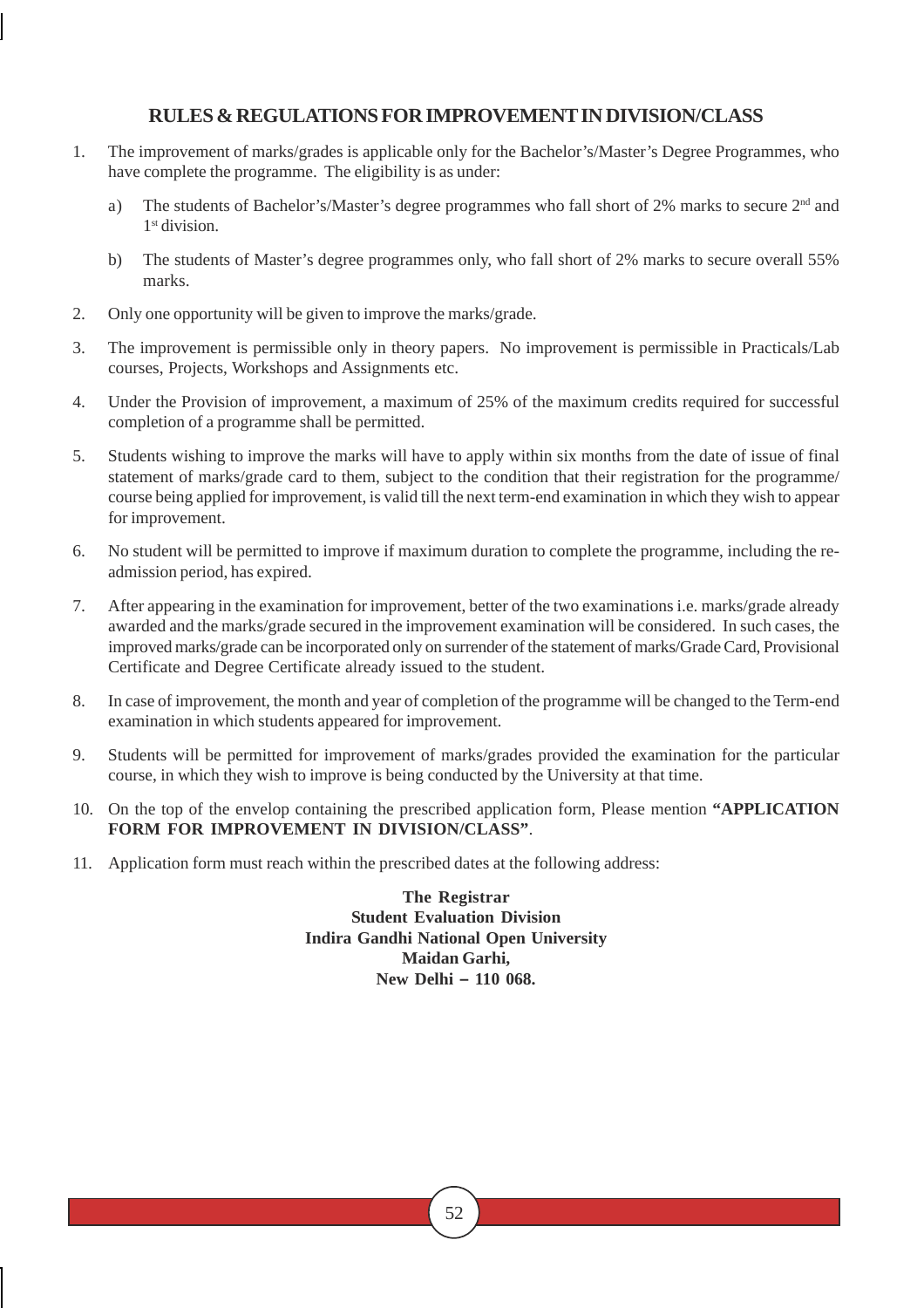| INDIRA GANDHI NATIONAL OPEN UNIVERSITY **G** STUDENT EVALUATION DIVISION APPLICATION FORM FOR RE-EVALUATION OF **ANSWER SCRIPTS** 

(Rules & Regulations are mentioned on the reverse side of this form. Please go through them carefully before filling up the form)

| 1. | Name:                                                                                                                                                                |  |
|----|----------------------------------------------------------------------------------------------------------------------------------------------------------------------|--|
| 2. | <b>Enrolment No:</b><br>Programme:                                                                                                                                   |  |
| 3. |                                                                                                                                                                      |  |
|    |                                                                                                                                                                      |  |
|    |                                                                                                                                                                      |  |
| 4. |                                                                                                                                                                      |  |
| 5. | <b>Examination Centre Code:</b>                                                                                                                                      |  |
| 6. |                                                                                                                                                                      |  |
| 7. | <b>COURSE CODE</b><br>Courses, in which<br><b>MARKS/GRADE OBTAINED</b><br>re-evaluation sought                                                                       |  |
|    |                                                                                                                                                                      |  |
|    |                                                                                                                                                                      |  |
|    |                                                                                                                                                                      |  |
|    |                                                                                                                                                                      |  |
|    |                                                                                                                                                                      |  |
| 8. | Fee detail:-                                                                                                                                                         |  |
|    | (The fee for Re-evaluation of answer scrip is Rs. 500/- per course, which is to be paid<br>through demand draft drawn in favour of 'IGNOU' & payable at 'New Delhi') |  |
|    | <i>No. of Course(s): </i> × Rs. 500/- <i>Total Amount: Rs</i>                                                                                                        |  |
|    |                                                                                                                                                                      |  |
|    |                                                                                                                                                                      |  |
|    |                                                                                                                                                                      |  |
|    |                                                                                                                                                                      |  |

(Signature of the student)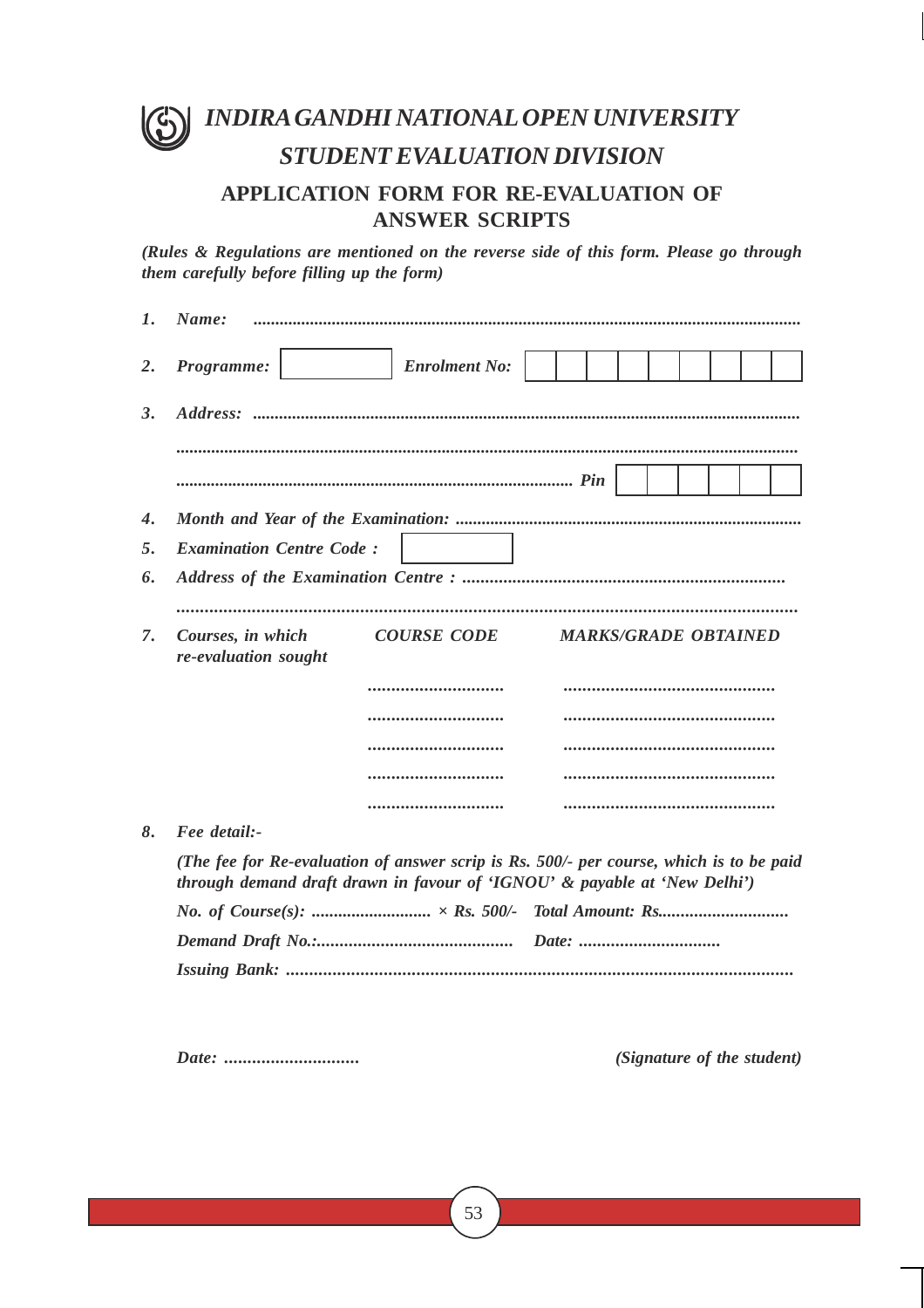#### *RULES & REGULATION FOR RE-EVALUATION OFANSWER SCRIPTS*

- *1. The request for re-evaluation by the student must be made before 31st March for December TEE and 30th September for June TEE or within one month of declaration of results, whichever is later.*
- *2. The date of declaration of result will be calculated from the date on which the result are placed on the IGNOU website.*
- *3. After re-evaluation, the better of the two scores of original marks/grade and marks/ grade after re-evaluation will be considered.*
- *4. The revised marks/grade after re-evaluation shall be communicated to the student on receipt of re-evaluation result and result of re-evaluation will also made available on the IGNOU website at www.ignou.ac.in. The minimum time required for re-evaluation shall be 30 days from the date of receipt of application.*
- *5. Re-evaluation is permissible in TEE only and not in the Project/Dissertation Practicals/ Lab courses, Workshops, Assignments & Seminar etc.*
- *6. On the top of the envelope containing the prescribed application form, Please mention 'APPLICATION FORM FOR RE-EVALUATION OF ANSWER SCRIPTS'*

| SI.No. | <b>Address of Evaluation Centre</b>                                                                                                   | <b>Jurisdiction of Evaluation Centre</b>                                                                                                                                                                  |
|--------|---------------------------------------------------------------------------------------------------------------------------------------|-----------------------------------------------------------------------------------------------------------------------------------------------------------------------------------------------------------|
| 1.     | Dy. Registrar Evaluation Centre Block-5,<br>IGNOU Maidan Garhi New Delhi-110068                                                       | All Examination Centres within Delhi, Faridabad,<br>Gurgaon, Noida and Ghaziabad                                                                                                                          |
| 2.     | Dy. Registrar<br><b>Evaluation Centre</b><br>Periyar Thidal<br>No.50, EVK Sampath Road<br>Vepery, Chennai - 600 007                   | All Examination Centres in Andhra Pradesh, Kerala,<br>Karnataka, Tamil Nadu (area under Madurai RC), and<br>Maharastra (area under Pune RC), Andaman & Nicobar<br><b>Islands</b>                          |
| 3.     | Dy. Registrar Evaluation Centre IGNOU<br>Regional Centre 2 <sup>nd</sup> Floor, Biscomaun<br>Tower W. Gandhi Maidan Patna -800 001    | All Examination Centres in Orissa, West Bengal,<br>Jharkhand, Chattisgarh, Uttar Pradesh (area under the<br>jurisdiction of Lucknow RC), Bihar (area under<br>Darbhanga RC)                               |
| 4.     | Dy. Registrar Evaluation Centre IGNOU<br>Regional Centre B-l/33, Sector-H, Aliganj<br>Lucknow - 226 024                               | Examination<br>All<br>Centres<br>in<br>Himachal<br>Pradesh,<br>Uttaranchal, J&K, Uttar Pradesh (areas under Varanasi &<br>Aligarh RCs) Chandigarh, Haryana, Punjab, Bihar (areas<br>under Patna RC) Assam |
| 5.     | Dy. Registrar Evaluation Centre IGNOU<br>Regional Centre 1 <sup>st</sup> Floor, MSFC Building<br>270, Senapati Bapat Road Pune-411016 | All Examination Centres in Guirat, Madhya Pradesh,<br>Mumbai, Maharastra (areas under Mumbai and Nagpur<br>RCs) Rajasthan, Tamil Nadu (area under Chennai RC),<br>Goa                                     |
| 6.     | Dy. Registrar Evaluation Centre IGNOU<br>Regional Centre H/No.71, GMC Road<br>Christian Basti Guwahati - 781 005                      | All Examination Centres in Tripura, Nagaland, Mizoram,<br>Sikkim, Manipur, Arunachal Pradesh, Meghalaya                                                                                                   |

*7. Application form must reach within the prescribed dates at the following address:-*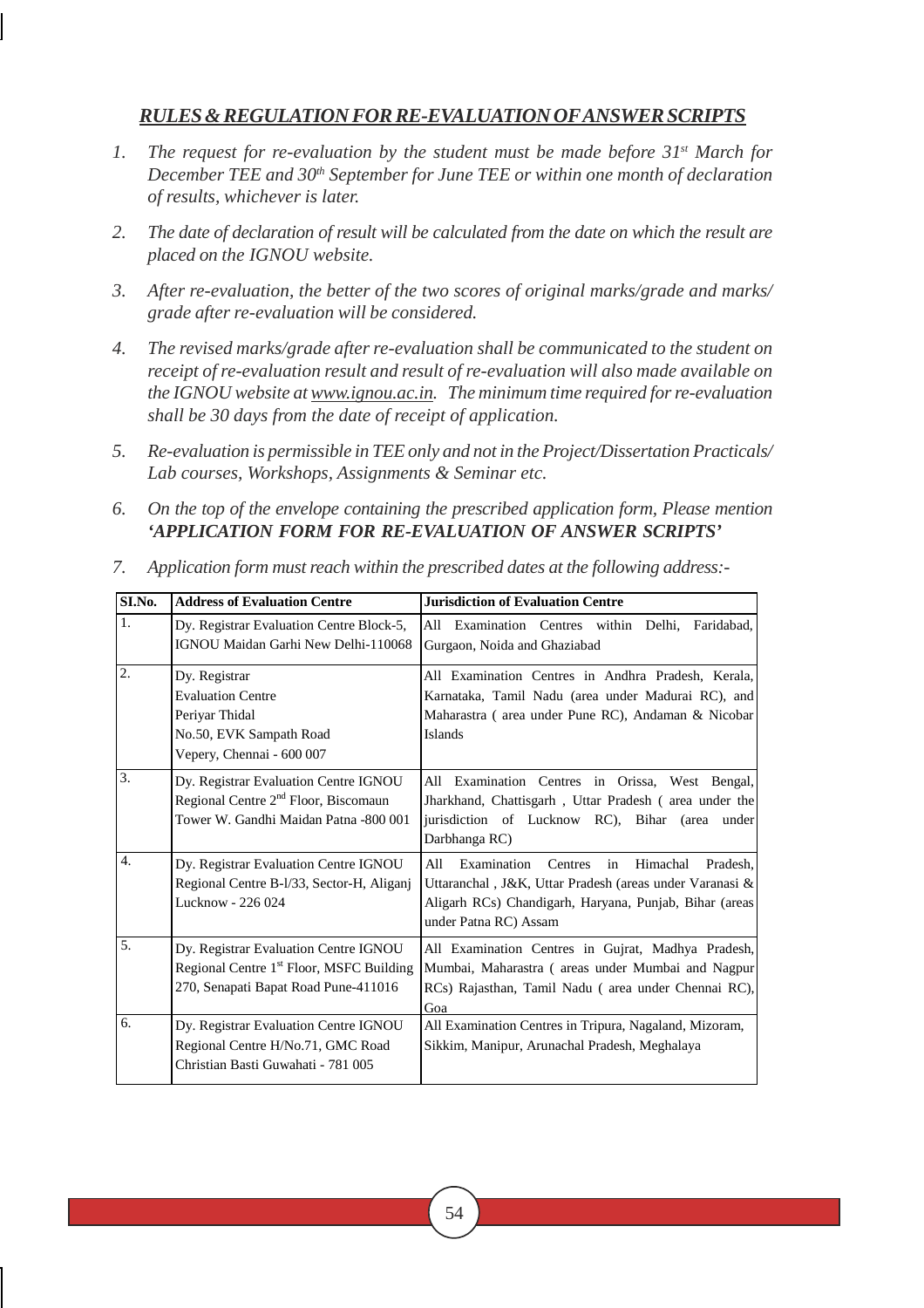#### **INSTRUCTIONS FOR FILLING IN THE APPLICATION FORM**

#### **Important Note :** *"Application form should be submitted to the Regional Director in whose jurisdiction, the Programme Centre falls".*

Please read the following instructions carefully before filling in the application form for admission.

#### **Submission of the Application Form**

The application form for admission enclosed in the Students Handbook and Prospectus is to be filled in carefully. Please write the relevant code in the boxes provided in the application form and submit to the Regional Director **Concerned** 

#### **Filling in the Application Form**

Please use block letters when filling in the form. The learners are requested to enclose the **Photocopies of** the following **Documents duly attested by a Gazetted Officer along with the application form for admission:**

- 1. High and Higher Secondary / Sr. Secondary School Certificate indicating the date of birth.
- 2. Degree and mark sheets of Graduation and onwards examination
- 3. Degree in Education. (B.Ed.)
- 4. Category Certificate, if applicable.
- 5. Bank Draft of Rs.100/- towards Registration Fees.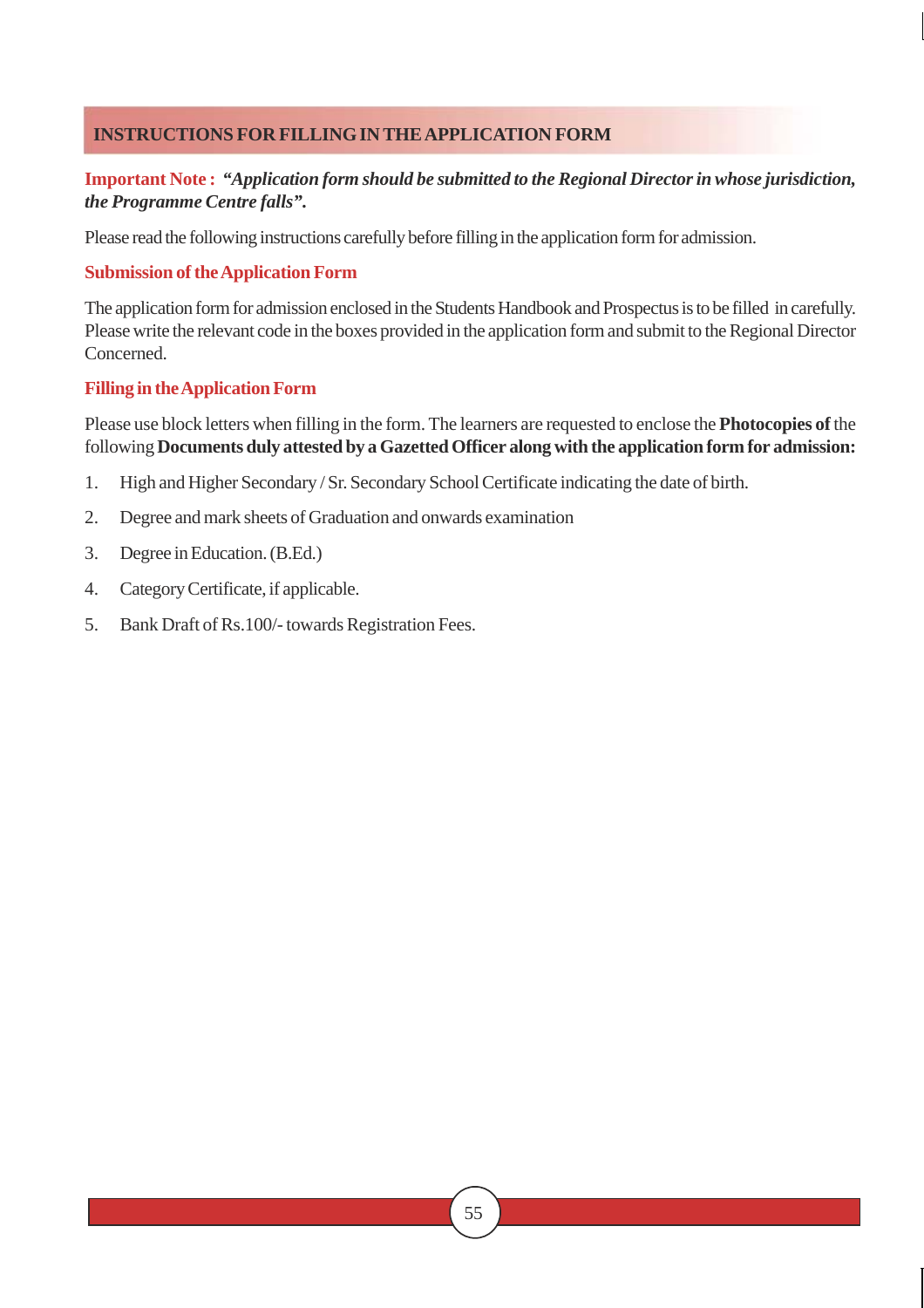*(56) Blank*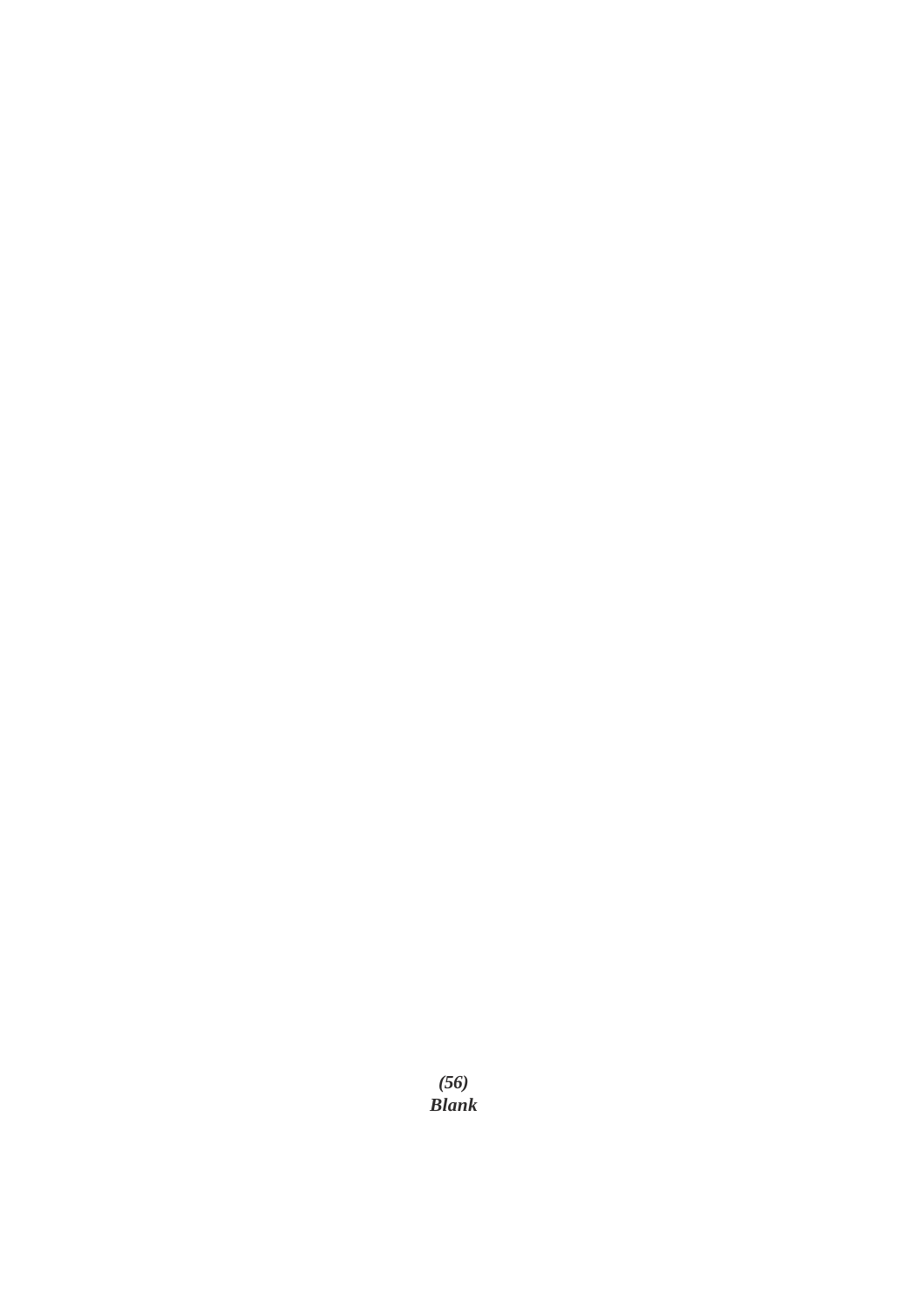

#### **INDIRA GANDHI NATIONAL OPEN UNIVERSITY**

**MAIDAN GARHI, NEW DELHI-110 068**

#### **Application Form for Admission to Master of Education (M.Ed.) Programme - January, 2011**

|                                                                                                                                                                                                                                                                             | FORM NO.                                                   |
|-----------------------------------------------------------------------------------------------------------------------------------------------------------------------------------------------------------------------------------------------------------------------------|------------------------------------------------------------|
| <b>INSTRUCTIONS</b>                                                                                                                                                                                                                                                         |                                                            |
| 1. Please read the instructions in the Student Handbook & Prospectus before filling up the form.<br>2. Use BLACK BALL POINT PEN in boxes using English capital letters or English numerals.                                                                                 |                                                            |
| 3. Do not make any stray marks on the sheet.                                                                                                                                                                                                                                | <b>CONTROL NUMBER:</b>                                     |
| 4. Do not staple, pin, wrinkle scribble, tear or wet this sheet.<br>5. Write in CAPITAL LETTERS only within the box without touching the lines as shown in the Sample below.                                                                                                |                                                            |
| $7\phantom{.0}$<br>B C D<br>F<br>$G$ $H$ $I$<br>U V W<br>$\overline{c}$<br>$\overline{3}$<br>$\overline{4}$<br>5<br>6<br>$\,$ 8 $\,$<br>9 A<br>$\,$ E<br>$_{\rm J}$<br>K<br>$\mathbf L$<br>M<br>$N$ O P<br>Q<br>$R \mid S$<br>$\mathbf{0}$<br>$\mathbf{1}$<br>T<br>X Y<br>Ζ |                                                            |
|                                                                                                                                                                                                                                                                             |                                                            |
| 4. Regional<br>3. State<br>2. Programme<br>1. Programme                                                                                                                                                                                                                     |                                                            |
| Centre<br>Ed.<br>М<br>Code<br><b>Centre Code</b><br>Code                                                                                                                                                                                                                    |                                                            |
| Code                                                                                                                                                                                                                                                                        |                                                            |
| 5. Category<br>6. Nationality<br>7. Sex                                                                                                                                                                                                                                     | Affix your latest                                          |
| (Write the relevant code<br>(Write the relevant<br>(Write the relevant<br>in the box)<br>code in the box)<br>code in the box)                                                                                                                                               | passport                                                   |
| A1 - GEN. C3 - ST<br>A1 - Indian<br>A1 - Male<br>D4 - OBC<br><b>B2 - SC</b>                                                                                                                                                                                                 | size photograph<br>$(4 cm x 5 cm)$ duly                    |
| B2 - Others<br>B2 - Female                                                                                                                                                                                                                                                  | attested by a Gazetted<br>Officer                          |
| 8. Marital Status<br>9. Whether Minority:<br>10. Religion (Write the relevant code in the box)<br>(Write the relevant code<br>(Write the relevant                                                                                                                           |                                                            |
| in the box)<br>code in the box)<br>D4 - Sikh<br>G7 - Parsi<br>A1 - Hindu<br>A1 - Married<br>B2 - Muslim E5 - Jain<br>H8 - Jews                                                                                                                                              |                                                            |
| A1 - Yes<br>B2 - Unmarried<br>C3 - Christian F6 - Buddhist I9 - Others<br><b>B2 - No</b>                                                                                                                                                                                    |                                                            |
|                                                                                                                                                                                                                                                                             |                                                            |
| 11. Date of Birth<br>(Write the relevant<br>12. Social Status<br>Year<br>code in the box)<br>Date<br>Month                                                                                                                                                                  | 13. Whether Kashmiri Migrant?                              |
| A1 - Ex-service man                                                                                                                                                                                                                                                         | A1 - Yes<br>(Write the relevant                            |
| B2 - War widow<br>C3 - Not applicable                                                                                                                                                                                                                                       | <b>B2 - No</b><br>code in the box)                         |
|                                                                                                                                                                                                                                                                             |                                                            |
| 16. Whether Physically<br>15. Employment Status<br>14.<br><b>Territory</b>                                                                                                                                                                                                  | 17. If physically handicapped<br>(nature of disability)    |
| Handicapped?<br>(Write the relevant code in the box)<br>(Write the relevant code in the box)<br>(Write the relevant code in the box)                                                                                                                                        | (Write the relevant code in the box)                       |
| A1 - Employed<br>A1 - URBAN<br>A1 - Yes                                                                                                                                                                                                                                     | A1 - Hearing Impaiment<br>B2 - Locomotor Impaiment         |
| B2 - Unemployed<br>B <sub>2</sub> - RURAL<br><b>B2 - No</b><br>C3 - IGNOU Regular Employee<br>C3 - TRIBAL                                                                                                                                                                   | C3 - Visual Impaiment<br>D4 - Reading Disability           |
| D4 - KVS Employee                                                                                                                                                                                                                                                           | E5 - Any other, Please specify                             |
| $\leftarrow$ Fold from here $\rightarrow$                                                                                                                                                                                                                                   |                                                            |
| 19. If yes write the Enrol. No. and Programme Code in the boxes below :<br>18. Are your registered<br>with (IGNOU)                                                                                                                                                          | (Write the relevant<br>20. Medium Code<br>code in the box) |
| Programme Code<br>(Write the relevant code in the box)<br>Enrolment No.                                                                                                                                                                                                     |                                                            |
| A1 - Yes                                                                                                                                                                                                                                                                    | A1 - English                                               |
| <b>B2 - No</b>                                                                                                                                                                                                                                                              | (Write the relevant code in the box)                       |
|                                                                                                                                                                                                                                                                             | (c) Family income (yearly)                                 |
| (b) Dept. Offering (Write the relevant code in the box)<br>21. Details of Scholarship being received if any :<br>Scholarship<br>(a) Annual Scholarship                                                                                                                      |                                                            |
| A1 - Govt Deptt.<br>Amount<br>B <sub>2</sub> - Other                                                                                                                                                                                                                        |                                                            |
|                                                                                                                                                                                                                                                                             |                                                            |
| 22. Name of the Candidate (Leave one box empty between First Name, Middle Name and Surname)                                                                                                                                                                                 |                                                            |
|                                                                                                                                                                                                                                                                             |                                                            |
|                                                                                                                                                                                                                                                                             |                                                            |
| 23. Name of Father/Mother/Husband (Strike out whichever is not applicable)                                                                                                                                                                                                  |                                                            |
|                                                                                                                                                                                                                                                                             |                                                            |
|                                                                                                                                                                                                                                                                             |                                                            |
| 24. Educational Qualifications: (Graduation and onwards)                                                                                                                                                                                                                    |                                                            |
| Year of Completion<br><b>Subjects</b><br>% of marks<br>Qualification                                                                                                                                                                                                        | University                                                 |
|                                                                                                                                                                                                                                                                             |                                                            |
|                                                                                                                                                                                                                                                                             |                                                            |
|                                                                                                                                                                                                                                                                             |                                                            |
|                                                                                                                                                                                                                                                                             |                                                            |
|                                                                                                                                                                                                                                                                             |                                                            |
|                                                                                                                                                                                                                                                                             |                                                            |
|                                                                                                                                                                                                                                                                             |                                                            |
| Code                                                                                                                                                                                                                                                                        |                                                            |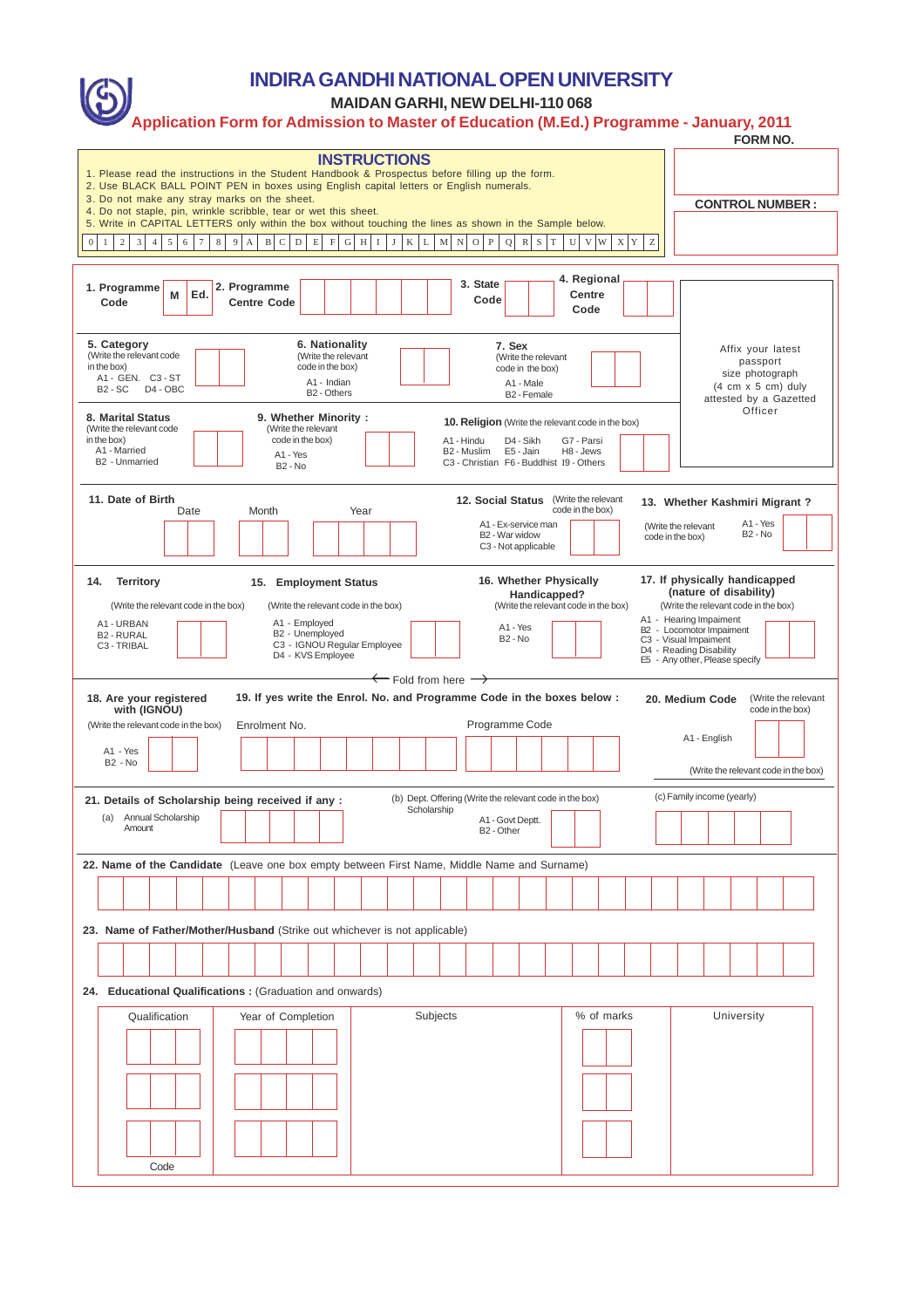|                                                                            | 25. Optional Courses<br>(Choose one from 1st year and one from 2nd year)<br>1st Year: MESE-057, MESE-058, MESE-059<br>2nd Year: MESE-060, MESE-061, MESE-062, MESE-063,<br>MESE-064, MESE-065, MESE-066, MESE-067, MESE-060, |                  |  |  |  |  |  |  |               |  | 1st Year<br>2nd year |                                                        |  |  |  |     |  |                 |          |  |  |  |                                |          |                 |  |
|----------------------------------------------------------------------------|------------------------------------------------------------------------------------------------------------------------------------------------------------------------------------------------------------------------------|------------------|--|--|--|--|--|--|---------------|--|----------------------|--------------------------------------------------------|--|--|--|-----|--|-----------------|----------|--|--|--|--------------------------------|----------|-----------------|--|
| 26. Details of Registration Fees:<br>Demand Draft No.<br>D/D Date<br>Month |                                                                                                                                                                                                                              |                  |  |  |  |  |  |  |               |  |                      |                                                        |  |  |  |     |  |                 |          |  |  |  |                                |          |                 |  |
|                                                                            |                                                                                                                                                                                                                              |                  |  |  |  |  |  |  |               |  |                      |                                                        |  |  |  |     |  |                 | Year     |  |  |  |                                |          | Amount (in Rs.) |  |
|                                                                            |                                                                                                                                                                                                                              | <b>Bank Name</b> |  |  |  |  |  |  |               |  |                      |                                                        |  |  |  |     |  |                 |          |  |  |  |                                |          |                 |  |
|                                                                            | 27. Address for Correspondence (Do not give Post Box No. Leave a blank box between each unit of address like<br>House No., Street Name, P.O., etc.)                                                                          |                  |  |  |  |  |  |  |               |  |                      |                                                        |  |  |  |     |  |                 |          |  |  |  |                                |          |                 |  |
|                                                                            |                                                                                                                                                                                                                              |                  |  |  |  |  |  |  |               |  |                      |                                                        |  |  |  |     |  |                 |          |  |  |  |                                |          |                 |  |
|                                                                            |                                                                                                                                                                                                                              |                  |  |  |  |  |  |  |               |  |                      |                                                        |  |  |  |     |  |                 |          |  |  |  |                                |          |                 |  |
|                                                                            | City                                                                                                                                                                                                                         |                  |  |  |  |  |  |  |               |  |                      |                                                        |  |  |  |     |  | <b>District</b> |          |  |  |  |                                |          |                 |  |
|                                                                            |                                                                                                                                                                                                                              |                  |  |  |  |  |  |  |               |  |                      |                                                        |  |  |  |     |  |                 |          |  |  |  |                                |          |                 |  |
|                                                                            | <b>State</b>                                                                                                                                                                                                                 |                  |  |  |  |  |  |  |               |  |                      |                                                        |  |  |  |     |  |                 |          |  |  |  |                                | Pin Code |                 |  |
|                                                                            |                                                                                                                                                                                                                              |                  |  |  |  |  |  |  |               |  |                      |                                                        |  |  |  |     |  |                 |          |  |  |  |                                |          |                 |  |
|                                                                            |                                                                                                                                                                                                                              | STD Code         |  |  |  |  |  |  | Telephone No. |  |                      | 28. Telephone Number (if any) with STD Code/Mobile No. |  |  |  | 29. |  |                 | STD Code |  |  |  | Fax No. (if any) with STD Code |          | Telephone No.   |  |
|                                                                            |                                                                                                                                                                                                                              |                  |  |  |  |  |  |  |               |  |                      |                                                        |  |  |  |     |  |                 |          |  |  |  |                                |          |                 |  |
|                                                                            | Mobile No.                                                                                                                                                                                                                   |                  |  |  |  |  |  |  |               |  |                      |                                                        |  |  |  |     |  |                 |          |  |  |  |                                |          |                 |  |
|                                                                            |                                                                                                                                                                                                                              |                  |  |  |  |  |  |  |               |  |                      |                                                        |  |  |  |     |  |                 |          |  |  |  |                                |          |                 |  |
|                                                                            | 30. E-mail address/ID (if any)                                                                                                                                                                                               |                  |  |  |  |  |  |  |               |  |                      |                                                        |  |  |  |     |  |                 |          |  |  |  |                                |          |                 |  |
|                                                                            |                                                                                                                                                                                                                              |                  |  |  |  |  |  |  |               |  |                      |                                                        |  |  |  |     |  |                 |          |  |  |  |                                |          |                 |  |

#### **DECLARATION BY THE APPLICANT**

I hereby declare that I have read and understood the conditions of eligibility for Master of Education (M.Ed.) programme for which I seek admission. I fulfil the minimum eligibility criteria and I have provided necessary information in this regard. I the event of any information being found incorrect or misleading, my candidature shall be liable to cancellation by the University at any time and I shall not be entitled to refund of any fee paid by me to the University. Further, I have carefully studied the rules of the University as printed in the Prospectus and I accept them and shall not raise any dispute in future over the same rules.

Date : ................................. (Signature of the Applicant)

#### **IMPORTANT INSTRUCTIONS FOR CANDIDATES**

- 1. Please send your Application form by Regd. Post/Speed Post to the Regional Centre. Details of Regional Centres are given in the Student Handbook and Prospectus.
- 2. Application form to be submitted only at the concerned Regional Centre.
- 3. Application submitted at any other Office of the University will not be entertained.
- 4. Please retain the photocopy of the filled-in form for future reference.<br>5. Affix the Photograph and enclose the following:
- Affix the Photograph and enclose the following:
	- i) Certificates and Marksheets in support of your educational qualifications.
	- ii) Category Certificate for SC/ST/PH/OBC/Kashmiri Migrant/War Widow candidates wherever required.
	- iii) Age certificate.
	- iv) Bank draft of Rs. 100/- towards Registration Fees.
	- v) Student card duly filled in along with photograph.
	- vi) Acknowledgement Card duly stamped.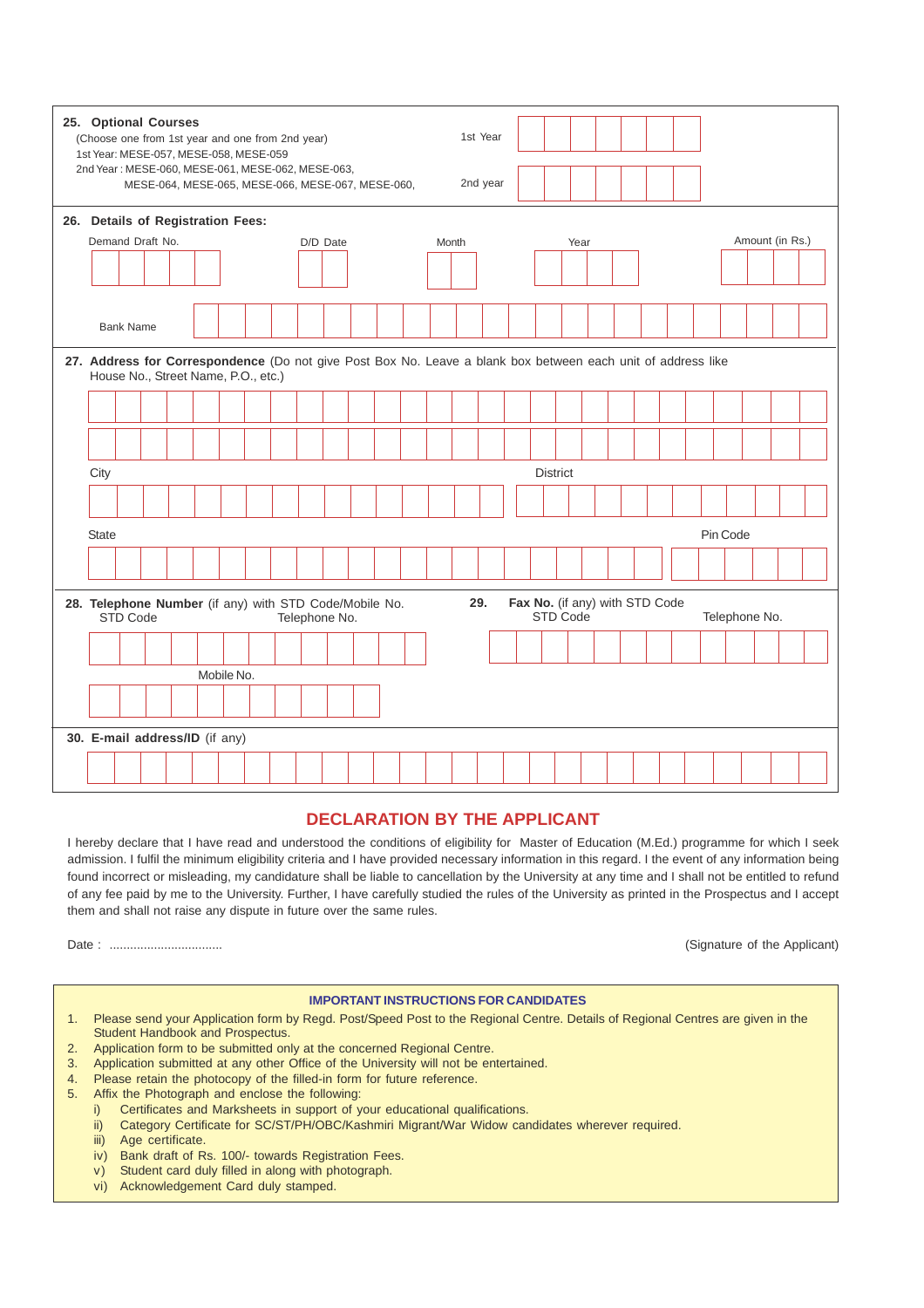| <b>Category Certificate</b> |
|-----------------------------|
|                             |

|  | <b>Category Certificate</b>                                                                                                                                                                                           |  |  |  |  |
|--|-----------------------------------------------------------------------------------------------------------------------------------------------------------------------------------------------------------------------|--|--|--|--|
|  |                                                                                                                                                                                                                       |  |  |  |  |
|  | (i) for SC/ST Candidates<br>(Scheduled Caste Part C States) Order 1951 read with the SC/ST lists (Modification) order, 1956.                                                                                          |  |  |  |  |
|  | in Village/TownDistrictState/U.T                                                                                                                                                                                      |  |  |  |  |
|  | Signature of Tehsildar/Commissioner/District Magistrate                                                                                                                                                               |  |  |  |  |
|  |                                                                                                                                                                                                                       |  |  |  |  |
|  |                                                                                                                                                                                                                       |  |  |  |  |
|  | Saal/Stamp                                                                                                                                                                                                            |  |  |  |  |
|  |                                                                                                                                                                                                                       |  |  |  |  |
|  | <b>Category Certificate</b>                                                                                                                                                                                           |  |  |  |  |
|  | (ii) OBC Candidates (only non-creamy layer)                                                                                                                                                                           |  |  |  |  |
|  | as per Resolution No. 12011/68/93-DCC(C) of Ministry of Social Justice and Empowerment as modified from<br>time to time by that Ministry based on the advice of the National Commission for Backward Classes. (NCBC). |  |  |  |  |
|  |                                                                                                                                                                                                                       |  |  |  |  |
|  | Signature of Tehsildar/Commissioner/District Magistrate                                                                                                                                                               |  |  |  |  |
|  |                                                                                                                                                                                                                       |  |  |  |  |
|  | Saal/Stamp<br>$\mathbb{Q}$ <i>D</i> ate                                                                                                                                                                               |  |  |  |  |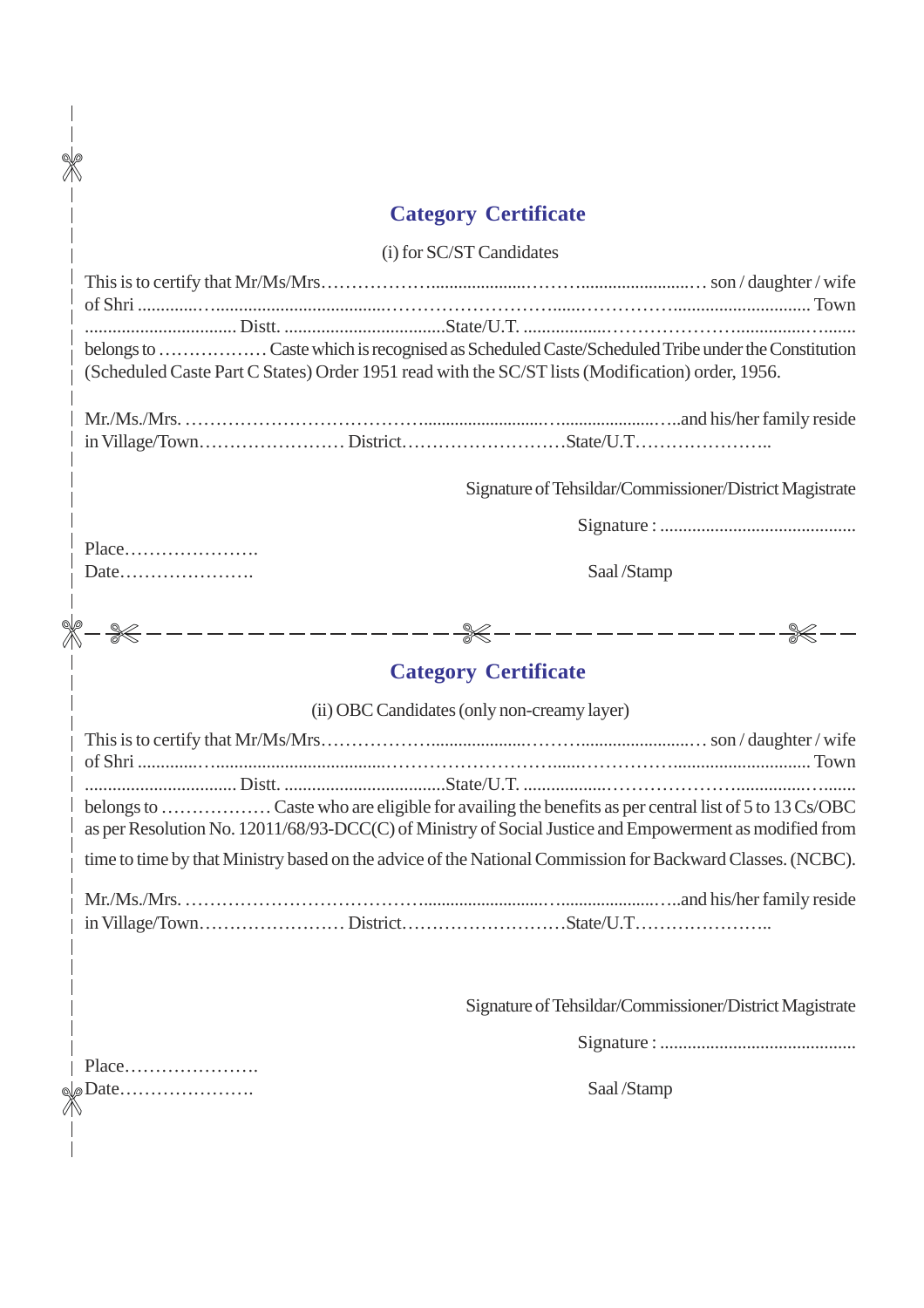

60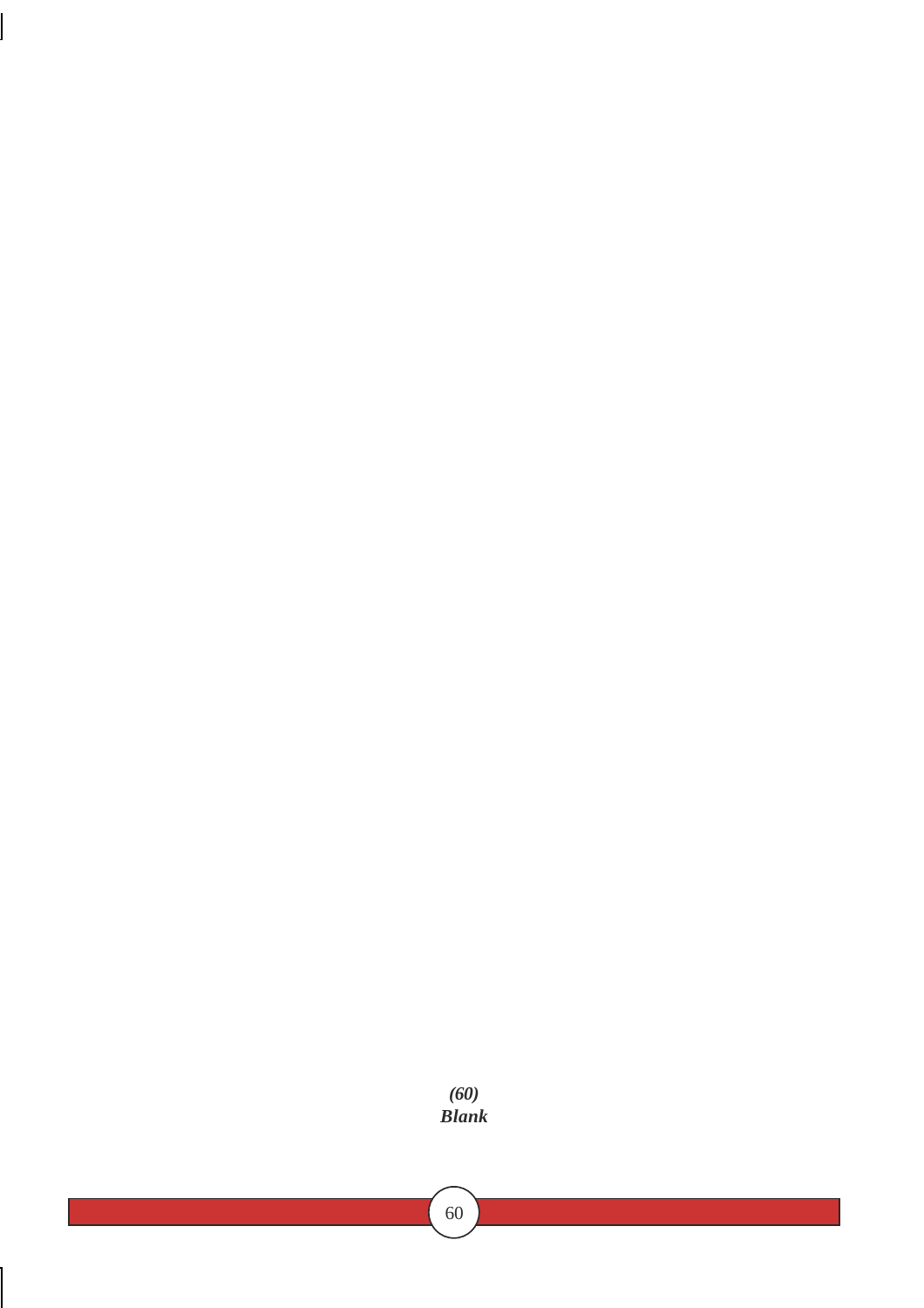#### **INSTRUCTIONS**

- 1. This card should be produced on demand at the Study Centre and Examination Centre or any other Establishment of IGNOU to use its facilities.
- 2. The facilities would be available only relating to the course or courses for which the student is actually registered.
- 3. Duplicate Identity Card will be issued by the Regional Director, on payment of Rs. 20/- by way of Demand Draft only in favour of IGNOU payable at the city where Regional Centre is located.
- 4. Loss of Identity Card is to be reported immediately to the nearest Police Station.
- 5. Identity Card is to be submitted to the issuing authority after completion of the said programme.



#### **INDIRA GANDHI NATIONAL OPEN UNIVERSITY**

#### **STUDENT CARD**

**(FOR USE OF IGNOU FACILITIES ONLY)**

## **Indira Gandhi National Open University ACKNOWLEDGEMENT CARD**

*Dear Student,*

*Thank you for joining IGNOU Programme. We acknowledge the receipt of your application form. Please mention Enrolment Number and course applied for in all your future correspondence with the University.*

#### **To be filled in by the Student.**

|                    |   | <b>For Office Use Only</b> |
|--------------------|---|----------------------------|
| Course Applied for |   |                            |
| DD/Challan No.     |   |                            |
| DD/Challan Date    |   | Your Enrolment Number is   |
| Amount             |   |                            |
| DD Drawn on        | . |                            |